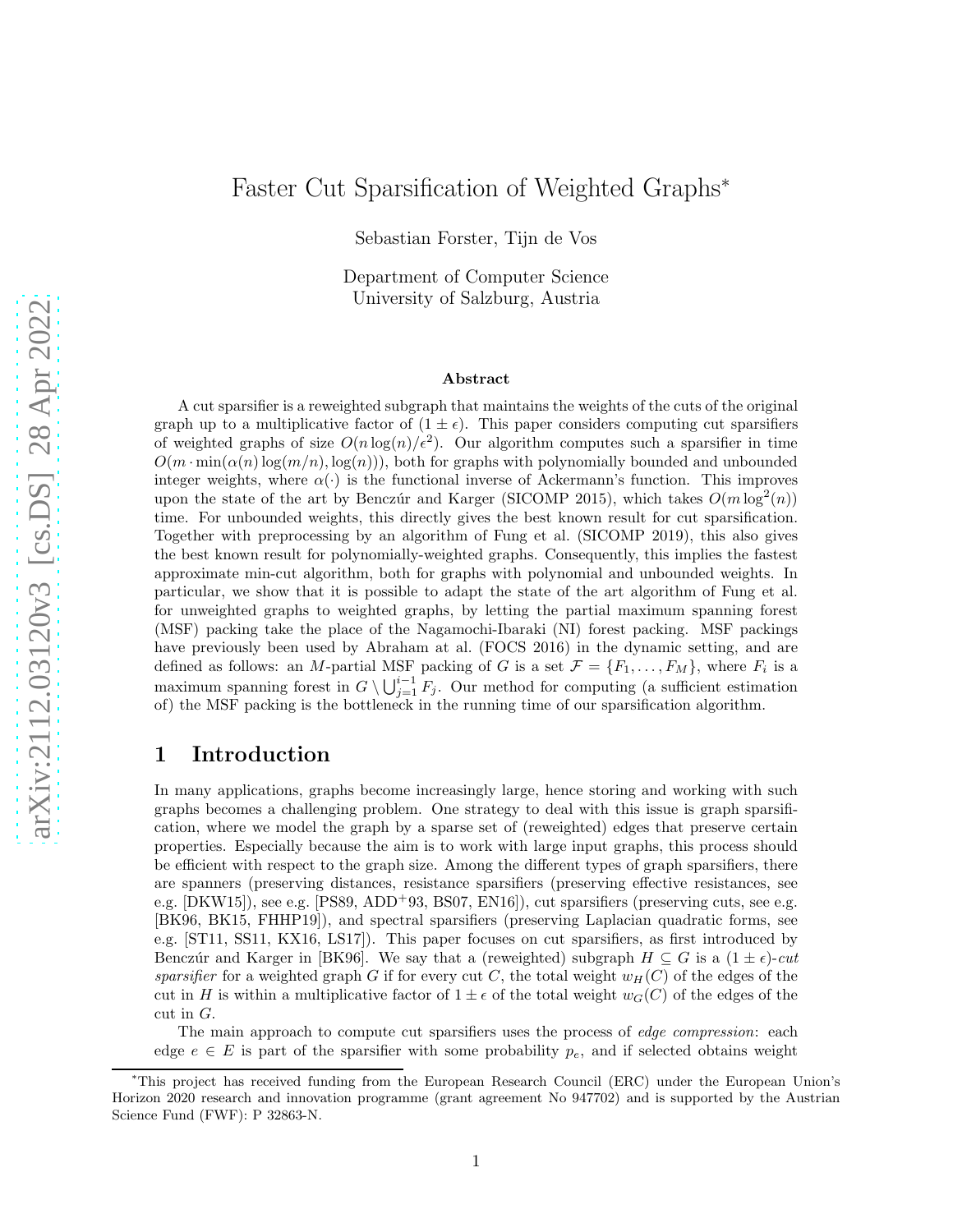$w(e)/p(e)$ . It is immediate that such a scheme gives a sparsifier in expectation, but it has to be shown that the result is also a sparsifier with high probability. The main line of research has been to select good *connectivity estimators*  $\lambda_e$  for each edge such that sampling with  $p_e \sim 1/\lambda_e$  yields a good sparsifier. The simplest such result is by Karger [\[Kar99\]](#page-26-5), where we sample uniformly with each  $\lambda_e$  equal to the weight of the min cut. Continuing along these lines are parameters as: edge connectivity [\[FHHP19\]](#page-26-2), strong connectivity [\[BK96,](#page-25-2) [BK15\]](#page-25-3), electrical conductance [\[SS11\]](#page-27-2), and Nagamochi-Ibaraki (NI) indices [\[NI92a,](#page-26-6) [NI92b,](#page-26-7) [FHHP19\]](#page-26-2). The challenge within the approach of edge compression is to find a connectivity estimator that results in a sparse graph, but can be computed fast.

For weighted graphs, there are roughly three regimes for sparsification. The first regime consists of cut sparsifiers of size  $O(n \log^2(n)/\epsilon^2)$ . Fung, Hariharan, Harvey, and Panigrahi [\[FHHP11,](#page-26-8) [FHHP19\]](#page-26-2) show that sparsifiers of this asymptotic size can be computed in linear time for polynomially-weighted graphs. For this they introduce a general framework of cut sparsification with a connectivity estimator, see Section [2.1.](#page-5-0) For unbounded weights, Hariharan and Panigrahi [\[HP10\]](#page-26-9) give an algorithm to compute a sparsifier of size  $O(n \log^2(n)/\epsilon^2)$  in time  $O(m \log^2(n)/\epsilon^2).$ 

The second regime consists of cut sparsifiers of size  $O(n \log(n)/\epsilon^2)$ . Benczúr and Karger [\[BK96,](#page-25-2) [BK15\]](#page-25-3) show that these can be computed in time  $O(m \log^2(n))$  for polynomially-weighted graphs, and in time  $O(m \log^3(n))$  for graphs with unbounded weights. Note that these results can be optimized by preprocessing with the algorithms for the first regime.

A third regime, consists of sparsifiers of size  $O(n/\epsilon^2)$ . The known constructions in this regime yield *spectral* sparsifiers, which are more general than cut sparsifiers. Spectral sparsification was first introduced by Spielman and Teng in [\[ST11\]](#page-27-1). It considers subgraphs that preserve Laplacian quadratic forms. Lee and Sun [\[LS17\]](#page-26-4) give an algorithm for finding  $(1 \pm \epsilon)$ -spectral sparsifiers of size  $O(n/\epsilon^2)$  in time  $O(m \cdot \text{poly}(\log(n), 1/\epsilon))$ . Analyzing their results, we believe that the poly-logarithmic factor contributes at least a factor of  $\log^{10}(n)$ . While this is optimal in size, both for spectral sparsifiers [\[BSS12\]](#page-25-4) and cut sparsifiers [\[ACK](#page-25-5)<sup>+</sup>16], it is not in time.

In this paper, we improve on the results in the second regime, both for graphs with polyno-mially bounded and unbounded weights<sup>[1](#page-1-0)</sup>. For an overview of the previous best running times and our results, see Figure [1.](#page-2-0) We present our sparsification algorithm in Section [4,](#page-9-0) with the special treatment of unbounded weights in Section [5.](#page-23-0) Our algorithm improves on the algorithm of Bencz´ur and Karger [\[BK96,](#page-25-2) [BK15\]](#page-25-3) for bounded weights, which has been unchallenged for the last 25 years. It also improves on the algorithm of [\[HP10\]](#page-26-9) for unbounded weights, which has been unchallenged for the last 10 years. We obtain the following theorem, where  $\alpha(\cdot)$  refers to the functional inverse of Ackermann's function, for a definition see e.g. [\[Tar75\]](#page-27-3). For any realistic value x, we have  $\alpha(x) \leq 4$ .

<span id="page-1-1"></span>Theorem 1.1. *There exists an algorithm that, given a weighted graph* G *and a freely chosen parameter*  $\epsilon \in (0,1)$ *, computes a graph*  $G_{\epsilon}$ *, which is a*  $(1 \pm \epsilon)$ *-cut sparsifier for* G *with high probability. The running time of the algorithm is*  $O(m \cdot \min(\alpha(n) \log(m/n), \log(n)))$  and the  $A$  *number of edges of*  $G_{\epsilon}$  *is*  $O(n \log(n)/\epsilon^2)$ .

Using preprocessing with a result from [\[FHHP19\]](#page-26-2) (see Theorem [2.5\)](#page-6-0), we obtain the following corollary for polynomially-weighted graphs.

<span id="page-1-2"></span>Corollary 1.2. *There exists an algorithm that, given a polynomially-weighted graph* G *and a freely chosen parameter*  $\epsilon \in (0,1)$ *, computes a graph*  $G_{\epsilon}$ *, which is a*  $(1 \pm \epsilon)$ *-cut sparsifier for* G with high probability. The running time of the algorithm is  $O(m+n \left(\log^2(n)/\epsilon^2\right) \alpha(n) \log(\log(n)/\epsilon))$ and the number of edges of  $G_{\epsilon}$  is  $O(n \log(n)/\epsilon^2)$ .

Following Benczúr and Karger [\[BK15\]](#page-25-3), the computation of cut sparsifiers of graphs with fractional or even real weights can be reduced to integer weights. For the reduction see Appendix [B.](#page-27-4) Thus our algorithm also gives a speedup for such graphs. Since the integer case is the essential one, we follow prior works and only formulate our results for this particular case.

<span id="page-1-0"></span><sup>&</sup>lt;sup>1</sup>See Section [2.3](#page-7-0) for our assumptions on the computational model in case of unbounded weights.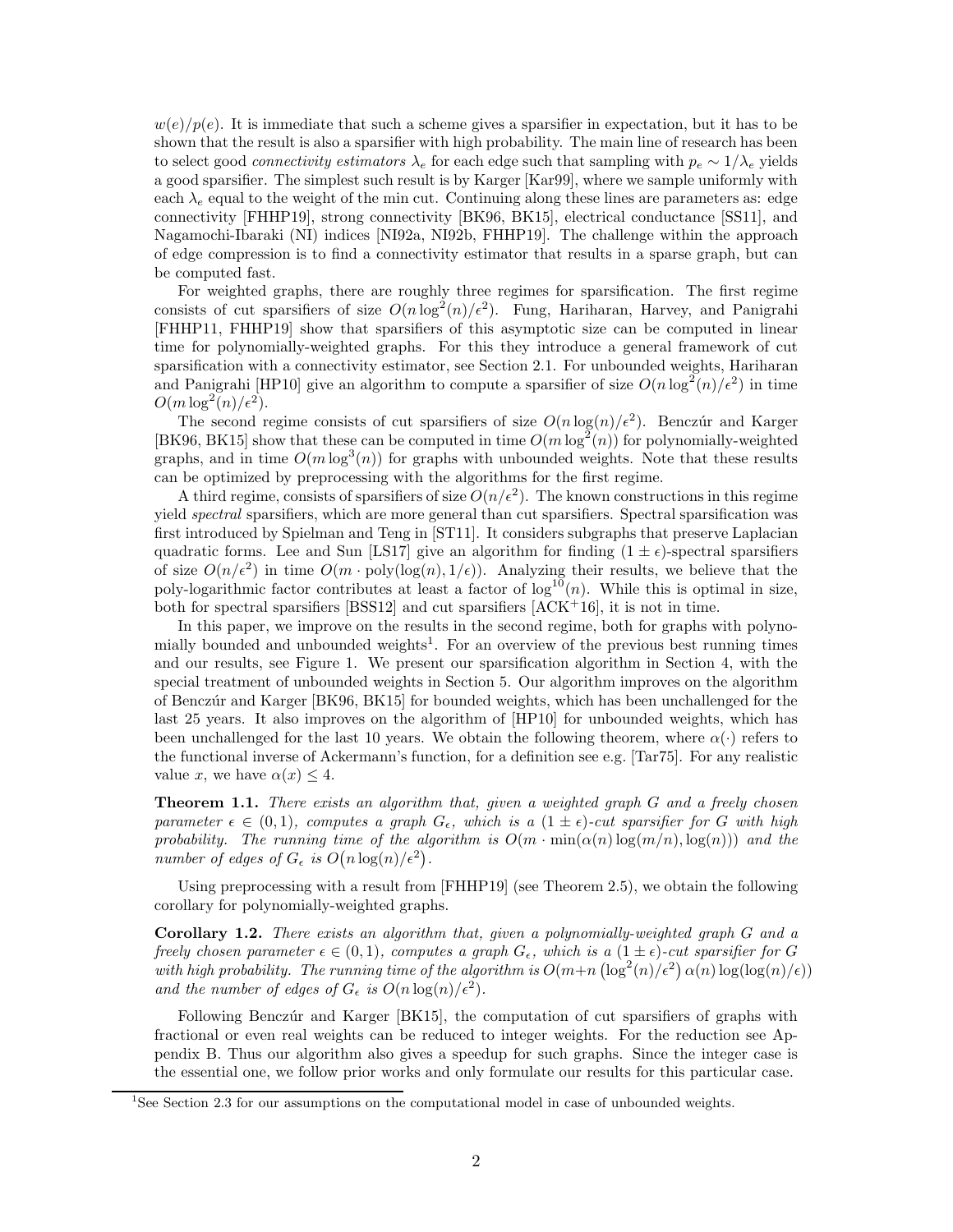<span id="page-2-0"></span>

| Algorithm               | <b>Size</b>                                                               | Running time                                                                  |
|-------------------------|---------------------------------------------------------------------------|-------------------------------------------------------------------------------|
| Unweighted              |                                                                           |                                                                               |
| [FHHP19]                | $O(n \log(n)/\epsilon^2)$ $O(m)$                                          |                                                                               |
| Polynomial weights      |                                                                           |                                                                               |
| [BK15]                  | $\left(n \log(n)/\epsilon^2\right)$ $O\left(m \log^2(n)\right)$<br>$\cup$ |                                                                               |
| [FHHP19]                | $O(n \log^2(n)/\epsilon^2)$                                               | O(m)                                                                          |
| $[FHHP19] + [BK15]$     | $O(n \log(n)/\epsilon^2)$                                                 | $O(m + n \log^4(n)/\epsilon^2)$                                               |
| This paper              | $O(n \log(n)/\epsilon^2)$                                                 | $O(m \log(n))$                                                                |
| This paper              | $O(n \log(n)/\epsilon^2)$                                                 | $O(m\alpha(n)\log(m/n))$                                                      |
| $[FHHP19] + this paper$ | $O(n \log(n)/\epsilon^2)$                                                 | $O(m + n \left(\log^2(n)/\epsilon^2\right) \alpha(n) \log(\log(n)/\epsilon))$ |
|                         |                                                                           |                                                                               |
| Unbounded weights       |                                                                           |                                                                               |
| HP10                    | $O(n \log^2(n)/\epsilon^2)$                                               | $O(m \log^2(n)/\epsilon^2)$                                                   |
| [BK15]                  | $O(n \log(n)/\epsilon^2)$ $O(m \log^3(n))$                                |                                                                               |
| $[HP10] + [BK15]$       | $O(n \log(n)/\epsilon^2)$                                                 | $O(m \log^2(n)/\epsilon^2 + n \log^5(n)/\epsilon^2)$                          |
| [LS17]                  | $O(n/\epsilon^2)$                                                         | $O(m \cdot \text{poly}(\log(n), 1/\epsilon))$                                 |
| This paper              | $O(n \log(n)/\epsilon^2)$                                                 | $O(m \log(n))$                                                                |
| This paper              | $(n \log(n)/\epsilon^2)$                                                  | $O(m\alpha(n)\log(m/n))$                                                      |

Figure 1: An overview of the state of the art algorithms for computing cut sparsifiers for undirected graphs with integer weights. Algorithm  $A + B$  indicates that algorithm B is preprocessed with algorithm A.

As a direct application of the cut sparsifier, we can use Theorem [1.1](#page-1-1) and Corollary [1.2](#page-1-2) to replace m by  $n \log(n)/\epsilon^2$  in the time complexity of algorithms solving cut problems, at the cost of a  $(1 \pm \epsilon)$ -approximation. We detail the effects for the minimum cut problem. Recently, Gawrychowski, Mozes, and Weiman [\[GMW20\]](#page-26-10) showed that one can compute the minimum cut of a weighted graph in  $O(m \log^2(n))$  time. Using sparsification [\[BK15,](#page-25-3) [FHHP19\]](#page-26-2) for preprocessing, the state of the art for  $(1 + \epsilon)$ -approximate min-cut is  $O(m + n \log^4(n)/\epsilon^2)$ . When we use our new sparsification results, we obtain faster  $(1 + \epsilon)$ -approximate min-cut algorithms when  $m = \Omega(n \log(n) / \epsilon^2).$ 

Corollary 1.3. *There exists an algorithm that, given a polynomially-weighted graph* G *and a freely chosen parameter*  $\epsilon \in (0,1)$ *, with high probability computes an*  $(1+\epsilon)$ *-approximation of the minimum cut in time*  $O(m + n \log^3(n)/\epsilon^2)$ *.* 

*There exists an algorithm that, given a weighted graph* G *and a freely chosen parameter*  $\epsilon \in (0,1)$ *, with high probability computes an*  $(1+\epsilon)$ *-approximation of the minimum cut in time*  $O(m \cdot \min(\alpha(n) \log(m/n), \log(n)) + n \log^3(n)/\epsilon^2)$ .

For unweighted graphs, even faster minimum cut algorithms exist: Ghaffari, Nowicki, and Thorup [\[GNT20\]](#page-26-11) show that we can find the minimum cut in  $O(\min\{m + n \log^3(n), m \log(n)\})$ time. Combining this with the linear time cut sparsifier of Fung et al. [\[FHHP19\]](#page-26-2), we get  $(1 + \epsilon)$ approximate minimum cut in unweighted graphs in  $O(m+n \log(n) \min\{1/\epsilon + \log^2(n), \log(n)/\epsilon\})$ time.

The remainder of this article is organized as follows. The rest of the introduction consists of a technical overview of our algorithms. Section [2](#page-4-0) contains a review of the general sparsification framework from [\[FHHP19\]](#page-26-2) tailored to our needs, and can be skipped by readers that are already familiar with this work. We present our algorithm to compute the MSF indices in Section [3.](#page-7-1) This is used as a black box in our algorithm, which is presented and analyzed in Section [4.](#page-9-0) In Section [5,](#page-23-0) we show how the results of Section [4](#page-9-0) generalize to graphs with unbounded weights.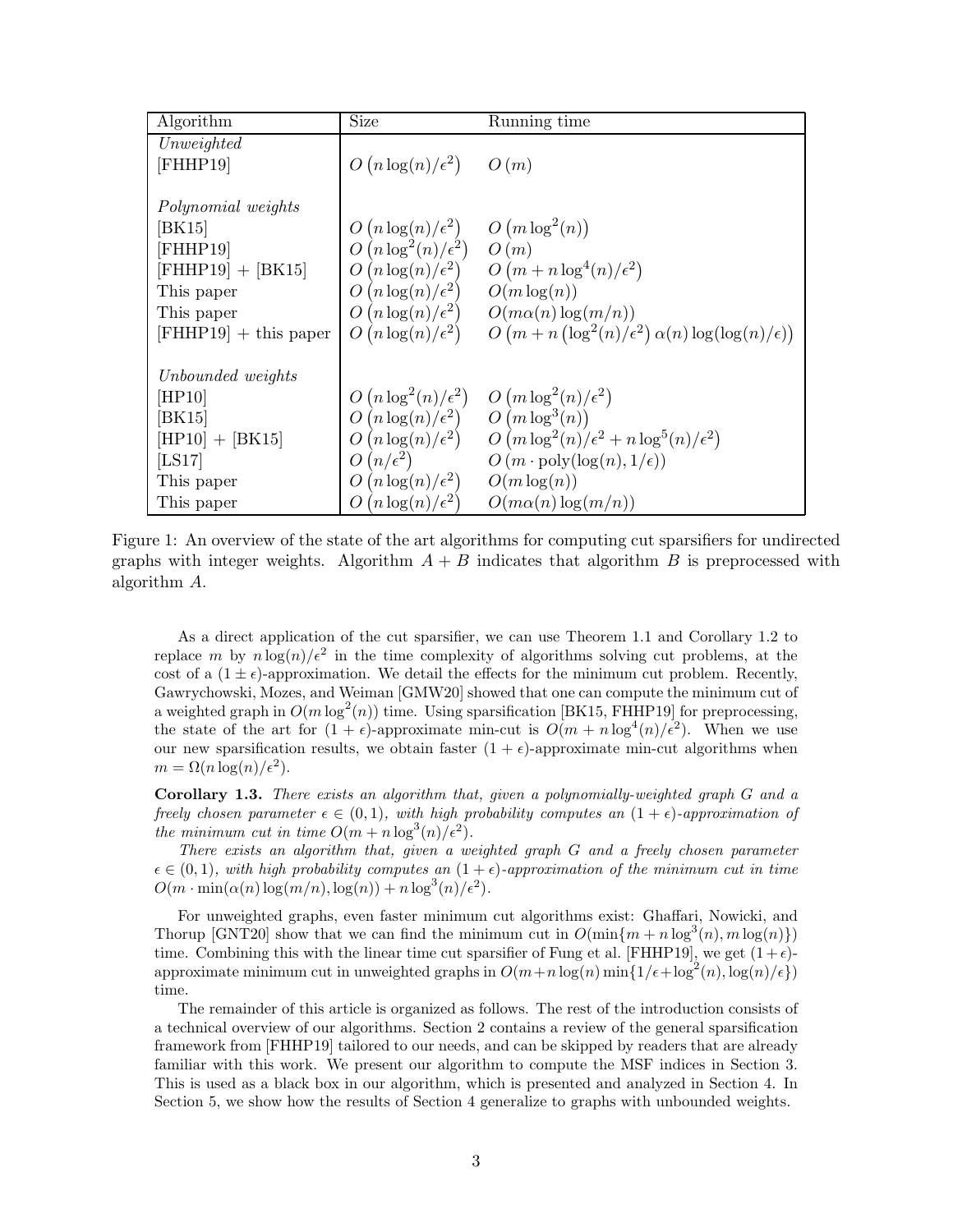#### Technical Overview

The high-level set-up of our sparsification algorithm is similar to the algorithm for unweighted graphs of Fung et al. [\[FHHP19\]](#page-26-2). Our main contribution consists of showing how to generalize this technique to weighted graphs, by using maximum spanning forest (MSF) indices instead of Nagamochi-Ibaraki (NI) indices. On a less significant note, we prove that by a tightening of the analysis one can show that the size and time bounds hold with high probability, and not only in expectation.

NI indices are defined by means of an NI forest packing: view graphs with integer weights as unweighted multigraphs, and repeatedly compute a spanning forest. The NI index is the (last) forest in which an edge appears (for details see Definition [2.4\)](#page-6-1). The MSF index is also defined by a forest packing, but in this case the MSF packing: we say  $\mathcal{F} = \{F_1, \ldots, F_M\}$  is an *M*-partial maximum spanning forest packing of G if for all  $i = 1, \ldots, M$ ,  $F_i$  is a maximum spanning forest in  $G \setminus \bigcup_{j=1}^{i-1} F_j$ . Now, we say that an edge e has MSF index i (w.r.t. to some (partial) MSF packing  $\mathcal{F}'$  if e appears in the *i*-th forest  $F_i$  of the (partial) MSF packing  $\mathcal{F}$ . The MSF index has been used previously in the context of dynamic graph sparsifiers (see Abraham et al.  $[ADK^+16]$ . However, there it was only used because it rendered a faster running time, but using NI indices in the corresponding static construction would have been possible as well. In this paper, we use distinctive properties of the MSF index, and the NI index would not suffice. We show that using the MSF index, we can generalize the sparsification algorithm for unweighted graphs to an algorithm for weighted graphs, thereby demonstrating that the MSF index is a natural analogue for the NI index in the weighted setting. We provide an algorithm to compute an M-partial MSF packing in time  $O(m \cdot \min(\alpha(n) \log(M), \log(n)))$  for polynomiallyweighted graphs. We show that for unbounded weights we can compute a sufficient estimation, also in time  $O(m \cdot \min(\alpha(n) \log(M), \log(n)))$ .

An important distinction between the unweighted algorithm of Fung et al. and our weighted algorithm, is that the use of contractions to keep running times low throughout the algorithm is no longer possible: edges of different weights have to be treated differently, hence cannot be contracted. By using multiple iterations with an exponentially decreasing precision parameter we can overcome this problem.

In the case of a polynomially-weighted input graph, the algorithm consists of two main phases. In the first phase, we compute sets  $F_0, F_1, \ldots, F_{\Gamma} \subseteq E$ , where edges satisfy some lower bound on the weight of any cut separating their endpoints. In the second phase, we sample edges from each set  $F_i$  with a corresponding probability.

We set a parameter  $\rho = \Theta\left(\frac{\ln(n)}{\epsilon^2}\right)$  $\frac{a(n)}{\epsilon^2}$  and start by computing a 2p-partial maximum spanning forest packing for G. We define  $F_0$  to be the union of these  $2\rho$  forests. We add the edges of  $F_0$ to  $G_{\epsilon}$ , which will become our sparsifier. We sample each of the remaining edges  $E \setminus F_0$  with probability  $1/2$  to construct  $X_1$ . To counterbalance for the sampling, we will boost the weight of each sampled edge with a factor 2. Now we continue along these lines, but in each iteration we let  $F_i$  consist of an exponentially growing number of spanning forests:  $F_i$  is defined as the union of the forests in a  $(2^{i+1} \cdot \rho)$ -partial MSF packing packing of  $X_i$ . Then,  $X_{i+1}$  is sampled from the remaining edges  $X_i \setminus F_i$ , where again each edge is included with probability 1/2. We continue this process until there are sufficiently few edges left in  $X_{i+1}$ . We add these remaining edges to  $G_{\epsilon}$ .

The second phase of the algorithm is to sample edges from the sets  $F_i$  and add these sampled edges to  $G_{\epsilon}$ . Hereto, note that an edge e of  $F_i$  (for  $i \geq 1$ ) was not part of  $F_{i-1}$ , meaning it was not part of any spanning forest in a  $(2<sup>i</sup> \cdot \rho)$ -partial MSF packing of  $X_{i-1}$ . This implies that for an edge  $e \in F_i$  the weight of any cut C in  $X_{i-1}$  containing e is at least  $2^i \cdot \rho \cdot w(e)$ . Now we use the general framework for cut sparsification of Fung et al. [\[FHHP19\]](#page-26-2), which boils down to the fact that this guarantee on the weights of cuts implies that we can sample edges from  $F_i$  with probability proportional to  $1/(2^i w(e))$ . We show that this results in a sufficiently sparse graph.

Intuitively, it might seem redundant to sample edges from  $X_i \setminus F_i$  to form  $X_{i+1}$ . This is indeed not necessary to guarantee that the resulting graph is a sparsifier. However, it ensures that the number of iterations is limited, which leads to better bounds on the size of the sparsifier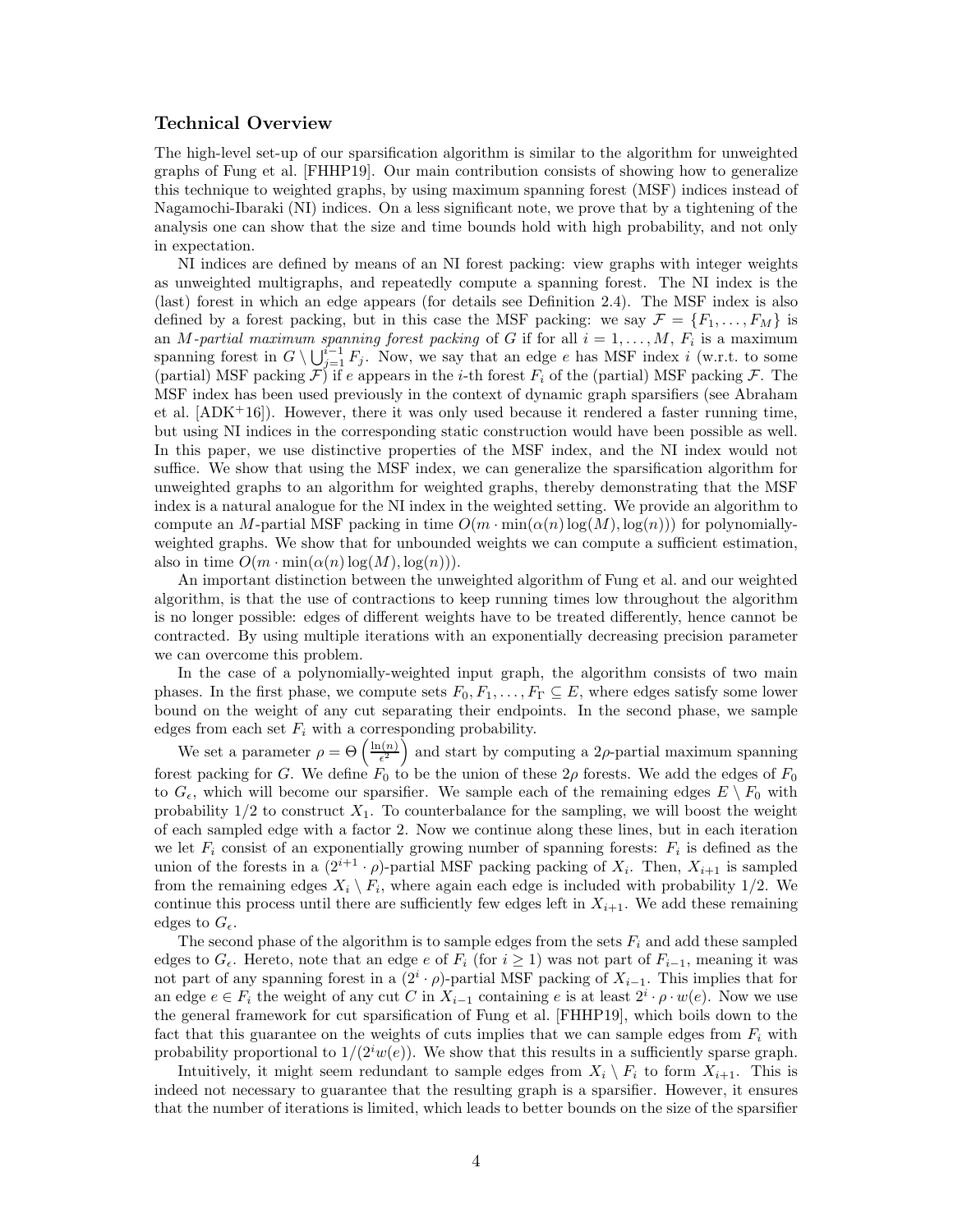and the running time. Since we sample edges with probability  $1/2$  in each phase, we need to repeat the sampling  $O(\log(m/(m_0)))$  times to get the size of  $X_i$  down to  $O(m_0)$ . As this number of steps depends on the initial number of edges  $m$ , we get better bounds for size and running time if  $m$  is already small. We will exploit this by preprocessing the graph with an algorithm from [\[FHHP19\]](#page-26-2) that gives a cut sparsifier of size  $O(n \log^2(n)/\epsilon^2)$  in linear time. Moreover, we can show that repeatedly calling our algorithm has no worse asymptotic time bound than calling it once, since the input graph becomes sparser very quickly. By doing so, we obtain a sparsifier of size  $O(n \log(n)/\epsilon^2)$ .

Since we only use that the MSF index gives a guaranteed lower bound on the connectivity of an edge, one might wonder why the NI index does not work here. After all, the NI indices of a graph can be computed in linear time, which would result in a significant speed-up. However, when computing the NI index, the weight of an edge influences the number of forests necessary, while computing the MSF index only requires the comparison of weights. Moreover, the number of trees in a MSF packing is always bounded by  $n$ . We can use this to bound the number of edges in the created sparsifier. The same technique with NI indices would make the size of the sparsifier depend on the maximum weight in the original graph.

To show that the algorithm outputs a cut sparsifier, it needs to be proven that both the sampling in the first and the second phase preserve cuts. We follow the lines of the analysis of [\[FHHP19\]](#page-26-2), which makes use of cut projections and Chernoff bounds. We show that by partitioning the edge sets according to their weight this method extends to weighted graphs.

One part of the algorithm has remained unaddressed: the computation of the maximum spanning forests. The approach we use here is related to Kruskal's algorithm for computing minimum spanning trees [\[Kru56\]](#page-26-12). We start by sketching the M-partial MSF packing algorithm for polynomial weights. We sort the edges according to their weights using radix sort in  $O(m)$ time. We create M empty forests on n vertices. Starting with the heaviest edge, we add each edge e to the first forest in which it does not create a cycle. We can find this forest using a binary search in  $log(M)$  steps. By using a disjoint-forest representation for the union-find data structure necessary to carry out these steps, we achieve a total time of  $O(m\alpha(n) \log(M))$ .

When working with unbounded weights, the bottleneck is the initial sorting of the edges. Radix sort does not guarantee to be efficient for unbounded weights. Instead we could use a comparison-based algorithm, such as merge sort, which takes time  $O(m \log(n))$ . By employing a different data structure than before, we can guarantee total running time  $O(m \log(n))$ . However, we do not need the exact MSF indices for our sampling procedure, an estimate suffices. We can apply a 'windowing' technique from [\[BK15\]](#page-25-3) to split the graph into subgraphs, where we can rescale the weights to polynomial weights and apply our previously mentioned algorithm. We then achieve a total running time of  $O(m\alpha(n) \log(M))$ , as before. For more details on this, we refer to Section [3.1.](#page-9-1) So in total we have running time  $O(m \cdot \min(\alpha(n) \log(m/n), \log(n)))$ .

# <span id="page-4-0"></span>2 Notation and Review

Throughout this paper, we consider  $G = (V, E)$  to be an undirected, integer weighted graph on  $|V| = n$  vertices with  $|E| = m$  edges. We define a set of edges  $C \subseteq E$  to be a *cut* if there exists a partition of the vertices V in two non-empty subsets A and B, such that C consists of all edges with one endpoint in  $A$  and the other endpoint in  $B$ . The weight of the cut is the sum of the weights of the edges of the cut:  $w_G(C) = \sum_{e \in C} w_G(e)$ . The *minimum cut* is defined as the cut with minimum weight. We say that a (reweighted) subgraph  $H \subseteq G$  is a  $(1 \pm \epsilon)$ -*cut sparsifier* for a weighted graph G if for every cut C in H, its weight  $w_H(C)$  is within a multiplicative factor of  $1 \pm \epsilon$  of its weight  $w_G(C)$  in G. A key concept in the realm of cut sparsification is the connectivity of an edge.

**Definition 2.1.** Let  $G = (V, E)$  be a graph, possibly weighted. We define the connectivity of *an edge*  $e = (u, v) \in E$  *to be the minimal weight of any cut separating* u and v. We say that e *is* k*-*heavy *if it has connectivity at least* k*. For a cut* C*, we define the* k*-*projection *of* C *to be the* k*-heavy edges of the cut* C*.*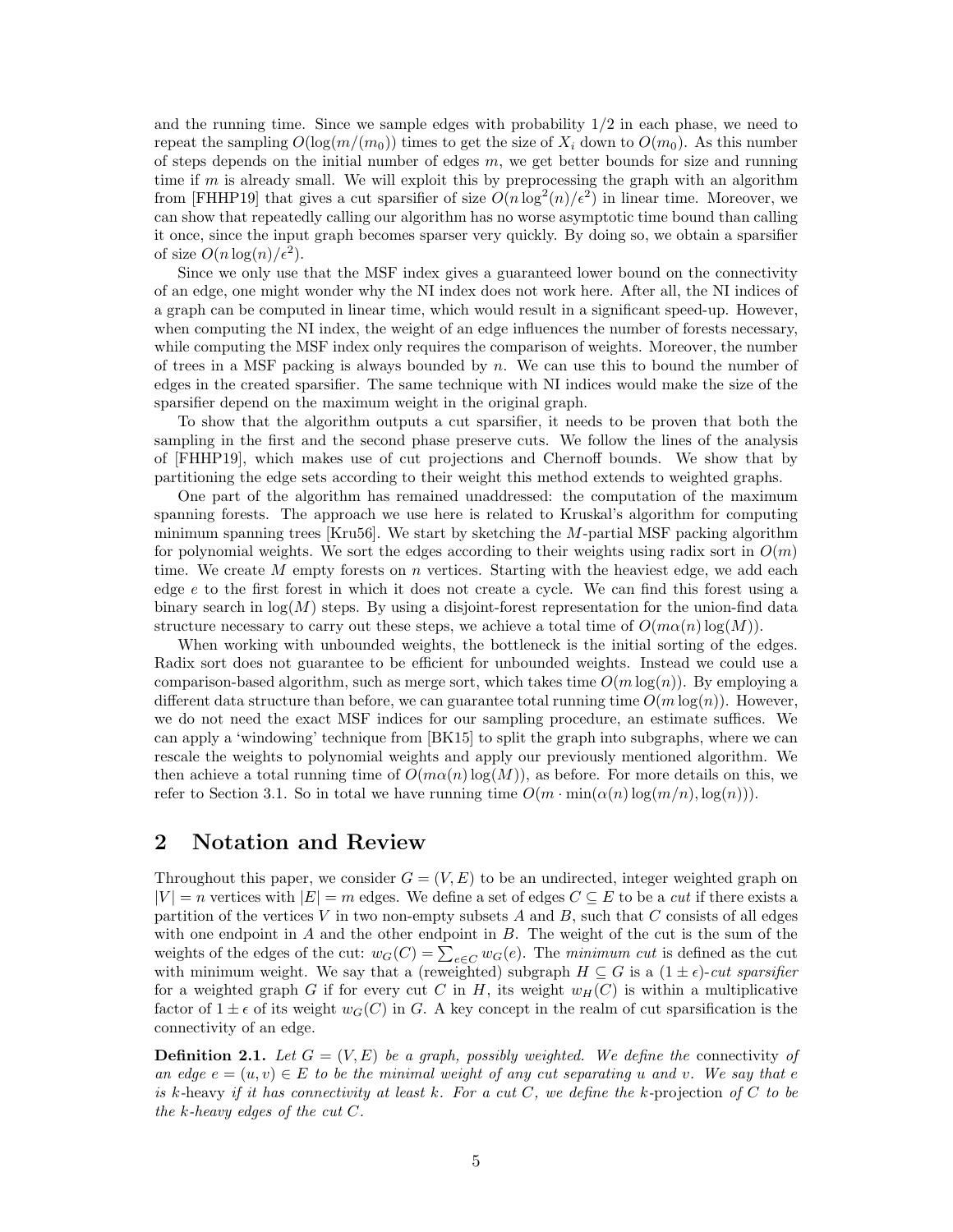The following theorem from  $[FHHP19]$  bounds the number of distinct k-projections of a graph, it is a generalization of a preceding theorem by Karger, see [\[Kar93,](#page-26-13) [KS96\]](#page-26-14). This result can be useful when showing that cuts are preserved by a sampling scheme. This is due to the fact that while there may be exponentially many different cuts, this theorem shows that there are only polynomially many cut projections. Hence if one can reduce a claim for cuts to their k-projections, a high probability bound can be obtained through the application of a Chernoff bound.

<span id="page-5-1"></span>**Theorem 2.2.** For any  $k \geq \lambda$  and any  $\eta \geq 1$ , the number of distinct k-projections in cuts of weight at most  $\eta k$  in a graph G is at most  $n^{2\eta}$ , where  $\lambda$  is the weight of a minimum cut in G.

Throughout this paper, we say a statement holds *with high probability* (w.h.p.) if it holds with probability at least  $1-n^c$ , for some constant c. This constant can be modified by adjusting the constants hidden in asymptotic notation.

### <span id="page-5-0"></span>2.1 A General Framework for Cut Sparsification

We review the general framework for cut sparsification as presented in [\[FHHP19\]](#page-26-2). This section does not contain new results, and can be skipped by readers that are only interested in our contribution.

The framework shows that edges can be sampled using different notions of connectivity estimators. Although this scheme provides one proof for the validity of multiple parameters, it might be worth noting that an analysis tailored to the used connectivity estimator might provide a better result. For example, when the framework is applied with 'edge strengths', it produces a sparsifier of size  $O(n \log^2(n)/\epsilon^2)$ , a  $\log(n)$  factor denser than the edge strength-based sparsifier of Benczúr and Karger [\[BK15\]](#page-25-3).

Let  $G = (V, E)$  be a graph with integer weights, and let  $\epsilon \in (0, 1), c \geq 1$  be parameters. Given a parameter  $\gamma$  (possibly depending on n) and an integer-valued parameter  $\lambda_e$  for each  $e \in E$ . We obtain  $G_{\epsilon}$  from G by independently *compressing* each edge e with parameter

$$
p_e = \min\left(1, \frac{16(c+7)\gamma \ln(n)}{0.38\lambda_e\epsilon^2}\right).
$$

Compressing an edge e with weight  $w(e)$  consists of sampling  $r_e$  from a binomial distribution with parameters  $w(e)$  and  $p_e$ . If  $r_e > 0$ , we include the edge in  $G_{\epsilon}$  with weight  $r_e/p_e$ .

In the following we describe a sufficient condition on the parameters  $\gamma$  and  $\lambda_e$  such that  $G_{\epsilon}$ is a  $(1 \pm \epsilon)$ -cut sparsifier for G with probability at least  $1 - 4/n^c$ . Hereto we partition the edges according to their value  $\lambda_e$ :

$$
\Lambda := \left\lfloor \log \left( \max_{e \in E} \{ \lambda_e \} \right) \right\rfloor;
$$
  

$$
R_i := \{ e \in E : 2^i \le \lambda_e \le 2^{i+1} - 1 \}.
$$

Let  $\mathcal{G} = \{G_i = (V, E_i) : 1 \leq i \leq \Lambda\}$  be a set of integer-weighted subgraphs such that  $R_i \subseteq G_i$ . Moreover suppose that  $w_{G_i}(e) \geq w_G(e)$  for each  $e \in R_i$ . For a given set of parameters  $\Pi =$  $\{\pi_1, \ldots, \pi_{\Lambda}\} \subseteq \mathbb{R}^{\Lambda}$ , we define

- II-connectivity: each edge  $e \in R_i$  is  $\pi_i$ -heavy in  $G_i$ ;
- $\gamma$ -*overlap*: for any cut C,

$$
\sum_{i=0}^{\Lambda} \frac{e_i^{(C)} 2^{i-1}}{\pi_i} \le \gamma \cdot e^{(C)},
$$

where  $e^{(C)} = \sum_{e \in C} w_G(e)$  and  $e_i^{(C)} = \sum_{e \in C \cap E_i} w_{G_i}(e)$ .

The following theorem shows that compressing with parameters adhering to these conditions gives a cut sparsifier with high probability.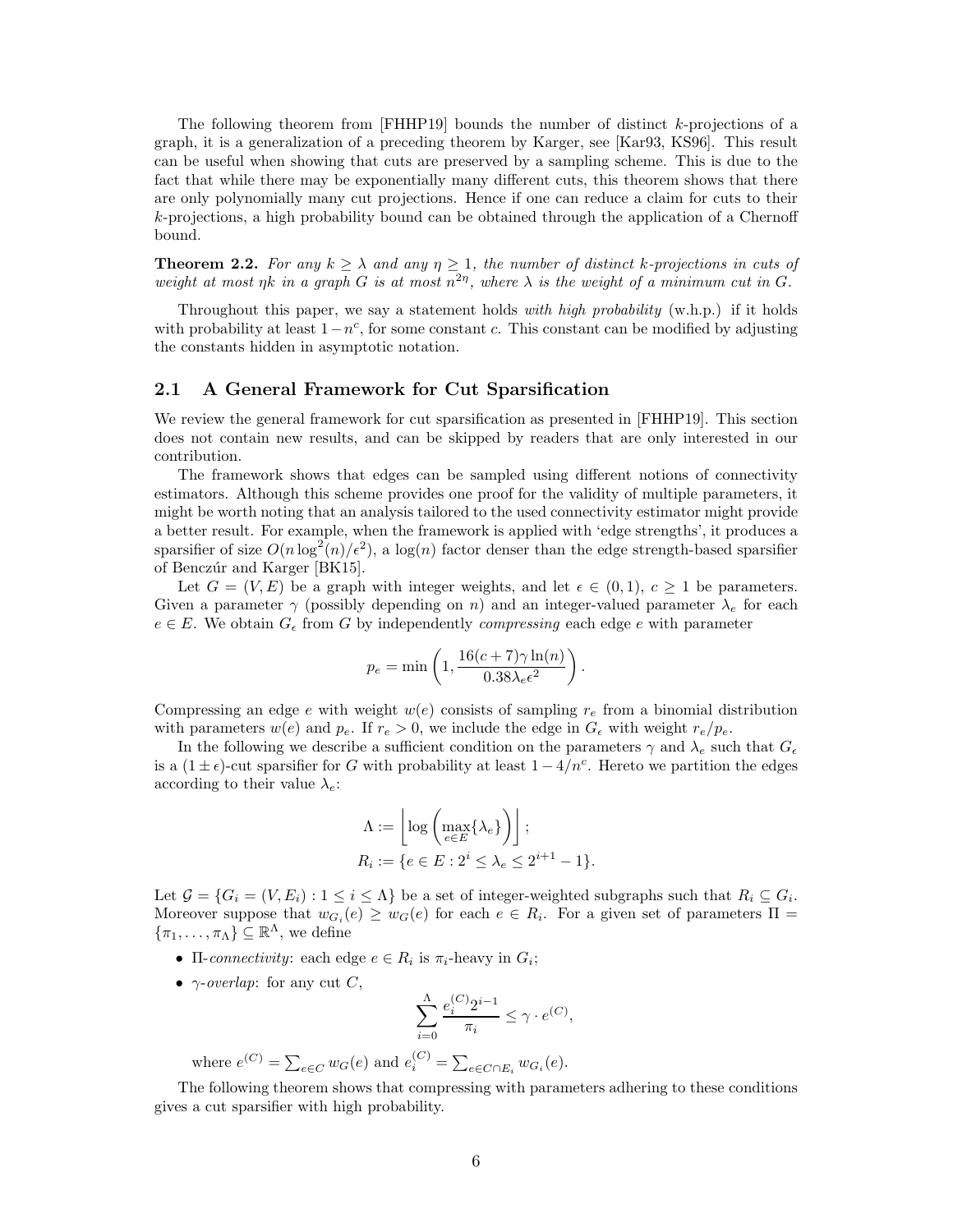<span id="page-6-2"></span>**Theorem 2.3** (See [\[FHHP19,](#page-26-2) Theorem 1.14]). *Fix the parameters*  $\gamma$  *and*  $\lambda_e$  *for each edge e. If there exists* G *satisfying*  $\Pi$ *-connectivity and*  $\gamma$ *-overlap for some*  $\Pi$ *, then*  $G_{\epsilon}$  *is a*  $(1 \pm \epsilon)$ *-cut sparsifier for* G, with probability at least  $1 - 4/n^c$ , where  $G_{\epsilon}$  is obtained by edge compression *using parameters*  $\gamma$  *and*  $\lambda_e$ *'s.* 

### 2.2 A First Application of the Framework

In this section, we review the application of the framework from the previous section with *Nagamochi-Ibaraki (NI) indices* as parameters, as presented in [\[FHHP19\]](#page-26-2). As the name suggests, NI indices were first introduced by Nagamochi and Ibaraki [\[NI92a,](#page-26-6) [NI92b\]](#page-26-7). The algorithm they provide gives a graph partitioning into forests, and subsequently a corresponding index for each edge, called the NI index.

<span id="page-6-1"></span>**Definition 2.4.** Let  $G = (V, E)$  be a graph, possibly weighted. We say an edge-disjoint sequence  $F_1, F_2, \ldots$  *of forests is a* Nagamochi-Ibaraki forest packing *for* G *if*  $F_i$  *is a spanning forest for*  $G \setminus \bigcup_{j=1}^{i-1} F_i$ , where the weights of  $\bigcup_{j=1}^{i-1} F_i$  are subtracted of G. If G is a weighted graph, each *edge*  $e^{i}$  *must be contained in*  $w(e)$  *contiguous forests. We define the* NI index, *denoted by*  $l_e$ , *to be the index of the (last if weighted) forest in which* e *appears.*

Nagamochi and Ibaraki show that the NI indices can be computed in linear time for unweighted graphs and in  $O(m + n \log(n))$  time for weighted graphs, see [\[NI92b,](#page-26-7) [NI92a\]](#page-26-6). As is shown in [\[FHHP19\]](#page-26-2), we can use the NI index as the connectivity estimator in the sparsification framework to obtain the following result.

<span id="page-6-0"></span>**Theorem 2.5.** Let  $G = (V, E)$  be a weighted graph, and let  $\epsilon > 0$  be a constant. Let  $G_{\epsilon}$ *be obtained by independently compressing each edge with parameter*  $p_e = \min(1, \rho/l_e)$ *, where*  $\rho = \frac{224}{0.38} \ln(n)/\epsilon^2$ . Then  $G_{\epsilon}$  is a  $(1 \pm \epsilon)$ *-cut sparsifier for* G with high probability.

The sampling itself takes at most  $O(m)$  time, as explained in Section [4.4.](#page-22-0) As the NI indices can be computed in  $O(m + n \log(n))$  time, this implies that the total running time is  $O(m + n \log(n))$  $n \log(n)$ . As a graph with  $m \le n \log(n)$  is already sparse, we can assume  $m > n \log(n)$ . Thus, for our purposes, the total running time is simply  $O(m)$ .

Next we provide a bound for the number of edges in the sparsifier  $G_{\epsilon}$ . [\[FHHP19\]](#page-26-2) proves this same bound in expectation, we provide a proof for this bound 'with high probability'.

### **Lemma 2.6.** With high probability, the size of the graph  $G_{\epsilon}$  in Theorem [2.5](#page-6-0) is  $O(n \log^2(n)/\epsilon^2)$ .

*Proof.* Let  $v \in V$  be a vertex with degree  $d_v \ge O(\log^2(n)/\epsilon^2)$  in G. We denote the degree of v in  $G_{\epsilon}$  by  $d'_{v}$  and we write  $d' := \max_{v \in V} d'_{v}$ . For each neighbor u of v in G, we compress the edge  $e = (u, v)$  with parameter  $p_e = \min\left(1, \frac{224 \ln(n)}{0.38\epsilon^2 l_e}\right)$  $0.38\epsilon^2 l_e$ ), where  $l_e$  is the NI index of  $e$ . For each edge, the probability that it remains after compression is  $1 - (1 - p_e)^{w_e}$ . From Bernoulli's inequality we see  $1 - (1 - p_e)^{w_e} \leq w_e p_e$ . Let  $Y_e$  be the random variable that is 1 if e remains, and 0 else. We note that  $\mathbb{E}\left[\sum_{e:v\in e}Y_e\right] \leq \frac{224}{0.38}\ln^2(n)/\epsilon^2$ . Now we apply a Chernoff bound (Theorem [A.2\)](#page-27-5) to obtain

$$
\mathbb{P}\left[d'_v \ge \delta \frac{224}{0.38} \ln^2(n)/\epsilon^2\right] \le \exp\left(-0.38\delta \frac{224}{0.38} \ln^2(n)/\epsilon^2\right) = n^{-224\delta \ln(n)/\epsilon^2}.
$$

Using a union bound we get the desired result

$$
\mathbb{P}\left[d' \le \delta \frac{224}{0.38} \ln^2(n)/\epsilon^2\right] \ge 1 - n^{1-224\delta \ln(n)/\epsilon^2}.
$$

Consequently, we obtain that with high probability the number of edges of the sparsifier is at most  $O(n \log^2(n)/\epsilon^2)$ .  $\Box$ 

The state of the art for polynomially-weighted graphs is achieved by postprocessing this result with the algorithm by Benczúr and Karger [\[BK15\]](#page-25-3). Thus our improvement on [BK15] leads to an overall improved result.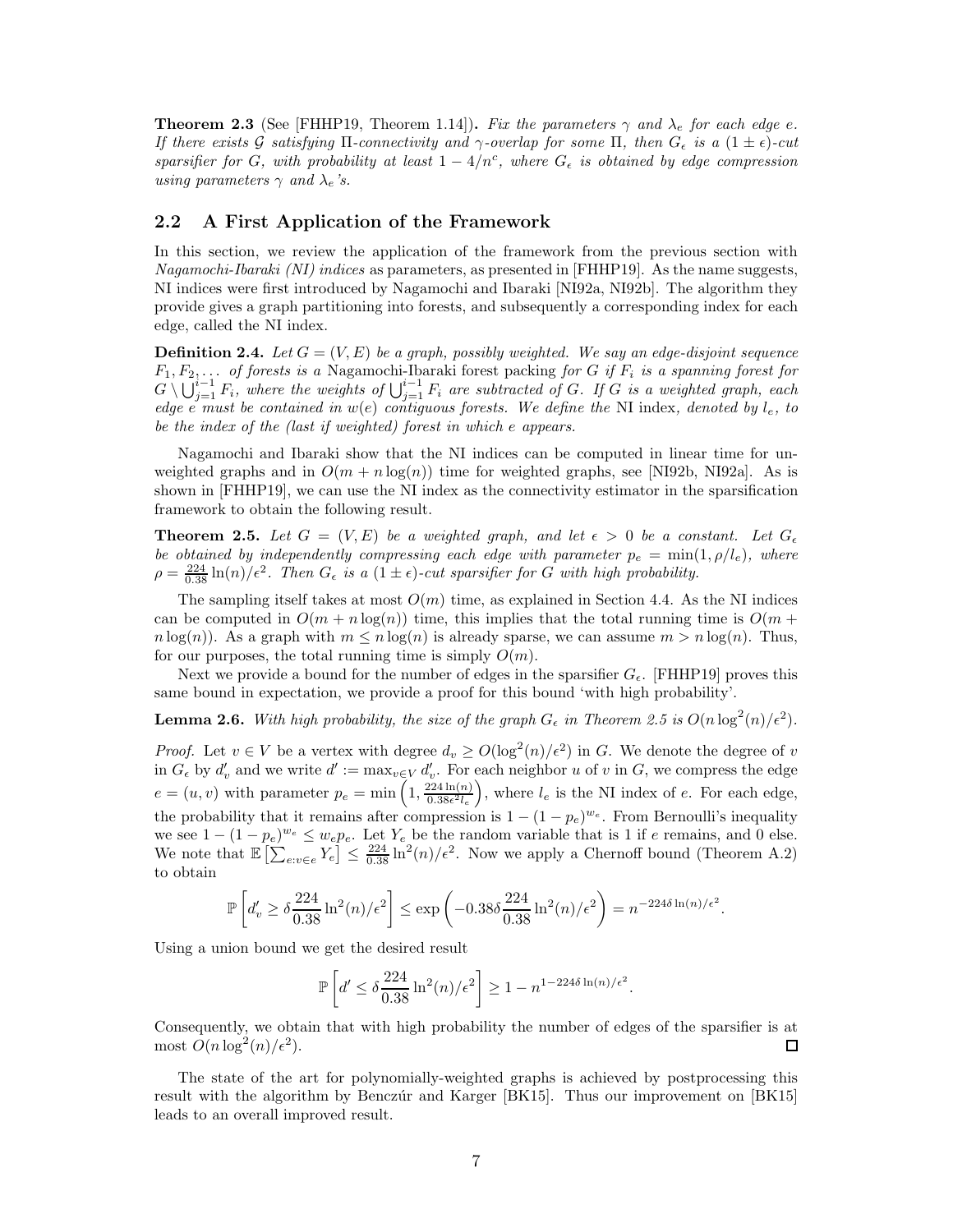### <span id="page-7-0"></span>2.3 The Computational Model

If we have an input graph  $G = (V, E)$  with weights  $w: E \to \{1, \ldots, W\}$ , we assume our computational model has word size  $\Theta(\log(W) + \log(n))$ . Note that for polynomial weights, this comes down to a word size of  $\Theta(\log(n))$ . Moreover, we assume that basic operations on such words have uniform cost, i.e., they can be performed in constant time. In particular, these basic operations are addition, multiplication, inversion, logarithm, and sampling a random bit string of word size precision. Such assumptions are in line with previous work [\[BK15,](#page-25-3) [FHHP19\]](#page-26-2), where they are made implicitly.

# <span id="page-7-1"></span>3 A Maximum Spanning Forest Packing

An important primitive in our algorithm is the use of the maximum spanning forest (MSF) index. The concept is similar to the Nagamochi-Ibaraki index, the important difference is that an edge  $e$ with weight  $w(e)$  appears in  $w(e)$  different NI forests. This means that the number of NI forests depends on the numerical values of the edge weights, and thus can grow far beyond  $O(n)$ . On the other hand, the number of maximum spanning forests in a MSF packing is bounded by the maximum degree in the graph, hence also by  $n$ . While this already has noteworthy implications for polynomially-weighted graphs, it is even more significant for superpolynomially-weighted graphs. We believe that this property might make them suitable for applications other than presented here.

**Definition 3.1.** Let  $G = (V, E)$  be a weighted graph. We say  $\mathcal{F} = \{F_1, \ldots, F_M\}$  is an M-partial maximum spanning forest packing *of* G *if for all*  $i = 1, \ldots, M$ ,  $F_i$  *is a maximum spanning forest in*  $G \setminus \bigcup_{j=1}^{i-1} F_j$ *. If we have that*  $\bigcup_{i=1}^{M} F_i = G$ *, then we call*  $\mathcal F$  *a* (complete) maximum spanning forest packing *of* G. Moreover, for  $e \in E$  we denote the MSF index *of*  $e$  (w.r.t.  $\mathcal{F}$ ) by  $f_e$ , *i.e.*,  $f_e$  is the unique index such that  $e \in F_{f_e}$ .

Note that we do not demand the  $F_i \in \mathcal{F}$  to be non-empty, as this suits notation bests in our applications. Also note that a (partial) MSF packing is fully determined by the MSF indices.

The following theorem states that computing the MSF indices up to M takes  $O(m\alpha(n)\log(M))$ time for polynomially-weighted graphs.

<span id="page-7-4"></span>**Theorem 3.2.** Let  $G = (V, E)$  be a graph, where we allow parallel edges but no self-loops, and we suppose  $m \leq n^2$ . Suppose we have weights  $w: E \to \{1, ..., n^c\}$  for some  $c \geq 0$ . *Then, for any* M > 0*, there exists an algorithm that computes an* M*-partial MSF packing in*  $O(m(\alpha(n) \log(M) + c))$  *time.* 

<span id="page-7-6"></span><span id="page-7-5"></span>*Proof.* The outline of the algorithm is as follows.

- 1. Sort the edges by weight in descending order using radix sort in base  $n<sup>2</sup>$  $n<sup>2</sup>$  $n<sup>2</sup>$
- <span id="page-7-7"></span>2. Create empty forests  $F_1, \ldots, F_M$ .
- <span id="page-7-3"></span>3. Iterate over the edges in descending order and for each edge  $e = (u, v)$  do the following:
	- (a) Find the smallest index i such that u and v are not connected in  $F_i$ .
	- (b) Store *i* as the MSF index  $f_e$  of *e*. If u and v are connected in every  $F_i$ , store  $f_e > M$ .
	- (c) Add  $e$  to  $F_i$ .

We need at most  $M$  trees, since we only compute an  $M$ -partial MSF packing. By using radix sort, the initial sorting takes time  $O(cm)$  time (for a time bound of radix sort, see e.g. [\[CLRS09\]](#page-25-7)). We show that the remainder of the algorithm can be executed in  $O(m\alpha(n)\log(M))$ time.

For every  $1 \leq i \leq M$  we maintain the non-singular components of  $F_i$  with a union-find data structure (supporting the three operations  $\text{MAKESET}_i$ ,  $\text{UNION}_i$ , and  $\text{FINDSET}_i$ ). To be precise,

<span id="page-7-2"></span><sup>&</sup>lt;sup>2</sup>Note that conversion to base n takes time  $O(\log_n(w(e))) \leq O(\log_n(n^c)) = O(c)$  for each edge, so total time  $O(mc)$ .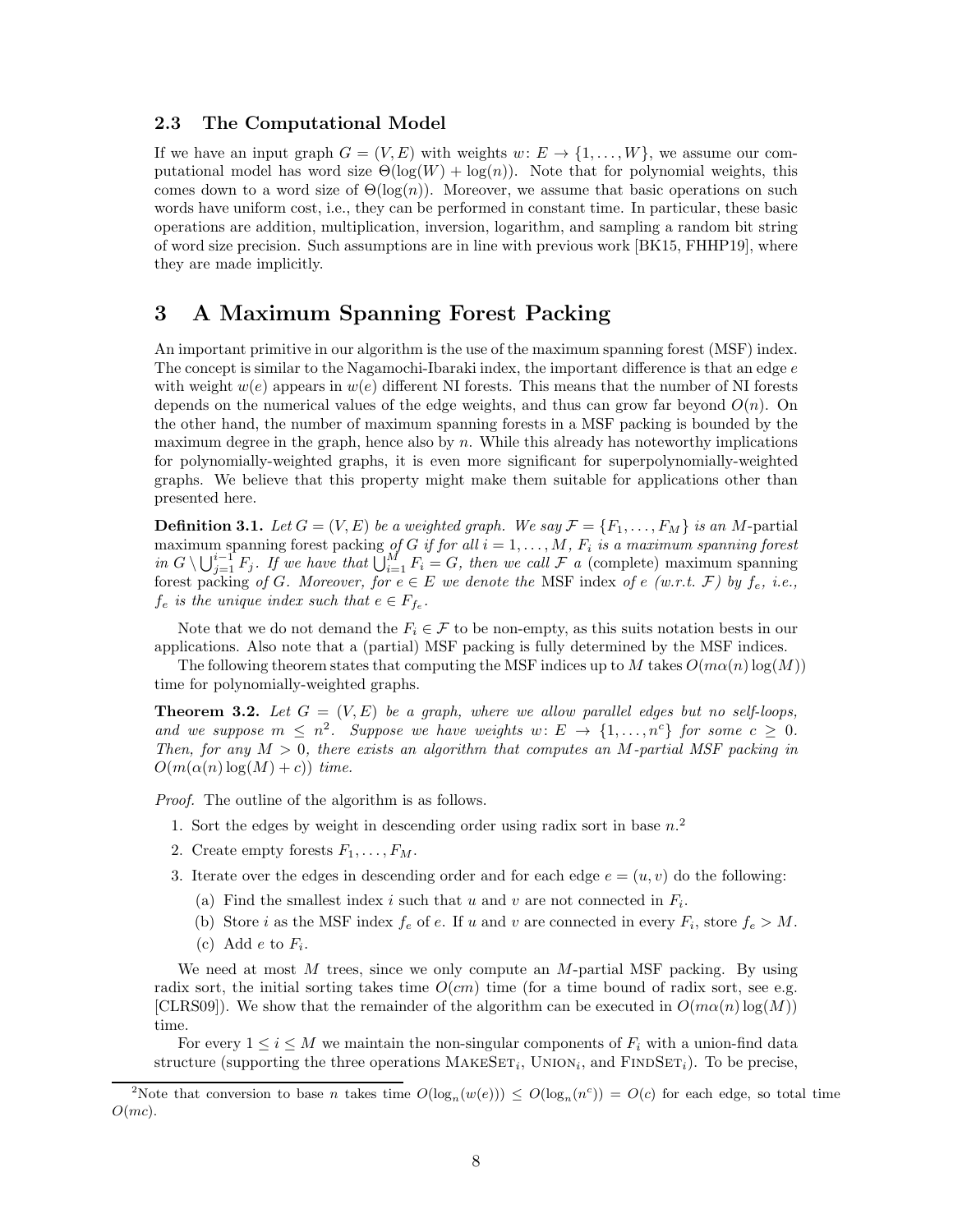we use the disjoint-set forest representation of Tarjan [\[Tar75\]](#page-27-3) (see e.g. [\[CLRS09,](#page-25-7) Chapter 21]). Additionally, for every node  $v \in V$  we maintain  $s(v)$ , the smallest index i such that  $\{v\}$  is a singleton component of  $F_i$ .

For the binary search in Step [3a](#page-7-3) it is sufficient to first search over indices  $i < \min\{s(u), s(v)\}\$ . If this search is successful and we find such an index  $i < \min\{s(u), s(v)\}\)$ , then we perform UNION<sub>i</sub> $(u, v)$ . Otherwise, we have learned that  $\min\{s(u), s(v)\}\$ is the smallest index i such that u and v are not connected in  $F_i$ . The algorithm then proceeds as follows:

- Let  $j := \min\{s(u), s(v)\}.$
- If  $j = s(u)$ , then we perform MAKESET<sub>i</sub> $(u)$  and increase  $s(u)$  by one.
- If  $j = s(v)$  (which could also be the case in addition to  $j = s(u)$ ), we perform MAKESET<sub>i</sub> $(v)$ and increase  $s(j)$  by one.
- Finally, we perform  $UNION<sub>i</sub>(u, v)$ .

Now let  $\varphi_i$ ,  $\chi_i$ , and  $\psi_i$  denote the number of MAKESET<sub>i</sub>-, UNION<sub>i</sub>-, and FINDSET<sub>i</sub>-operations in the i-th union-find data structure, respectively. Since we use the disjoint-set forest represen-tation, we obtain a bound on the running time (see [\[CLRS09,](#page-25-7) Theorem 21.14]) of  $O((\varphi_i + \chi_i +$  $\psi_i\alpha(\varphi_i + \chi_i + \psi_i)$ . To obtain a bound on the total running time for all operations in the union-find data structures, we sum over all  $i$ :

$$
O\left(\sum_{i=1}^M (\varphi_i + \chi_i + \psi_i)\alpha(\varphi_i + \chi_i + \psi_i)\right) \leq O\left(\sum_{i=1}^M (\varphi_i + \chi_i + \psi_i)\alpha\left(\max_{j=1,...M} (\varphi_j + \chi_j + \psi_j)\right)\right).
$$

Now observe that in total we perform at most two MAKESET-operations per edge (one for each of its endpoints) and thus  $\sum_{i=1}^{M} \varphi_i \leq 2m$ . The number of UNION-operations is always bounded above by  $\varphi_i - 1$ , so  $\sum_{i=1}^{M} \chi_i \leq 2m$ . Furthermore, by using binary search, we perform  $O(\log(M))$  FINDSET-operations per edge and thus  $\sum_{i=1}^{M} \psi_i = O(m \log(M))$ . Thus we get a total time of  $O((m \log(M))\alpha(m + 2n)) \leq O(m\alpha(n) \log(M))$ , which holds because  $\alpha(m + 2n) \leq$  $\alpha(n^4) \leq \alpha(n) + 2.$ 

We therefore arrive at a total running time of  $O(cm + m\alpha(n) \log(M)) = O(m(\alpha(n) \log(M) + c)).$ 

 $\Box$ 

If we want to compute the full maximum spanning forest packing, it suffices to set  $M$  to be the maximum degree in the graph. When  $M$  is large, managing the data structures slightly differently yields a better result.

<span id="page-8-0"></span>**Theorem 3.3.** *There exists an algorithm that, given a weighted graph*  $G = (V, E)$ *, where we allow parallel edges but no self-loops, and parameter* M > 0*, computes an* M*-partial MSF packing*  $in\ O(m(\log(n) + \log(M)))$  *time.* 

*Proof.* We use the same algorithm as in Theorem [3.2](#page-7-4) with two simple changes. In step [1,](#page-7-5) we use an optimal comparison-based sorting algorithm, like merge sort, instead of radix sort. This takes time  $O(m \log(n))$ . In steps [2](#page-7-6) and [3,](#page-7-7) we use a linked-list representation [\[CLRS09,](#page-25-7) Chapter 21] instead of the disjoint-set forest representation. To analyze the running time, recall the following notation. Let  $\varphi_i$ ,  $\chi_i$ , and  $\psi_i$  denote the number of MAKESET<sub>i</sub>-, UNION<sub>i</sub>-, and FINDSET<sub>i</sub>-operations in the *i*-th union-find data structure, respectively. Here MAKESET<sub>i</sub>-, UNION<sub>i</sub>-, and FINDSET<sub>i</sub> are the operations on the component  $F_i$ . By [\[CLRS09,](#page-25-7) Theorem 21.1], we obtain a bound on the running time of:  $O(\chi_i + \psi_i + \varphi_i \log(\varphi_i))$ . We sum over all i to obtain

$$
O\left(\sum_{i=1}^M \chi_i + \psi_i + \varphi_i \log(\varphi_i)\right) = O\left(\sum_{i=1}^M \chi_i + \sum_{i=1}^M \psi_i + \sum_{i=1}^M \varphi_i \log(\varphi_i)\right).
$$

As before, we have  $\sum_{i=1}^{M} \chi_i \leq m$  and  $\sum_{i=1}^{M} \varphi_i \leq 2m$ . Also note  $\varphi_i \leq n$ , as  $F_i$  is a forest, so we have  $\sum_{i=1}^{M} \varphi_i \log(\varphi_i) \leq 2m \log(n)$ . Again, we perform at most  $O(\log(M))$  FINDSET-operations per edge, hence  $\sum_{i=1}^{M} \psi_i = O(m \log(M))$ . We conclude we have total time  $O(m(\log(n) +$  $log(M)$ ).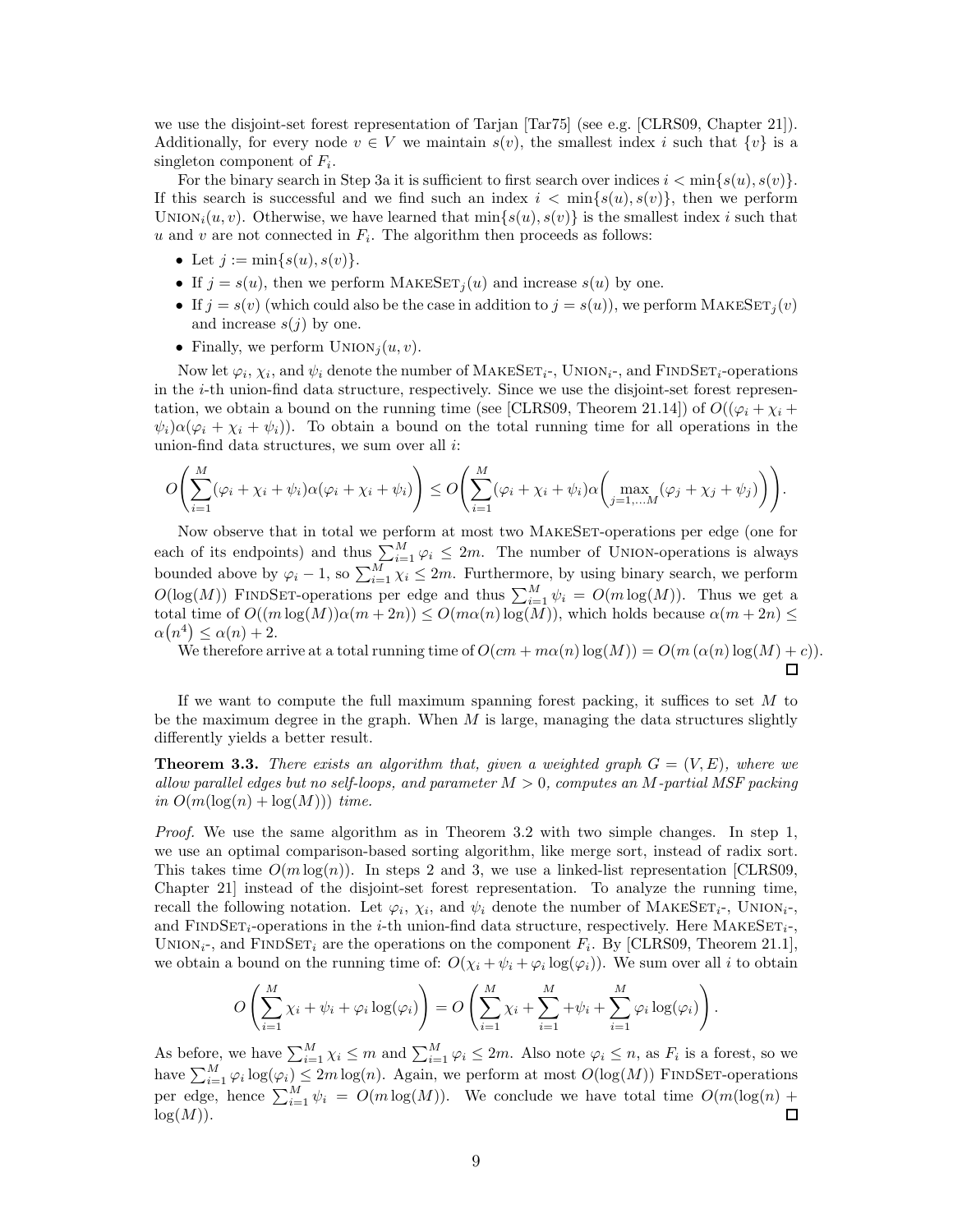Note that if we do not have parallel edges, then  $M \leq n$ , so the running time simplifies to  $O(m \log(n))$ . Also note that the weights no longer need to be bounded for this result. In the next section, we consider an algorithm for *sparse* graphs with unbounded weights.

### <span id="page-9-1"></span>3.1 An Estimation for Unbounded Weights

For our purposes we do not need the exact MSF indices, but an estimate suffices. The MSF index guarantees that if an edge  $e = (u, v) \in E$  has MSF index  $f_e$ , then there are at least  $f_e$ paths from u to v, where every edge on such a path has weight at least  $w(e)$ . We relax this, to get the guarantee that if an edge  $e = (u, v) \in E$  has estimated MSF index  $f_e$ , then there are at least  $f_e$  paths from u to v, where every edge on such a path has weight at least  $(1 - 1/n)w(e)$ . When we only compute estimates, we can do this faster than when we compute exact indices. The following lemma is inspired by the windowing technique of Benczúr and Karger [\[BK15\]](#page-25-3), which shows that strong connectivities can be computed efficiently for graphs with unbounded weights by 'windowing' these weights. This means we divide the graph into subgraphs according to an estimate and compute the sought connectivity estimators in these subgraphs. Hereto, we first compute a single maximum spanning forest F for G. Now we define  $d(e)$  to be the minimum weight among the edges on the path from u to v in F, where  $e = (u, v)$ . This can be done in total time  $O(m + n)$ , see [\[Tho99\]](#page-27-6).

<span id="page-9-2"></span>**Lemma 3.4.** *There exists an algorithm that, given a weighted graph*  $G = (V, E)$  *and parameter*  $M > 0$ , computes in time  $O(m\alpha(n)\log(M))$  *an MSF index estimator*  $\tilde{f}_e$  for each edge  $e \in E' :=$  ${e \in E : w(e) > d(e)/n}$  *with*  $f_e \leq M$ .

*Proof.* We will split the graph G into graphs  $G^{(D)}$  for different values of D. In each  $G^{(D)}$  we compute the estimator  $\tilde{f}_e$  for some subset of edges from E'. We iteratively define D to be the highest value among the  $d(e)$  for which  $e \in E'$  and  $\tilde{f}_e$  has not been computed yet. We look at the subgraph  $G^{(D)} = (V_D, E_D)$  defined by contracting all edges with  $w(e) > D$ , and deleting self loops. Moreover, we delete all edges with  $w(e) \le D/n^2$ .

We claim we that for each edge  $e \in E'$  with  $d(e) \in (D/n, D]$  the MSF index in G is equal to the MSF index in  $G^{(D)}$ . First we show that these edges actually appear in  $G^{(D)}$ . It is clear that  $w(e) \leq d(e) \leq D$ , so such an edge e is not contracted. Suppose e is deleted, then  $w(e) \leq D/n$ . If  $d(e) \in (D/n, D]$ , then  $d(e) \ge D/n$ , hence  $D/n^2 \le d(e)/2$ . Consequently  $w(e) \le D/n \le d(e)/n$ , so then  $e \notin E'$ .

Now that we have established that edges  $e \in E'$  with  $d(e) \in (D/n, D]$  appear in  $G^{(D)}$ , it remains to show that we can compute  $f_E$ . First let us remark that if  $e = (u, v)$ , then no (relevant) path from  $u$  to  $v$  is eliminated, since each such path must have an edge  $e'$  with  $w(e') \leq d(e) \leq D$ , by definition of  $d(e)$ . Hence the only paths that are deleted, contain an edge  $e'$  with  $w(e') \le D/n^2 < d(e)/n \le w(e)$ , hence this path does not contribute to the MSF index.

Next we compute an estimator of the MSF index in  $G^{(D)}$ , by computing the MSF indices in a reweighted graph. We rescale the graph by multiplying all weights with  $n^3/D$  and rounding to the closest integer. This means that we have an error in the weight of at most  $D/n^3$ . For an edge with  $D/n^2 < w(e) \le D$ , this means that the error is at most  $w(e)/n$ . So using Theorem [3.2,](#page-7-4) we can compute the MSF indices in this reweighted sugraph with edge weights bounded by  $n^3$  in time  $O(m' \alpha(n) \log(M))$ , where there is a multiplicative error in edge weights of at most  $(1 \pm 1/n)$ . Note that each edge appears in at most two subgraphs, hence we have a total time of  $O(m\alpha(n) \log(M))$ . of  $O(m\alpha(n) \log(M)).$ 

# <span id="page-9-0"></span>4 Cut Sparsification for Weighted Graphs

In this section, we present our algorithm for computing a  $(1 \pm \epsilon)$ -cut sparsifier  $G_{\epsilon}$  for a weighted graph G. This makes use of the framework as presented in Section [2.1](#page-5-0) and the maximum spanning forest packing as treated in Section [3.](#page-7-1) This section works towards proving the following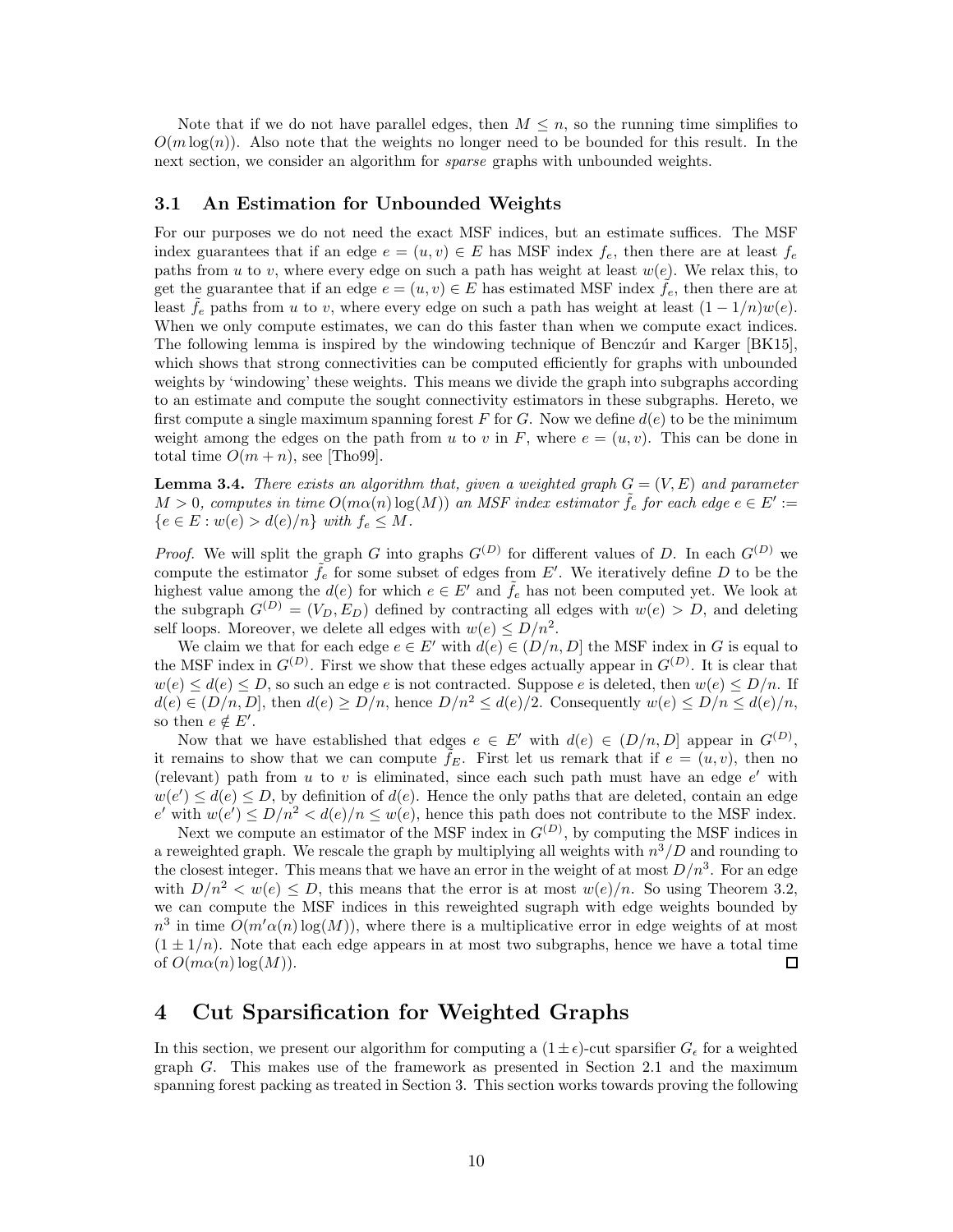theorem for polynomially-weighted graphs. In Section [5,](#page-23-0) we will generalize the techniques of this section to graphs with unbounded weights.

<span id="page-10-0"></span>**Theorem 4.1.** *There exists an algorithm that, given a weighted graph*  $G = (V, E)$ *, and freely chosen parameter*  $\epsilon > 0$ *, computes a graph*  $G_{\epsilon}$ *, which is a*  $(1 \pm \epsilon)$ *-cut sparsifier for* G *with high probability. The algorithm runs in time*  $O(m \cdot \min(\alpha(n) \log(m/n), \log(n)))$  *and the number of*  $\textit{edges of } G_{\epsilon} \textit{ is } O(n \left( \log(n) / \epsilon^2 \right) \log \left( \frac{m}{n \log(n) / \epsilon^2} \right) \right).$ 

To be precise, we give an algorithm where the given bounds on both running time and size of the sparsifier hold with high probability. By simply halting when the running time exceeds the bound, and outputting an empty graph if we exceed the size bound, this gives the result above.

To achieve a better bound on the size of the sparsifier, we repeatedly apply this theorem to the input graph, with an exponentially decreasing precision parameter.

**Theorem [1.1](#page-1-1)** (Restated). *There exists an algorithm that, given a weighted graph*  $G = (V, E)$ , *and freely chosen parameter*  $\epsilon \in (0,1)$ *, computes a graph*  $G_{\epsilon}$ *, which is a*  $(1 \pm \epsilon)$ *-cut sparsifier for* G with high probability. The algorithm runs in time  $O(m \cdot \min(\alpha(n) \log(m/n), \log(n)))$  and the *number of edges of*  $G_{\epsilon}$  *is*  $O(n \log(n)/\epsilon^2)$ .

*Proof.* We obtain this result by repeatedly applying the algorithm from Theorem [4.1,](#page-10-0) for a total of  $k := \log^* \left( \frac{m}{n \log(n) / \epsilon^2} \right)$ ) times. In iteration i, we set  $\epsilon_i := \epsilon/2^{k-i+2}$  and denote the output of this iteration by  $G_i$ . This means that  $G_i$  is a  $(1 \pm \epsilon/2^{k-i+2})$ -cut sparsifier for  $G_{i-1}$ . In total, we see that  $G_{\epsilon} := G_k$  is a  $(1 \pm \epsilon)$ -cut sparsifier for G since

$$
\prod_{i=1}^{k} (1 + \epsilon/2^{k-i+2}) \le \exp\left(\sum_{i=1}^{k} \log(1 + \epsilon/2^{k-i+2})\right) \le \exp\left(\sum_{i=1}^{k} \epsilon/2^{k-i+2}\right)
$$

$$
\le \exp\left(\epsilon \sum_{j=2}^{\infty} 2^{-j}\right) = \exp(\epsilon/2) \le 1 + \epsilon,
$$

as  $\epsilon$  < 1, and

$$
\prod_{i=1}^{k} (1 - \epsilon/2^{k-i+2}) \ge \prod_{j=0}^{\infty} 1 - \frac{\epsilon/4}{2^j}
$$
\n
$$
\ge (1 - \epsilon/8) \prod_{j=1}^{\infty} 1 - \frac{\epsilon/4}{j^2}
$$
\n
$$
\ge (1 - \epsilon/8) \prod_{j=1}^{\infty} 1 - \frac{\epsilon/4}{j^2}
$$
\n
$$
\ge (1 - \epsilon/8) (1 - \pi^2/24\epsilon)
$$
\n
$$
\ge 1 - (1/8 + \pi^2/24)\epsilon + \frac{\pi^2}{192}\epsilon^2
$$
\n
$$
\ge 1 - \epsilon.
$$

Since  $k = \log^* \left( \frac{m}{n \log(n) / \epsilon^2} \right)$  $= O(\log^*(n))$ , all bounds hold with high probability simultaneously, and thus the end result holds with high probability.

Now for the size bound, we have that

$$
m_i := |E(G_i)| \le C \cdot \left(\frac{n \log(n)}{\epsilon^2} 4^{k-i+2} \log\left(\frac{m_{i-1}}{n \log(n)/\epsilon^2}\right)\right),
$$

for some constant  $C > 0$ , where we denote  $m_0 := m$ . We will show by induction that

$$
m_i \le C \cdot \left(\frac{n \log(n)}{\epsilon^2} 4^{k-i+2} \cdot 2 \log^{(i)}\left(\frac{m}{n \log(n)/\epsilon^2}\right)\right),\,
$$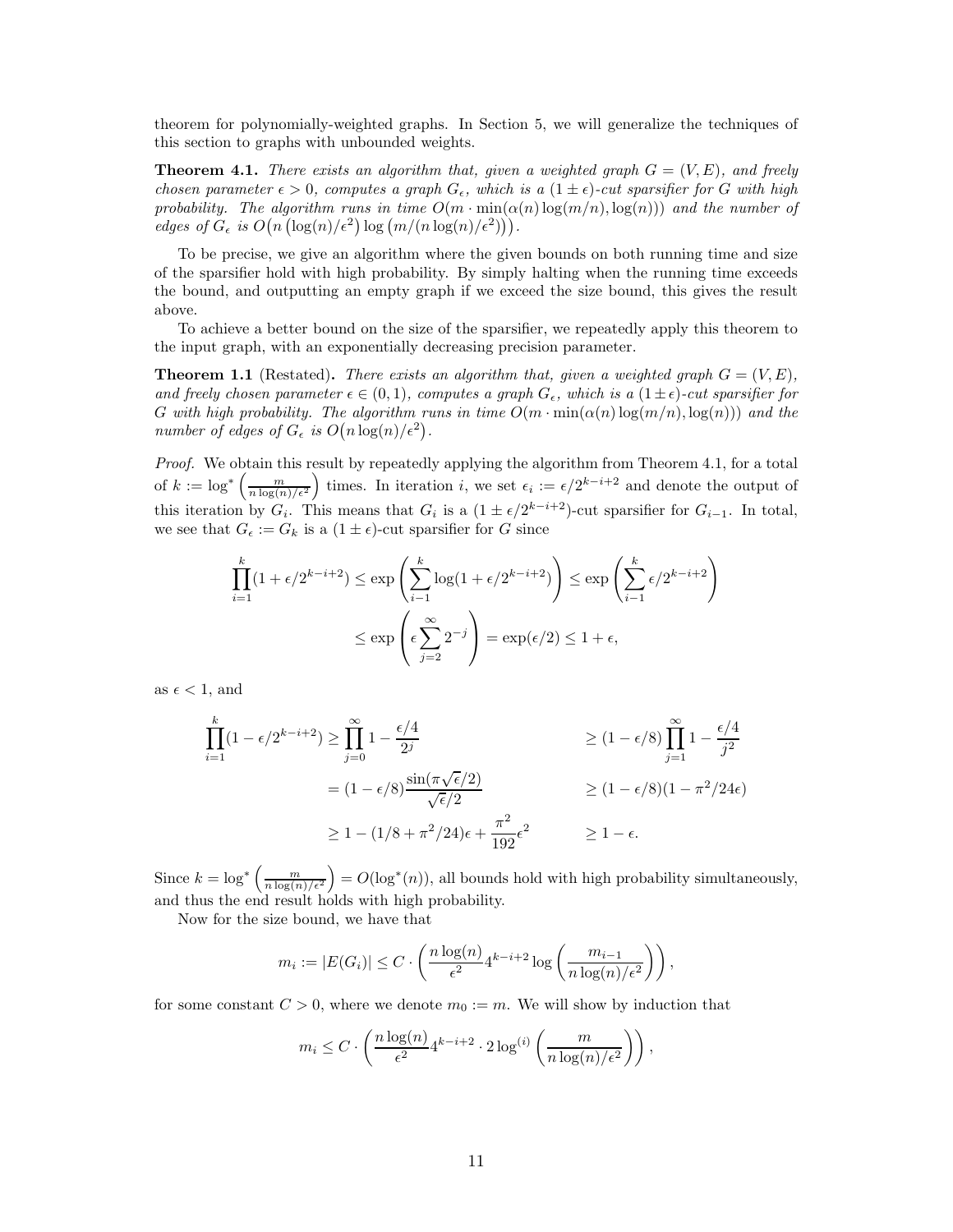which means in particular that  $m_k = O(n \log(n)/\epsilon^2)$ . The claim for  $m_1$  is immediate. Suppose it holds for  $i - 1$ , then

$$
m_i \leq C \cdot \left(\frac{n \log(n)}{\epsilon^2} 4^{k-i+2} \log\left(\frac{m_{i-1}}{n \log(n)/\epsilon^2}\right)\right)
$$
  
\n
$$
\leq C \cdot \left(\frac{n \log(n)}{\epsilon^2} 4^{k-i+2} \log\left(C \cdot 4^{k-i+3} \cdot 2 \log^{(i-1)}\left(\frac{m}{n \log(n)/\epsilon^2}\right)\right)\right)
$$
  
\n
$$
= C \cdot \left(\frac{n \log(n)}{\epsilon^2} 4^{k-i+2} \left((k-i) \log(4) + \log(C \cdot 2^7) + \log^{(i)}\left(\frac{m}{n \log(n)/\epsilon^2}\right)\right)\right)
$$
  
\n
$$
\leq C \cdot \left(\frac{n \log(n)}{\epsilon^2} 4^{k-i+2} \cdot 2 \log^{(i)}\left(\frac{m}{n \log(n)/\epsilon^2}\right)\right),
$$

since

$$
(k-i)\log(4) + \log(C \cdot 2^7) = \left(\log^*\left(\frac{m}{n\log(n)/\epsilon^2}\right) - i\right)\log(4) + \log(C \cdot 2^7)
$$

$$
= \log^*\left(\log^{(i)}\left(\frac{m}{n\log(n)/\epsilon^2}\right)\right)\log(4) + \log(C \cdot 2^7)
$$

$$
< \log^{(i)}\left(\frac{m}{n\log(n)/\epsilon^2}\right),
$$

if  $\frac{m}{n \log(n)/\epsilon^2} > D$ , for some constant D. This can be assumed to hold, since if  $\frac{m}{n \log(n)/\epsilon^2} \leq D$ , then Theorem [4.1](#page-10-0) immediately gives the desired result. The total running time becomes of the sum of the  $k$  iterations:

$$
\sum_{i=1}^{k} O(m_{i-1} \cdot \min(\alpha(n) \log(m_{i-1}/n), \log(n))) = O\left(\left(m + \sum_{i=1}^{k-1} m_i\right) \cdot \min(\alpha(n) \log(m_{i-1}/n), \log(n)))\right).
$$

Note that

$$
\sum_{i=1}^{k-1} m_i \le \sum_{i=1}^{k-1} C \cdot \left( \frac{n \log(n)}{\epsilon^2} 4^{k-i+2} \cdot 2 \log^{(i)} \left( \frac{m}{n \log(n)/\epsilon^2} \right) \right)
$$

$$
= O\left( \frac{n \log(n)}{\epsilon^2} 4^k \log \left( \frac{m}{n \log(n)/\epsilon^2} \right) \right).
$$

We have  $\log^*(x) = O(\log \log(x))$ , hence we obtain  $4^{\log^*(x)} \log(x) = O(\log^2(x)) = O(x)$ . Using this with  $x = \frac{m}{n \log(n)/\epsilon^2}$  gives us total running time

$$
\sum_{i=1}^{k} O(m_{i-1} \cdot \min(\alpha(n) \log(m_{i-1}/n), \log(n)))
$$
  
=  $O\left(\left(m + \frac{n \log(n)}{\epsilon^2} 4^k \log\left(\frac{m}{n \log(n)/\epsilon^2}\right)\right) \cdot \min(\alpha(n) \log(m/n), \log(n))\right)$   
=  $O(m \cdot \min(\alpha(n) \log(m/n), \log(n))).$ 

#### 4.1 The Algorithm

To sparsify the graph, two methods of sampling are used. One of which is the framework presented in Section [2.1.](#page-5-0) However, instead of applying the framework to the graph directly, there is another sampling process that precedes it.

To simplify equations, let us set  $\rho := \frac{(7+c)1352 \ln(n)}{0.38\epsilon^2}$  $\frac{0.1352 \ln(n)}{0.38\epsilon^2}$ . If  $|E| \leq 4\rho n \log(m/(n \log(n)/\epsilon^2))$ , we do nothing. That is, we return  $G_{\epsilon} = G$ . If not, we start by an initialization step and continue with an iterative process, which ends when the remaining graph becomes sufficiently small.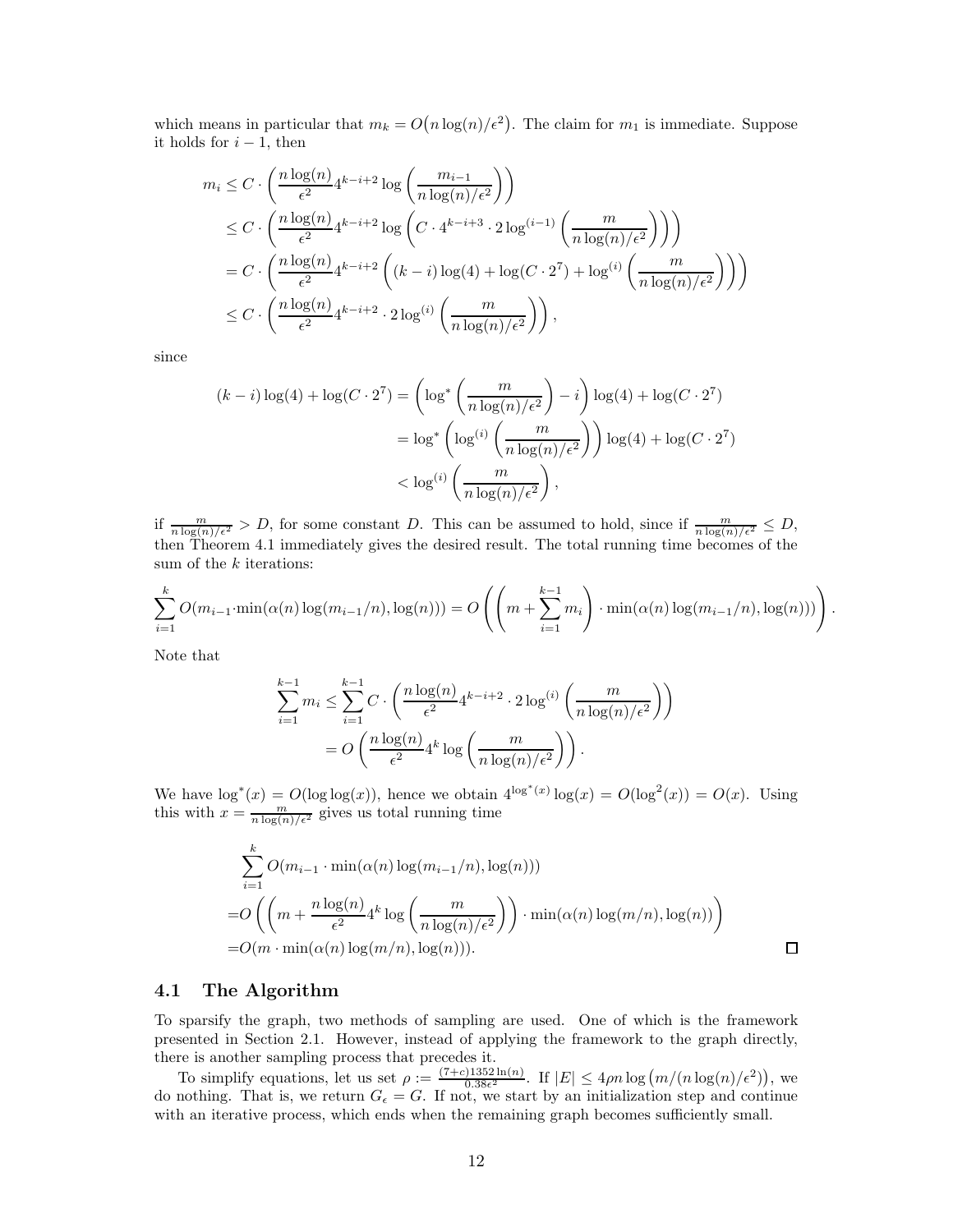In the initialization step, we define  $X_0 := E$ . We compute an  $\lfloor 2\rho \rfloor$ -partial maximum spanning forest packing  $T_1, \ldots, T_{\lfloor 2\rho \rfloor}$  and we define  $F_0 := \bigcup_{j=1}^{\lfloor 2\rho \rfloor} T_j$ . The remaining edges  $Y_0 := X_0 \setminus F_0$ move on to the next phase.

In iteration i, we create  $X_{i+1}$  from  $Y_i$  by sampling each edge with probability 1/2. Next, we compute  $k_i := \rho \cdot 2^{i+1}$  maximum spanning forests  $T_1, \ldots, T_{k_i}$ . We define  $F_i := \bigcup_{j=1}^{k_i} T_j$ , and  $Y_i := X_i \setminus F_i.$ 

We continue until  $Y_i$  has at most  $2\rho n$  edges, and set  $\Gamma$  to be the number of iterations. We retain all edges in  $F_0$ . In other words: add each edge  $e \in F_0$  to  $G_{\epsilon}$  with weight  $w(e)$ . The edges of  $Y_{\Gamma}$  are also retained, but they need to be scaled to counterbalance the  $\Gamma - 1$  sampling steps: add each edge  $e \in Y_{\Gamma}$  to  $G_{\epsilon}$  with weight  $2^{\Gamma-1}w(e)$ .

Any other edge  $e \in F_i$  is at least  $k_iw(e)$ -heavy in  $X_{i-1}$ , as  $e \notin F_{i-1}$ . We exploit this heavyness to sample from these edges using the framework. For each  $e \in F_i$  we:

- Define  $n_e := 2^i w(e)$  and  $p_e := \min\left(1, \frac{384}{169} \frac{1}{4^i w(e)}\right)$ ;
- Generate  $r_e$  from the binomial distribution with parameters  $n_e$  and  $p_e$ ;
- If  $r_e$  is positive, add  $e$  to  $G_{\epsilon}$  with weight  $r_e/p_e$ .

The factor  $2<sup>i</sup>$  in calling upon the binomial distribution can be seen as boosting the weight of the edge by a factor  $2^i$ , which is needed to counterbalance the *i* sampling steps in creating  $F_i$ .

Up to the computation method of the MSF packing, the presented algorithm is the same for polynomially and superpolynomially-weighted graphs. For the unbounded case, we use the MSF index estimator as presented in Section [3.1.](#page-9-1) In Section [5](#page-23-0) we detail how this influences the correctness of the algorithm, and the bounds on size and running time.

#### 4.2 Correctness

We will prove that  $G_{\epsilon}$  constructed in SPARSIFY(V, E,  $w, \epsilon, c$ ) is a  $(1 \pm \epsilon)$ -cut sparsifier for G with probability at least  $1 - 8/n^c$ . Following the proof structure of [\[FHHP19\]](#page-26-2), we first define

$$
S:=\left(\bigcup_{i=0}^\Gamma 2^iF_i\right)\cup 2^\Gamma Y_\Gamma,
$$

where  $\Gamma$  is the maximum number such that  $F_i \neq \emptyset$ . We define  $G_S := (V, S)$ . And we prove the following two lemmas, that together yield the desired result.

<span id="page-12-0"></span>**Lemma 4.2.**  $G_S$  *is a*  $(1 \pm \epsilon/3)$ *-cut sparsifier for* G *with probability at least*  $1 - 4/n^c$ *.* 

<span id="page-12-1"></span>**Lemma 4.3.**  $G_{\epsilon}$  *is a* (1 ±  $\epsilon/3$ )-cut sparsifier for  $G_S$  with probability at least 1 – 4/n<sup>c</sup>.

Let us start by proving Lemma [4.2.](#page-12-0) In creating the sets  $F_i$ , we repeatedly makes use of the MSF indices. The MSF index of an edge immediately ensures a certain connectivity of that edge. The following lemma makes this precise.

<span id="page-12-2"></span>**Lemma 4.4.** Let  $i \geq 0$  and  $e \in Y_i$  be an edge, and set  $k_i := \rho \cdot 2^{i+1}$ . Then e is  $w(e)k_i$ -heavy in  $G'_{i,e} = (V, X'_{i,e}),$  where  $X'_{i,e} := \{e' \in X_i : w(e') \geq w(e)\}.$  Consequently, e is also  $w(e)k_i$ -heavy *in*  $G_i = (V, X_i)$ .

*Proof.* Since  $e \in Y_i = X_i \setminus F_i$ , we know that e was not part of any maximum spanning forest in a  $k_i$ -partial MSF packing  $\mathcal{F}_i$  of  $G_i$ . Hence, by definition of the maximum spanning forests, each of the forests in  $\mathcal{F}_i$  has a path connecting the vertices of e, with all edges of weight at least  $w(e)$ . Thus any cut in  $G'_{i}$  picks up a contribution of at least  $w(e)$  for each of the  $k_{i}$  paths. Hence the minimum cut in  $G'_{i}$  separating the vertices of e has value at least  $w(e)k_{i}$ , or equivalently e is  $w(e)k_i$ -heavy in  $G'_i$ .  $\Box$ 

Next, we show in a general setting that certain ways of sampling preserve cuts. The following lemma is a generalization of Lemma 5.5 in [\[FHHP19\]](#page-26-2).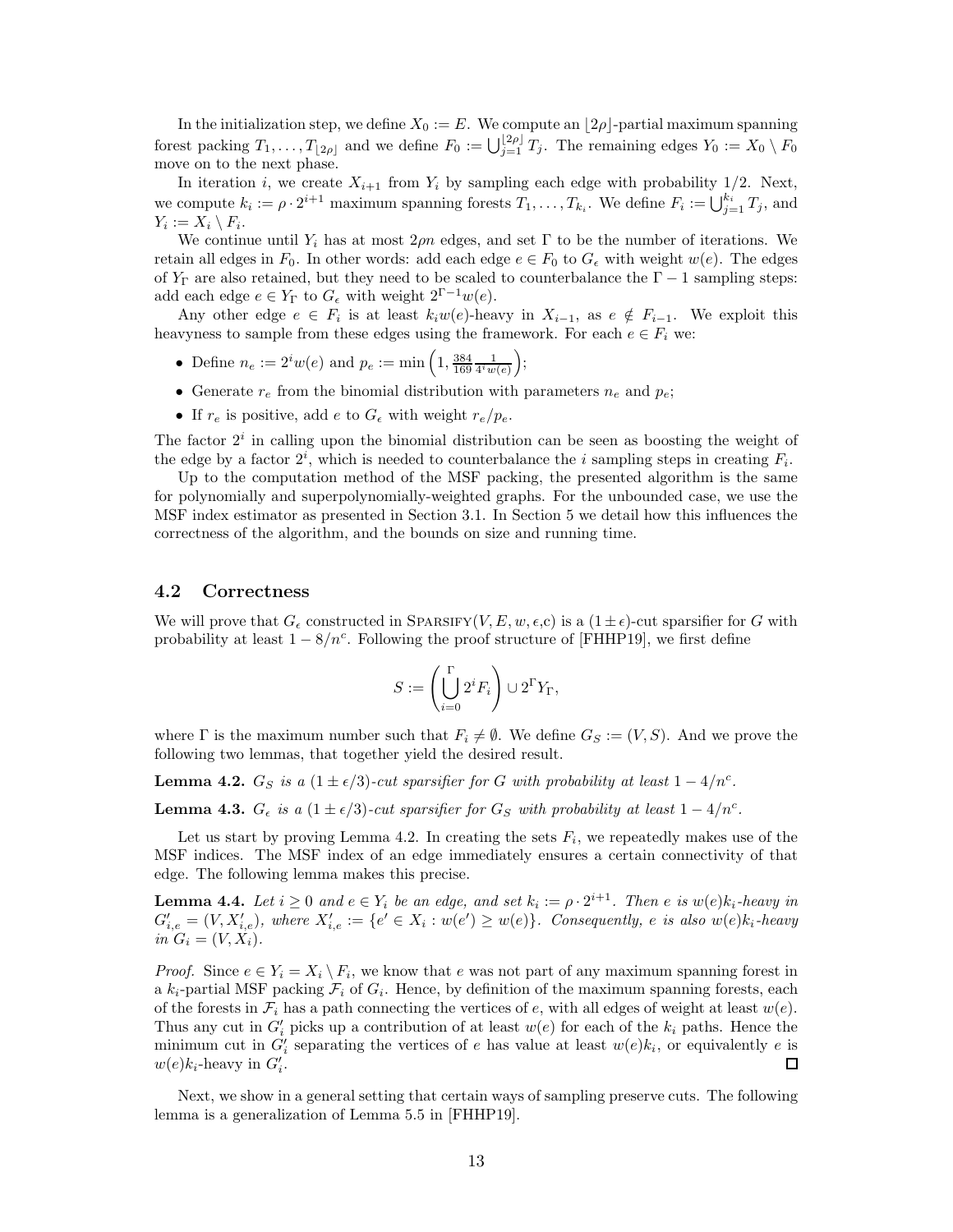<span id="page-13-1"></span>**Algorithm 1:** SPARSIFY( $V, E, w, \epsilon, c$ )

**Input:** An undirected graph  $G = (V, E)$ , with integer weights  $w \colon E \to \mathbb{N}^+$ , and parameters  $\epsilon \in (0,1), c \geq 1.$ **Output:** An undirected weighted graph  $G_{\epsilon} = (V, E_{\epsilon})$ . 1 Set  $\rho \leftarrow \frac{(7+c)1352 \ln(n)}{0.38 \epsilon^2}$ . 2 if  $|E| \leq 4\rho n \log(m/(n \log(n)/\epsilon^2))$  then  $3$  return  $G_{\epsilon} = G$ . 4 end 5 Compute an  $\lfloor 2\rho \rfloor$ -partial maximum spanning forest packing  $T_1, T_2, \ldots, T_{\lfloor 2\rho \rfloor}$  for G. 6 Set  $i \leftarrow 0$ . 7 Set  $X_0 \leftarrow E$ . 8 Set  $F_0 \leftarrow \bigcup_{j=1}^{\lfloor 2\rho \rfloor} T_j$ . 9 Set  $Y_0 \leftarrow X_0 \setminus F_0$ . 10 while  $|Y_i| > 2\rho n$  do 11 Sample each edge in  $Y_i$  with probability  $1/2$  to construct  $X_{i+1}$ . 12  $i \leftarrow i + 1.$ <br>13 Set  $k_i \leftarrow i$ 13 Set  $k_i \leftarrow \rho \cdot 2^{i+1}$ . 14 Compute an  $k_i$ -partial maximum spanning forest packing  $T_1, T_2, \ldots, T_{k_i}$  for the graph  $G_i := (V, X_i).$ 15 Set  $F_i \leftarrow \bigcup_{j=1}^{k_i} T_j$ 16 Set  $Y_i \leftarrow X_i \setminus F_i$ . 17 end 18 Set  $\Gamma \leftarrow i$ . //  $\Gamma$  is the number of elapsed iteration in the previous while-loop. 19 Add each edge  $e \in Y_{\Gamma}$  to  $G_{\epsilon}$  with weight  $2^{\Gamma-1}w(e)$ . 20 Add each edge  $e \in F_0$  to  $G_{\epsilon}$  with weight  $w(e)$ . 21 for  $j = 1, \ldots, \Gamma$  do 22 foreach  $e \in F_i$  do 23 Set  $p_e \leftarrow \min\left(1, \frac{384}{169}\right)$ 169 1  $4^j w(e)$  . 24 Generate  $r_e$  from Binom $(2^j w(e), p_e)$ . 25 if  $r_e > 0$  then 26  $\Box$  Add e to  $G_{\epsilon}$  with weight  $r_e/p_e$ .  $27$  end 28 end 29 end 30 return  $G_{\epsilon} = (V, E_{\epsilon})$ .

<span id="page-13-0"></span>**Lemma 4.5.** Let  $R \subseteq Q$  be subsets of weighted edges on some set of vertices V, satisfying  $0 < w(e) \leq 1$  *for all*  $e \in Q$ *. Moreover, assume that each edge in* R *is*  $\pi$ *-heavy in*  $(V, Q)$ *. Suppose that each edge*  $e \in R$  *is sampled with probability*  $p \in (0,1]$ *, and if selected, given a weight of*  $w(e)/p$  *to form a set of edges*  $\widehat{R}$ *. We denote, for every cut*  $C$ *:* 

$$
r^{(C)} := \sum_{e \in R \cap C} w(e), \qquad q^{(C)} := \sum_{e \in Q \cap C} w(e), \qquad \widehat{r}^{(C)} := \sum_{e \in \widehat{R} \cap C} w(e)/p.
$$

Let  $\zeta \in \mathbb{N}_{\geq 5}$ , and  $\delta \in (0,1]$  *such that*  $\delta^2 p \pi \geq \frac{\zeta \ln(n)}{0.38}$ , *then* 

$$
\left|r^{(C)} - \widehat{r}^{(C)}\right| \leq \delta q^{(C)}
$$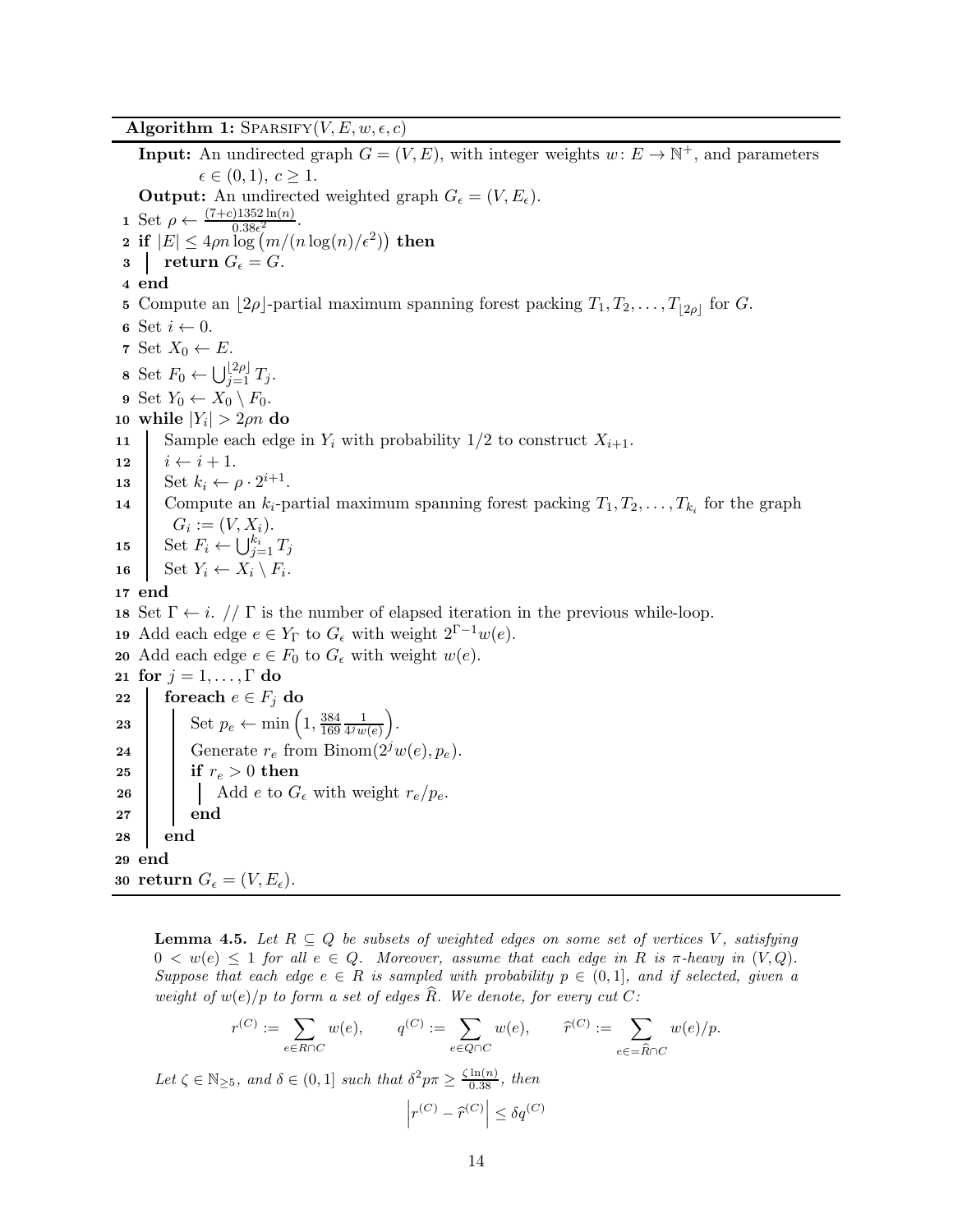*for all cuts*  $C$ *, with probability at least*  $1 - 4/n^{\zeta - 4}$ *.* 

*Proof.* For each  $j \geq 0$ , let  $C_j$  be the set consisting of all cuts C with

$$
2^{j} \cdot \pi \le r^{(C)} \le 2^{j+1} \cdot \pi - 1.
$$

We will show that for each  $j$  the statement of the lemma holds true with probability at least  $1 - 2n^{(4-\zeta)n^j}$ . Then the lemma follows from the union bound since

$$
\sum_{j=0}^{\infty} 2n^{(4-\zeta)2^j} \le 2n^{4-\zeta} \sum_{j=0}^{\infty} 2^{-(2^j-1)} \le 2n^{4-\zeta} \sum_{k=0}^{\infty} 2^{-k} \le 4n^{4-\zeta},
$$

where we use that  $n^{4-\zeta} \leq 1/2$ .

Let  $C \in \mathcal{C}_j$ . For every  $e \in R$ , define the random variables  $Y_e$  that takes value  $w(e)$  with probability p and 0 otherwise. We have  $Y_e \in [0,1]$ ,  $\mathbb{E}[Y_e] = pw(e)$ , and  $\sum_{e \in R} Y_e = pr^{(C)}$ . Now we apply Theorem [A.1](#page-27-7) with  $\epsilon = \delta q^{(C)}/r^{(C)}$  and  $\mu = pr^{(C)}$  to obtain

$$
\mathbb{P}\left[\left|r^{(C)} - \hat{r}^{(C)}\right| > \delta q^{(C)}\right] = \mathbb{P}\left[\left|\sum_{e \in R} Y_e - \mu\right| > \delta \frac{q^{(C)}}{r^{(C)}} \cdot pr^{(C)}\right]
$$
  

$$
\leq 2 \exp\left(-0.38\delta^2 \left(\frac{q^{(C)}}{r^{(C)}}\right)^2 pr^{(C)}\right)
$$
  

$$
\leq 2 \exp\left(-0.38\delta^2 pq^{(C)}\right),
$$

where the last inequality holds as  $r^{(C)} \leq q^{(C)}$  since  $R \subseteq Q$ . Now observe that  $q^{(C)} \geq r^{(C)} \geq \pi \cdot 2^j$ , hence

$$
\mathbb{P}\left[\left|r^{(C)} - \hat{r}^{(C)}\right| > \delta q^{(C)}\right] \le 2 \exp\left(-0.38\delta^2 p \pi 2^j\right)
$$

$$
\le 2 \exp\left(-\zeta \ln(n)2^j\right)
$$

$$
= n^{-\zeta 2^j}.
$$

As every edge in  $R \cap C$  is  $\pi$ -heavy in  $(V, Q)$ , we can apply Theorem [2.2](#page-5-1) to see that the number of distinct sets  $R \cap C$  is at most:

$$
n^{2\frac{2^{j+1}\pi}{\pi}} = n^{4\cdot 2^j}.
$$

Thus the union bound gives us that the statement of the lemma holds true for all cuts  $C \in \mathcal{C}_i$ with probability at least  $1 - 2n^{(4-\zeta)2^j}$ . п

We want to apply this lemma to our sampling procedure. We do this by considering different weight classes separately. We define  $X_{i,k} := \{e \in X_i : 2^k \leq w(e) \leq 2^{k+1} - 1\}$ , and  $x_{i,k}^{(C)} =$  $\sum_{e \in X_{i,k} \cap C} w(e)$ . We define  $Y_{i,k}$  and  $y_{i,k}^{(C)}$  analogously. Some rescaling is necessary to ensure that all weights lie in (0, 1], as Lemma [4.5](#page-13-0) requires. For  $A \subseteq E$  and  $\beta > 0$ , we write  $\beta A$  to indicate we multiply the weight of the edges by a factor of  $\beta$ .

<span id="page-14-0"></span>**Lemma 4.6.** With probability at least  $1 - 4/n^{4+c}$ , for every cut C in  $G_i$ ,

$$
\left|2^{-k}x_{i+1,k}^{(C)}-2^{-k-1}y_{i,k}^{(C)}\right|\leq \frac{\epsilon/13}{2^{i/2+1}}\sum_{k'=k}^{\infty}2^{-k'-1}x_{i,k'}^{(C)}.
$$

*Proof.* Any  $e \in Y_{i,k}$  is  $\rho \cdot 2^{i+1}w(e) \ge \rho \cdot 2^{i+k+1}$ -heavy in  $\bigcup_{k'=k}^{\infty} X_{i,k'}$ . A closer look shows us that we also have that any  $e \in 2^{-k-1}Y_{i,k}$  is  $\rho \cdot 2^{i}$ -heavy in  $\bigcup_{k'=k}^{\infty} 2^{-k'-1}X_{i,k'}$ . We set  $R = 2^{-k-1}Y_{i,k}$ ,  $Q = \bigcup_{k'=k}^{\infty} 2^{-k'-1} X_{i,k'}$ ,  $\pi = \rho \cdot 2^i$ ,  $p = 1/2$ , and  $\delta = \frac{\epsilon \hat{i} 13}{2^{i/2+1}}$  $\frac{\epsilon/15}{2^{i/2+1}}$ , and we check that

$$
\delta^2 p \pi = \frac{\epsilon^2 / 13^2}{2^{i+3}} \rho 2^i = \frac{\epsilon^2}{2^3 \cdot 13^2} \frac{(7+c)1352 \ln(n)}{0.38 \epsilon^2} = \frac{(7+c) \ln(n)}{0.38}.
$$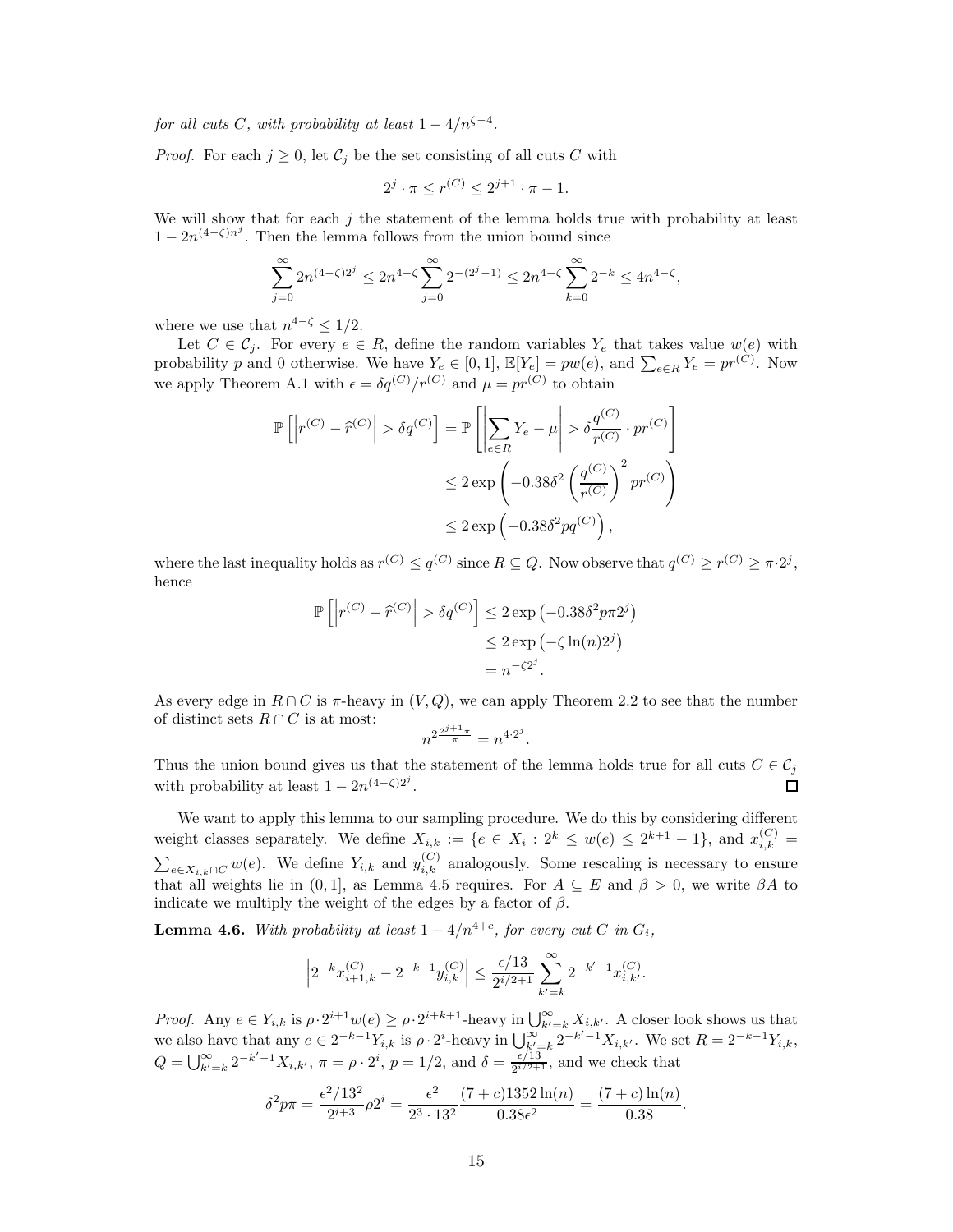<span id="page-15-0"></span>

Figure 2: A visualization of the area covered by  $\sum_{k=0}^{\infty} \sum_{k'=k}^{\infty} 1 = \sum_{k'=0}^{\infty} \sum_{k=0}^{k'} 1$ .

So we can apply Lemma [4.5](#page-13-0) with these settings to obtain:

$$
\left|2^{-k}x_{i+1,k}^{(C)}-2^{-k-1}y_{i,k}^{(C)}\right| \le \frac{\epsilon/13}{2^{i/2+1}}\sum_{k'=k}^{\infty}2^{-k'-1}x_{i,k'}^{(C)},
$$

which holds for all cuts C with probability  $1 - 4/n^{3+c}$ .

Now we look at the general case, for which we sum all weight classes. Hereto, we define  $x_i^{(C)} = \sum_{e \in X_i \cap C} w(e), x_{i+1}^{(C)} = \sum_{e \in X_{i+1} \cap C} w(e),$  and  $y_i^{(C)} = \sum_{e \in Y_i \cap C} w(e).$ 

<span id="page-15-1"></span>**Corollary 4.7.** With probability at least  $1 - 4/n^{1+c}$ , for every cut C in  $G_i$ ,

$$
\left| 2x_{i+1}^{(C)} - y_i^{(C)} \right| \le \frac{\epsilon/13}{2^{i/2}} \cdot x_i^{(C)}.
$$

*Proof.* We rescale and sum over k for each of the weight classes in Lemma [4.6](#page-14-0) to get

$$
\left| 2x_{i+1}^{(C)} - y_i^{(C)} \right| = \left| \sum_{k=0}^{\infty} 2^{k+1} \left( 2^{-k} x_{i+1,k}^{(C)} - 2^{-k-1} y_{i,k}^{(C)} \right) \right|
$$
  

$$
\leq \sum_{k=0}^{\infty} 2^{k+1} \left| 2^{-k} x_{i+1,k}^{(C)} - 2^{-k-1} y_{i,k}^{(C)} \right|
$$
  

$$
\leq \sum_{k=0}^{\infty} 2^{k+1} \left( \frac{\epsilon/13}{2^{i/2+1}} \sum_{k'=k}^{\infty} 2^{-k'-1} x_{i,k'}^{(C)} \right)
$$

Next, we want to interchange the sum over  $k$  with the sum over  $k'$ , a visual argument for the adjustment of the bounds can be found in Figure [2.](#page-15-0)

$$
\sum_{k=0}^{\infty} 2^{k+1} \left( \frac{\epsilon/13}{2^{i/2+1}} \sum_{k'=k}^{\infty} 2^{-k'-1} x_{i,k'}^{(C)} \right) = \frac{\epsilon/13}{2^{i/2+1}} \sum_{k'=0}^{\infty} 2^{-k'-1} x_{i,k'}^{(C)} \sum_{k=0}^{k'} 2^{k+1}
$$
  

$$
\leq \frac{\epsilon/13}{2^{i/2+1}} \sum_{k'=0}^{\infty} 2^{-k'-1} x_{i,k'}^{(C)} 2^{k'+2}
$$
  

$$
\leq \frac{\epsilon/13}{2^{i/2}} x_i^{(C)},
$$

 $\Box$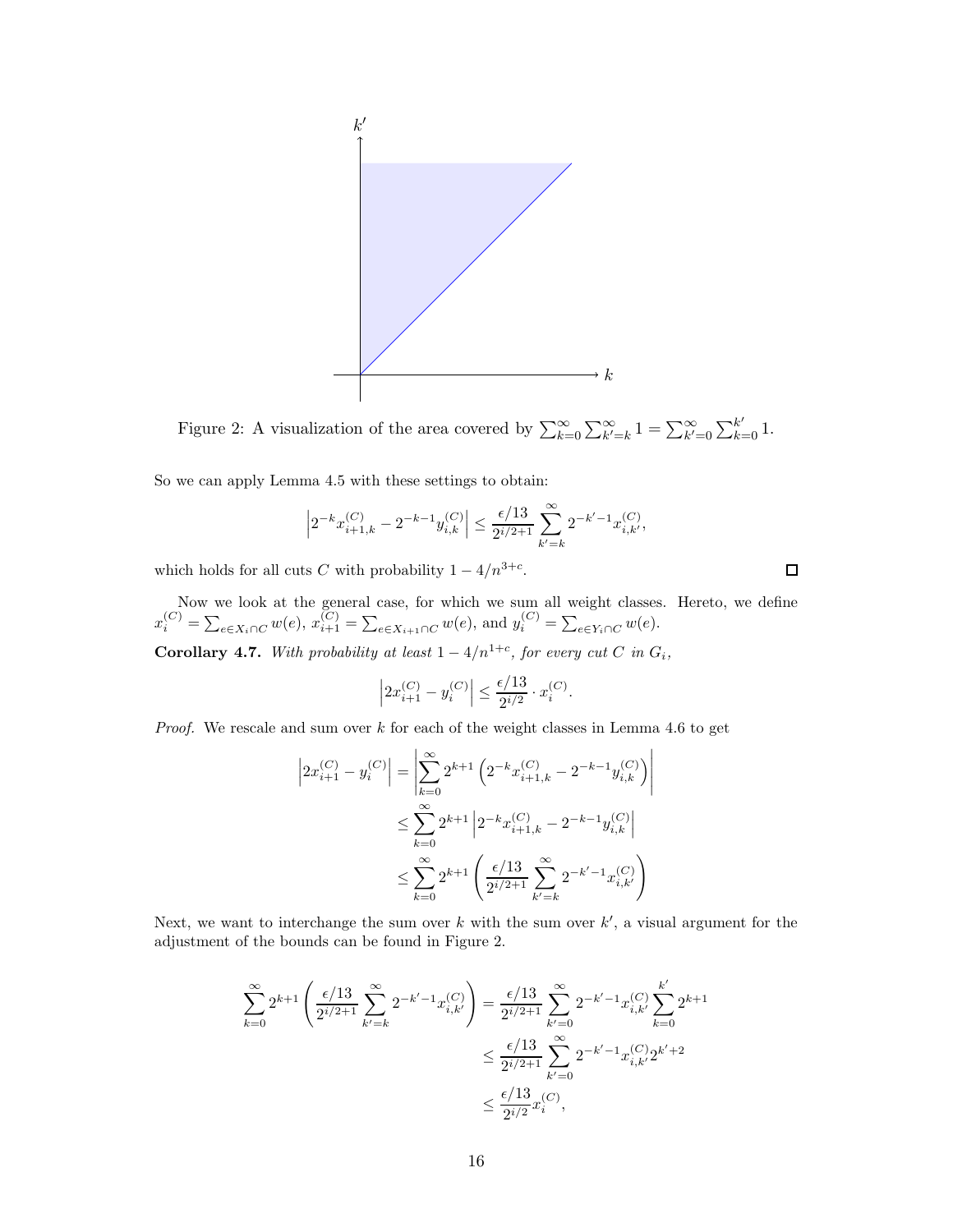which holds simultaneously for all cuts C with probability at least  $1 - 4/n^{1+c}$ . The reason is that at most  $m \leq n^2$  of the  $X_{i,k} \cap C$  are non-empty, hence a union bound gives the desired bound on the probability.

We will repeatedly apply this lemma. To show that the accumulated error does not grow beyond  $\epsilon/3$ , we use the following fact. For a proof we refer to [\[FHHP19\]](#page-26-2).

<span id="page-16-1"></span>**Lemma 4.8.** *Let*  $x \in (0,1]$  *be a parameter. Then for any*  $k \geq 0$ *,* 

$$
\prod_{i=0}^{k} \left( 1 + \frac{x/13}{2^{i/2}} \right) \le 1 + x/3,
$$
  

$$
\prod_{i=0}^{k} \left( 1 - \frac{x/13}{2^{i/2}} \right) \ge 1 - x/3.
$$

As a final step towards proving Lemma [4.2,](#page-12-0) we prove a lemma that focusses on the sparsification occurring in the last  $\Gamma - j + 1$  iterative steps of our algorithm.

<span id="page-16-0"></span>Lemma 4.9. *Let*

$$
S_j = \left(\bigcup_{i=j}^{\Gamma} 2^{i-j} F_i\right) \cup 2^{\Gamma-j} Y_{\Gamma}
$$

 $for any j \geq 0$ . Then,  $S_j$  is a  $(1 \pm (\epsilon/3)2^{-j/2})$ -cut sparsifier for  $G_j = (V, X_j)$ , with probability *at least*  $1 - 4/n^c$ .

Note that setting  $j = 0$  gives us Lemma [4.2.](#page-12-0) Although this lemma is a generalization of the corresponding case for unweighted graphs in [\[FHHP19\]](#page-26-2), the proof for the weighted case will be exactly the same: all the work that needed to be done is contained in the previous lemmas. We include the proof here for completeness.

*Proof of Lemma [4.9.](#page-16-0)* Let C be a cut. We define  $s_i^{(C)}$  $j^{(C)} := \sum_{e \in S_j \cap C} w_{S_j}(e)$ , and  $f_i^{(C)}$  $x_i^{(C)}, x_i^{(C)}$  $i^{\circ}$ , and  $y_i^{(C)}$  analogously. We will show that the weight of C in  $S_j$  is at most  $(1 + (\epsilon/3)2^{-j/2})$  times the weight of C in  $G_i$ .

$$
s_j^{(C)} = \sum_{i=j}^{\Gamma} 2^{i-j} f_i^{(C)} + 2^{\Gamma - j} y_{\Gamma}^{(C)}
$$
 by definition of  $S_j$   
\n
$$
= \sum_{i=j}^{\Gamma - 1} 2^{i-j} f_i^{(C)} + 2^{\Gamma - j} x_{\Gamma}^{(C)}
$$
 by definition of  $Y_{\Gamma}$   
\n
$$
\leq \sum_{i=j}^{\Gamma - 1} 2^{i-j} f_i^{(C)} + 2^{\Gamma - j - 1} \left( y_{\Gamma - 1}^{(C)} + \frac{\epsilon / 13}{2^{(\Gamma - 1)/2}} x_{\Gamma - 1}^{(C)} \right)
$$
 by Lemma 4.7  
\n
$$
= \sum_{i=j}^{\Gamma - 2} 2^{i-j} f_i^{(C)} + 2^{\Gamma - j - 1} x_{\Gamma - 1}^{(C)} \left( 1 + \frac{\epsilon / 13}{2^{(\Gamma - 1)/2}} \right)
$$
 by definition of  $Y_{\Gamma - 1}$ 

We repeat the last step  $\Gamma - j - 1$  times to conclude

$$
s_j^{(C)} \le x_j^{(C)} \prod_{i=j}^{\Gamma-1} \left( 1 + \frac{\epsilon 2^{-j/2}/13}{2^{i/2}} \right)
$$
  
 
$$
\le x_j^{(C)} (1 + (\epsilon/3)2^{-j/2})
$$
 by Lemma 4.8

The proof of  $s_j^{(C)} \ge x_j^{(C)}(1-(\epsilon/3)2^{-j/2})$  is analogous. As we have that  $\Gamma \le n$ , we can use a union bound to conclude that Lemma [4.7](#page-15-1) holds for all simultaneously with probability at least  $1 - 4/n^c$ , which concludes the proof.  $\Box$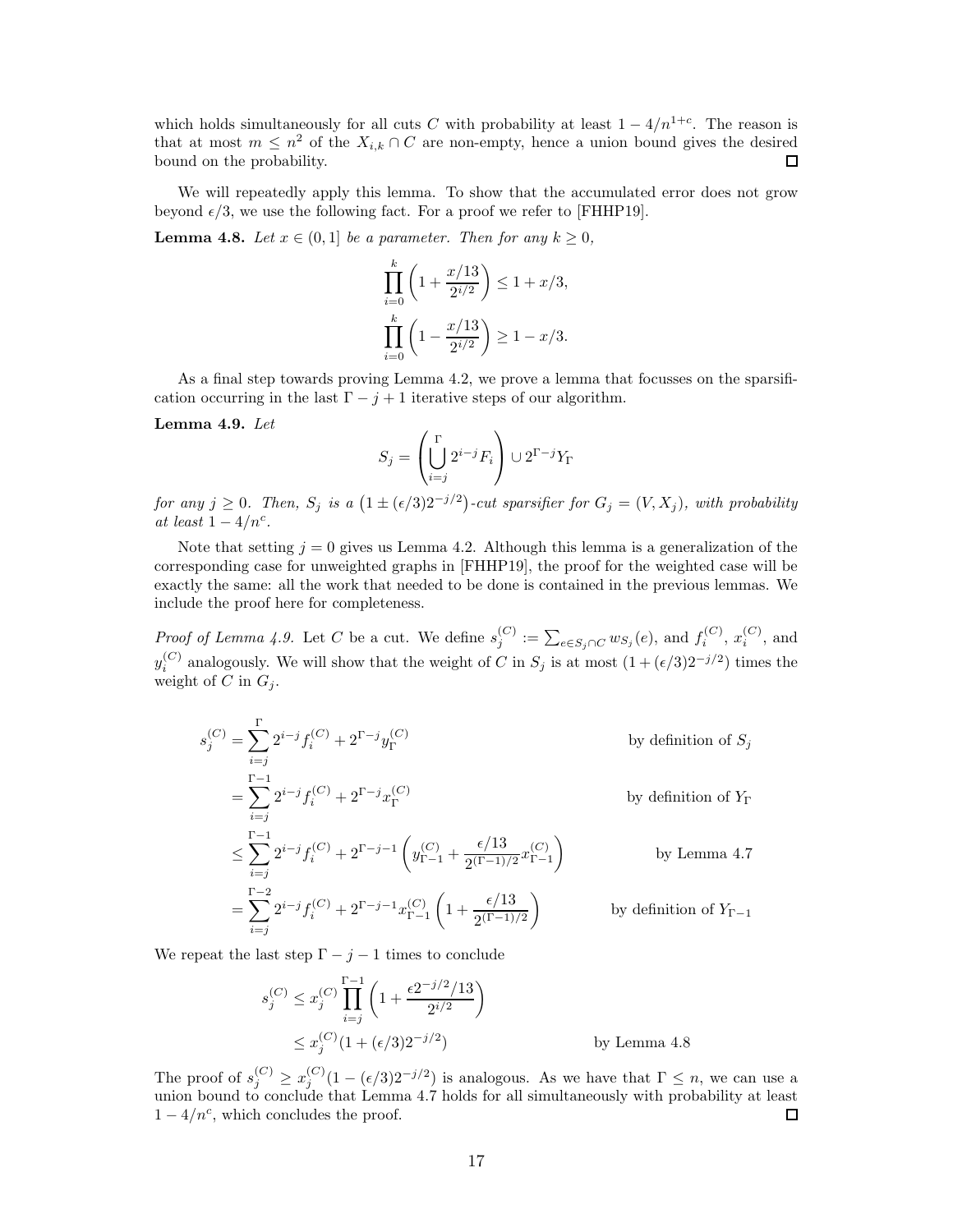To prove Lemma [4.3,](#page-12-1) we will invoke the framework from [\[FHHP19\]](#page-26-2), as given in Section [2.1.](#page-5-0) More specifically, we will apply Theorem [2.3.](#page-6-2) We set the parameter  $\gamma := 64/3$ , and for each  $e \in F_i$  we set  $\lambda_e := \rho \cdot 4^i w(e)$ . This is in line with our choice for  $p_e$ :

$$
\min\left(1, \frac{16(c+7)\gamma \ln(n)}{0.38\lambda_e \epsilon^2}\right) = \min\left(1, \frac{16(c+7)\gamma \ln(n)}{0.38\rho \cdot 4^i w(e)_e \epsilon^2}\right) = \min\left(1, \frac{384}{169} \frac{1}{4^i w(e)}\right) = p_e.
$$

We have to provide a set of subgraphs  $\mathcal G$  and a set of parameters  $\Pi$  such that  $\Pi$ -connectivity and  $\gamma$ -overlap are satisfied.

To explore the connectivity of edges in  $R_i := \{e \in E : 2^i \leq \lambda_e \leq 2^{i+1} - 1\}$  we partition these sets as follows:

$$
R_{j,k} := \{ e \in F_j : 2^k \le \rho w(e) \le 2^{k+1} - 1 \}.
$$

We will view these edges in the subgraph:

$$
E_{j,k}:=\bigcup_{j'=j-1}^{\Gamma}\bigcup_{k'=k}^{\infty}\rho\cdot 4^{\Gamma-j'+1}2^{\Lambda-k'+j'}R_{j',k'}.
$$

<span id="page-17-0"></span>**Lemma 4.10.** *Each edge*  $e \in R_{j,k}$  *is*  $\pi := \rho \cdot 4^{\Gamma} 2^{\Lambda}$ -heavy *in*  $(V, E_{j,k})$ *.* 

*Proof.* Fix  $e \in R_{j,k}$ . This edge is  $\rho \cdot 2^{j}w(e) \geq \rho \cdot 2^{j+k}$ -heavy in  $\{e \in X_{j-1} : w(e') \geq w(e)\}$ , see Lemma [4.4.](#page-12-2) Hence *e* is *ρ* · 2<sup>*j*+*k*</sup>-heavy in {*e'* ∈ *X<sub>j-1</sub>* : *ρw*(*e'*) ≥ 2<sup>*k*</sup>}. We can rescale this: *e* is  $(\rho \cdot 2^{j+\Lambda})$ -heavy in 2<sup>Λ-*k*</sup> · {*e'* ∈ *X<sub>j-1</sub>* : *pw*(*e'*) ≤  $2^{k}$ } =  $\bigcup_{k'=k}^{\infty} 2^{A-k} \cdot \{$  $2^{k'+1}-1$ . We rescale again to see e is  $\rho \cdot 2^{2j+\Lambda-1}$ -heavy in  $\bigcup_{k'=k}^{\infty} 2^{\Lambda-k+j-1} \cdot \{e' \in X_{j-1} : 2^{k'} \leq 2^{k'}\}$  $\rho w(e') \leq 2^{k'+1}-1$ . Next, we want to replace  $X_{j-1}$  with  $S_{j-1}$ . Hereto, we apply Lemma [4.6](#page-14-0) with  $\epsilon = 13 \cdot 2^{i/2+1}$ , which shows that for each of the weight classes the cuts are preserved up to a factor 2. Hence we obtain  $e$  is  $\rho \cdot 2^{2j+\Lambda-2}$ -heavy in  $E_{j,k} := \bigcup_{j'=j-1}^{\infty} \bigcup_{k'=k}^{\infty} 2^{\Lambda-k+j'} \cdot \{e' \in$  $F_{j'}$ :  $2^{k'} \le \rho w(e') \le 2^{k'+1} - 1$ .

Now let  $e' \in R_{j,k}$  be any edge, and let C be a cut such that  $e' \in C$ . We need to show that the weight of this cut in  $E_{j,k}$  is at least  $\rho \cdot 4^{\Gamma} 2^{\Lambda}$ . Let  $e := \operatorname{argmin}_{e \in C} \{ j_e : e \in R_{j_e, k_e} \text{ for some } k_e \geq k \}$ (in case e is not unique, pick any). By the above statement we have that e is  $\rho \cdot 2^{2j_e+\Lambda-2}$ -heavy in  $E_{j_e,k_e} \subseteq E_{j_e,k}$ . Thus  $e$  is  $\rho \cdot 4^{\Gamma} 2^{\Lambda}$ -heavy in  $4^{\Gamma-j_e+1} E_{j_e,k}$ . This is a subgraph of  $E_{j_e,k}$ , which in turn is a subgraph of  $E_{j,k}$ . Hence e is  $\rho \cdot 4^{\Gamma} 2^{\Lambda}$ -heavy in  $E_{j,k}$ , and thus C has weight at least  $ρ · 4<sup>Γ</sup>2<sup>Λ</sup>$ . 口

Now we take all weight classes together to find the set of subgraphs  $\mathcal G$  for which  $\Pi$ -connectivity is satisfied.

<span id="page-17-1"></span>Corollary 4.11. *Each edge in e*  $\in R_i$  *is*  $\rho \cdot 4^{\Gamma} 2^{\Lambda}$ -heavy in  $G_i = (V, E_i)$ , with  $E_i := \bigcup_{j=1}^{\min(\lfloor i/2 \rfloor, \Gamma)} E_{j, i-2j}$ .

*Proof.* Note that  $e \in R_i$  satisfies  $2^i \le \rho \cdot 2^{2j}w(e) \le 2^{i+1} - 1$  if  $e \in F_j$ . Hence  $e \in R_{j,k}$ with  $2j + k = i$ . We are only considering edges in  $F_j$  with  $1 \leq j \leq \Gamma$ , thus we have  $R_i =$  $\bigcup_{j=1}^{\min\left(\lfloor i/2 \rfloor,\Gamma\right)} R_{j,i-2j}$ , hence the claim follows directly from Lemma [4.10.](#page-17-0) П

It remains to show that  $\gamma$ -overlap is satisfied.

<span id="page-17-2"></span>Lemma 4.12. *For any cut* C*,*

$$
\sum_{i=0}^{\Lambda} \frac{e_i^{(C)} 2^{i-1}}{\rho \cdot 4^\Gamma 2^\lambda} \leq 64/3 \cdot e^{(C)},
$$

*where*  $e^{(C)} = \sum_{e \in C} w_{G_S}(e)$  *and*  $e_i^{(C)} = \sum_{e \in C \cap E_i} w_{G_i}(e)$ *.*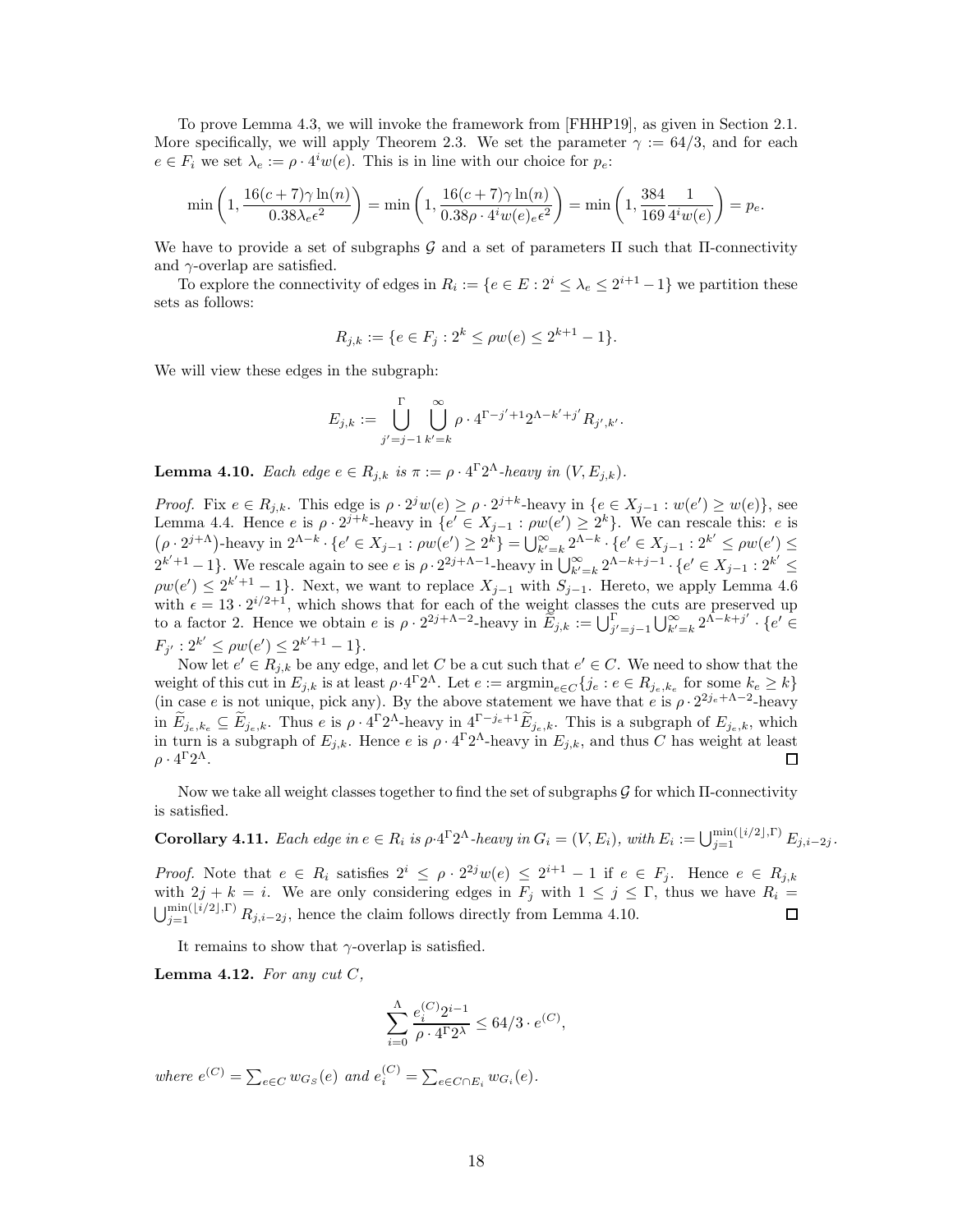*Proof.* We add  $F_0$  and  $Y_\Gamma$  to  $G_\epsilon$ , so we do not need to be concerned about the intersection of the cut C with these sets. This means we only intersect a cut C with  $F_j$  where  $1 \leq j \leq \Gamma$ . Hence we start our sum with  $i = 2$ . We consider the sum we need to bound:

$$
\sum_{i=2}^{\Lambda} \frac{e_i^{(C)} 2^{i-1}}{\rho \cdot 4^{\Gamma} 2^{\lambda}} = \sum_{i=2}^{\Lambda} \frac{\left(\sum_{e \in C \cap E_i} w_{G_i}(e)\right) 2^{i-1}}{\rho \cdot 4^{\Gamma} 2^{\lambda}} \\
= \sum_{i=2}^{\Lambda} \sum_{j=1}^{\min(\lfloor i/2 \rfloor, \Gamma)} \frac{\left(\sum_{e \in C \cap E_{j,i-2j}} w_{G_i}(e)\right) 2^{i-1}}{\rho \cdot 4^{\Gamma} 2^{\lambda}} \\
= \sum_{i=2}^{\Lambda} \sum_{j=1}^{\min(\lfloor i/2 \rfloor, \Gamma)} \sum_{j'=j-1}^{\Gamma} \sum_{k'=i-2j}^{\infty} \frac{\rho \cdot 4^{\Gamma-j'+1} 2^{\Lambda-k'+j'} \left(\sum_{e \in C \cap E_{j',k'}} w_G(e)\right) 2^{i-1}}{\rho \cdot 4^{\Gamma} 2^{\lambda}} \\
= \sum_{i=2}^{\Lambda} \sum_{j=1}^{\min(\lfloor i/2 \rfloor, \Gamma)} \sum_{j'=j-1}^{\Gamma} \sum_{k'=i-2j}^{\infty} 2^{-k'-j'+i+1} \left(\sum_{e \in C \cap E_{j',k'}} w_G(e)\right).
$$

Next, we want to interchange the sum over  $i$  and the sum over  $j$  and change the bounds accordingly. See Figure [3a](#page-18-0) for a visual argument.

<span id="page-18-0"></span>

Figure 3: Two visualizations of the area covered by a double sum.

$$
\sum_{i=2}^{\Lambda} \sum_{j=1}^{\min\left(\lfloor i/2 \rfloor, \Gamma\right)} \sum_{j'=j-1}^{\Gamma} \sum_{k'=i-2j}^{\infty} 2^{-k'-j'+i+1} \left( \sum_{e \in C \cap E_{j',k'}} w_G(e) \right)
$$
  
= 
$$
\sum_{j=1}^{\Gamma} \sum_{i=2j}^{\Lambda} \sum_{j'=j-1}^{\Gamma} \sum_{k'=i-2j}^{\infty} 2^{-k'-j'+i+1} \left( \sum_{e \in C \cap E_{j',k'}} w_G(e) \right)
$$

Interchanging the sum over  $i$  and  $j'$  does not change the bounds, as they are independent of each other. When interchanging the sum over  $i$  and the sum over  $k'$  we have to be more careful, see Figure [3b](#page-18-0) for a visual argument.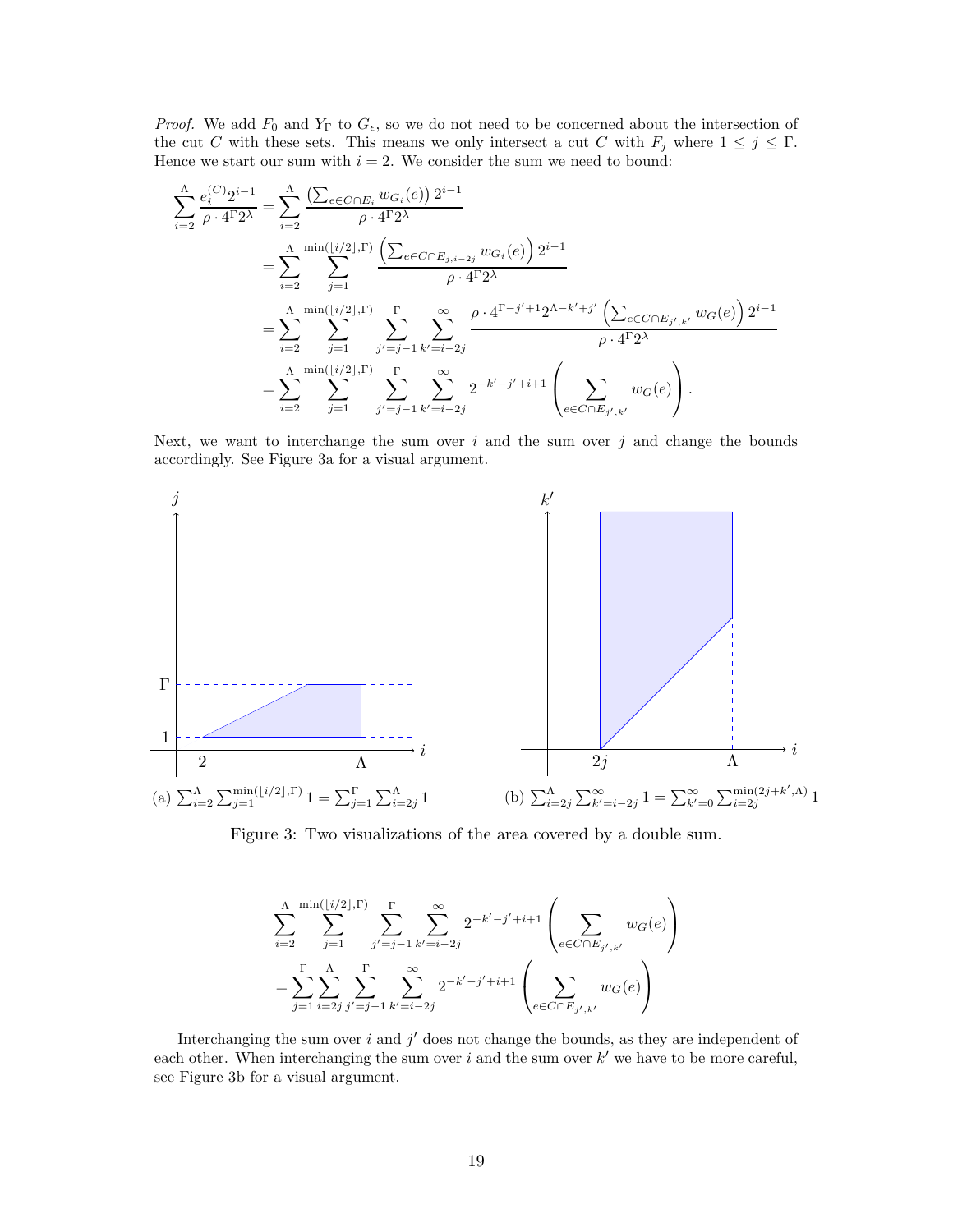$$
\sum_{j=1}^{\Gamma} \sum_{i=2j}^{\Lambda} \sum_{j'=j-1}^{\Gamma} \sum_{k'=i-2j}^{\infty} 2^{-k'-j'+i+1} \left( \sum_{e \in C \cap E_{j',k'}} w_G(e) \right)
$$
\n
$$
= \sum_{j=1}^{\Gamma} \sum_{j'=j-1}^{\Gamma} \sum_{k'=0}^{\infty} \sum_{i=2j}^{\min(2j+k',\Lambda)} 2^{-k'-j'+i+1} \left( \sum_{e \in C \cap E_{j',k'}} w_G(e) \right)
$$
\n
$$
\leq \sum_{j=1}^{\Gamma} \sum_{j'=j-1}^{\Gamma} \sum_{k'=0}^{\infty} 2^{-k'-j'+2j+k'+2} \left( \sum_{e \in C \cap E_{j',k'}} w_G(e) \right)
$$
\n
$$
= \sum_{j=1}^{\Gamma} \sum_{j'=j-1}^{\Gamma} 2^{2j-j'+2} \left( \sum_{k'=0}^{\infty} \sum_{e \in C \cap E_{j',k'}} w_G(e) \right)
$$
\n
$$
= \sum_{j=1}^{\Gamma} \sum_{j'=j-1}^{\Gamma} 2^{2j-j'+2} \left( \sum_{e \in C \cap F_{j'}} w_G(e) \right)
$$

<span id="page-19-0"></span>Next, we want to interchange the sum over j with the sum over  $j'$ , a visual argument can be found in Figure [4.](#page-19-0)



Figure 4: A visualization of the area covered by  $\sum_{j=1}^{\Gamma} \sum_{j'=j-1}^{\Gamma} 1 = \sum_{j'=0}^{\Gamma} \sum_{j=1}^{j'+1} 1$ .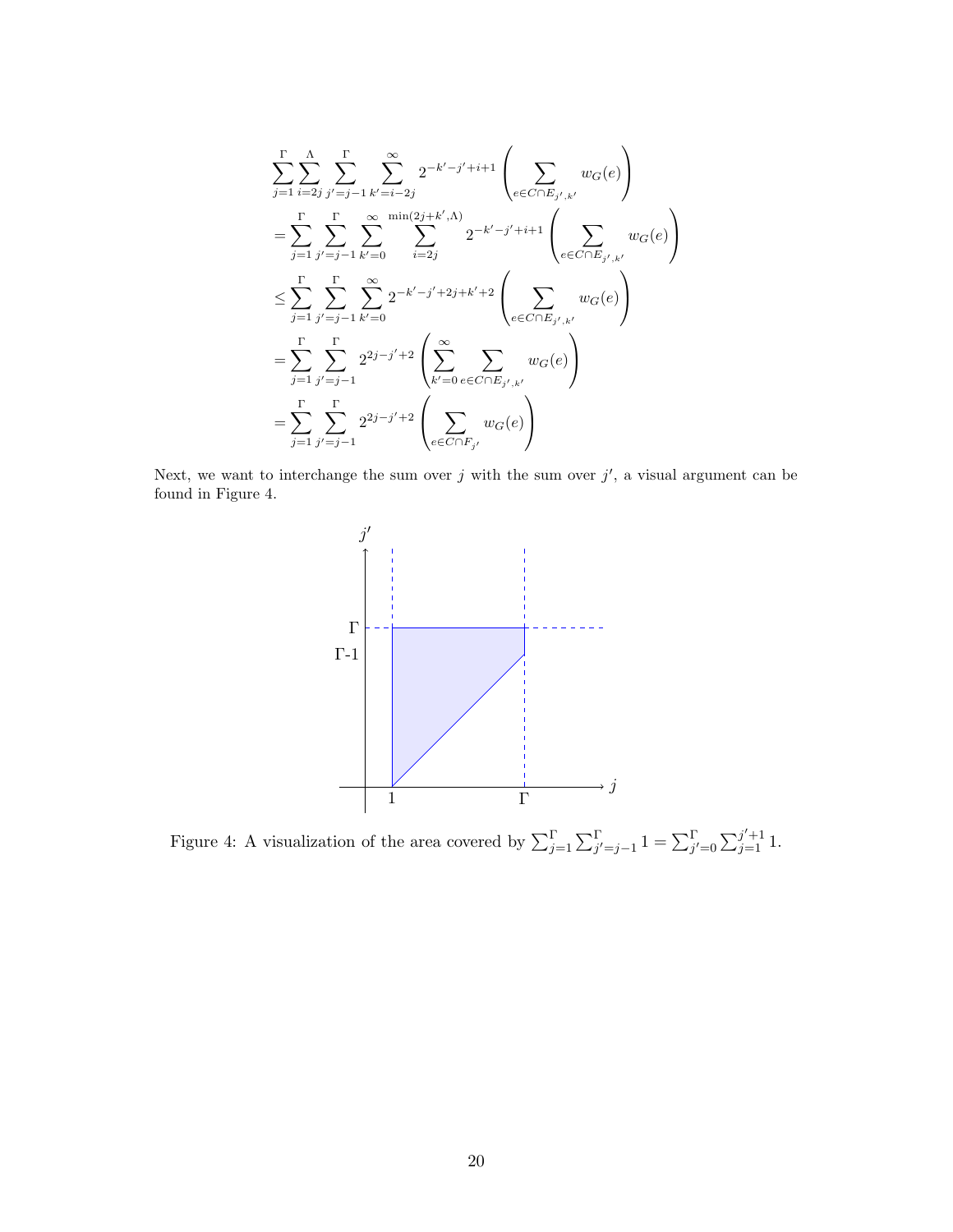$$
\sum_{j=1}^{\Gamma} \sum_{j'=j-1}^{\Gamma} 2^{2j-j'+2} \left( \sum_{e \in C \cap F_{j'}} w_G(e) \right) = \sum_{j'=0}^{\Gamma} 2^{-j'+2} \sum_{j=1}^{j'+1} 4^j \left( \sum_{e \in C \cap F_{j'}} w_G(e) \right)
$$
  

$$
\leq \sum_{j'=0}^{\Gamma} 2^{-j'+2} \frac{4^{j'+2}}{3} \left( \sum_{e \in C \cap F_{j'}} w_G(e) \right)
$$
  

$$
= \frac{64}{3} \sum_{j'=0}^{\Gamma} 2^{j'} \left( \sum_{e \in C \cap F_{j'}} w_G(e) \right)
$$
  

$$
= \frac{64}{3} \sum_{e \in C} w_{G_S}(e)
$$
  

$$
= \frac{64}{3} e^{(C)}.
$$

Together Corollary [4.11](#page-17-1) and Lemma [4.12](#page-17-2) show that the conditions of Theorem [2.3](#page-6-2) are met with the given parameters. This proves Lemma [4.3,](#page-12-1) and then Theorem [4.1](#page-10-0) follows.

### <span id="page-20-0"></span>4.3 Size of the Sparsifier

The sparsifier  $G_{\epsilon}$  consists of  $F_0$ ,  $Y_{\Gamma}$ , and  $F'$ , where  $F' = \bigcup_{i=1}^{\Gamma} F'_i$ , with  $F'_i$  the sampled edges of  $F_i$ . First of all, note that  $|F_0| = O(cn \ln(n)/\epsilon^2)$  and  $|Y_{\Gamma}| = O(cn \ln(n)/\epsilon^2)$ . Now take  $e \in F_i$ . This edge results to an edge in  $G_{\epsilon}$  if the sample from the binomial distribution with parameters  $n_e = 2^i w(e)$  and  $p_e = \min\left(1, \frac{384}{169} \frac{1}{4^i w(e)}\right)$ is positive. The probability that this happens is

$$
\mathbb{P}[\text{Binom}(n_e, p_e) > 0] = \sum_{k=1}^{n_e} \mathbb{P}[\text{Binom}(n_e, p_e) = k]
$$
  
\n
$$
\leq \sum_{k=1}^{n_e} k \mathbb{P}[\text{Binom}(n_e, p_e) = k]
$$
  
\n
$$
= \sum_{k=0}^{n_e} k \mathbb{P}[\text{Binom}(n_e, p_e) = k]
$$
  
\n
$$
= \mathbb{E}[\text{Binom}(n_e, p_e)]
$$
  
\n
$$
= n_e p_e
$$
  
\n
$$
\leq \frac{384}{169} 2^{-i}.
$$

Note that this probability is equal for all  $e \in F_i$ . Since  $F_i$  is the union of  $k_i = \rho \cdot 2^{i+1}$  spanning forests, we know that  $|F_i| \leq \rho 2^{i+1}n$ . Hence the expected size of  $F'_i$ , the sampled edges in  $F_i$ , equals

$$
\mathbb{E}[|F'_i|] = \sum_{e \in F_i} \mathbb{P}[\text{Binom}(n_e, p_e) > 0]
$$
  
\n
$$
\leq \sum_{e \in F_i} \frac{384}{169} 2^{-i}
$$
  
\n
$$
= |F_i| \frac{384}{169} 2^{-i}
$$
  
\n
$$
\leq \rho 2^{i+1} n \frac{384}{169} 2^{-i}
$$
  
\n
$$
= \rho \frac{768}{169} n.
$$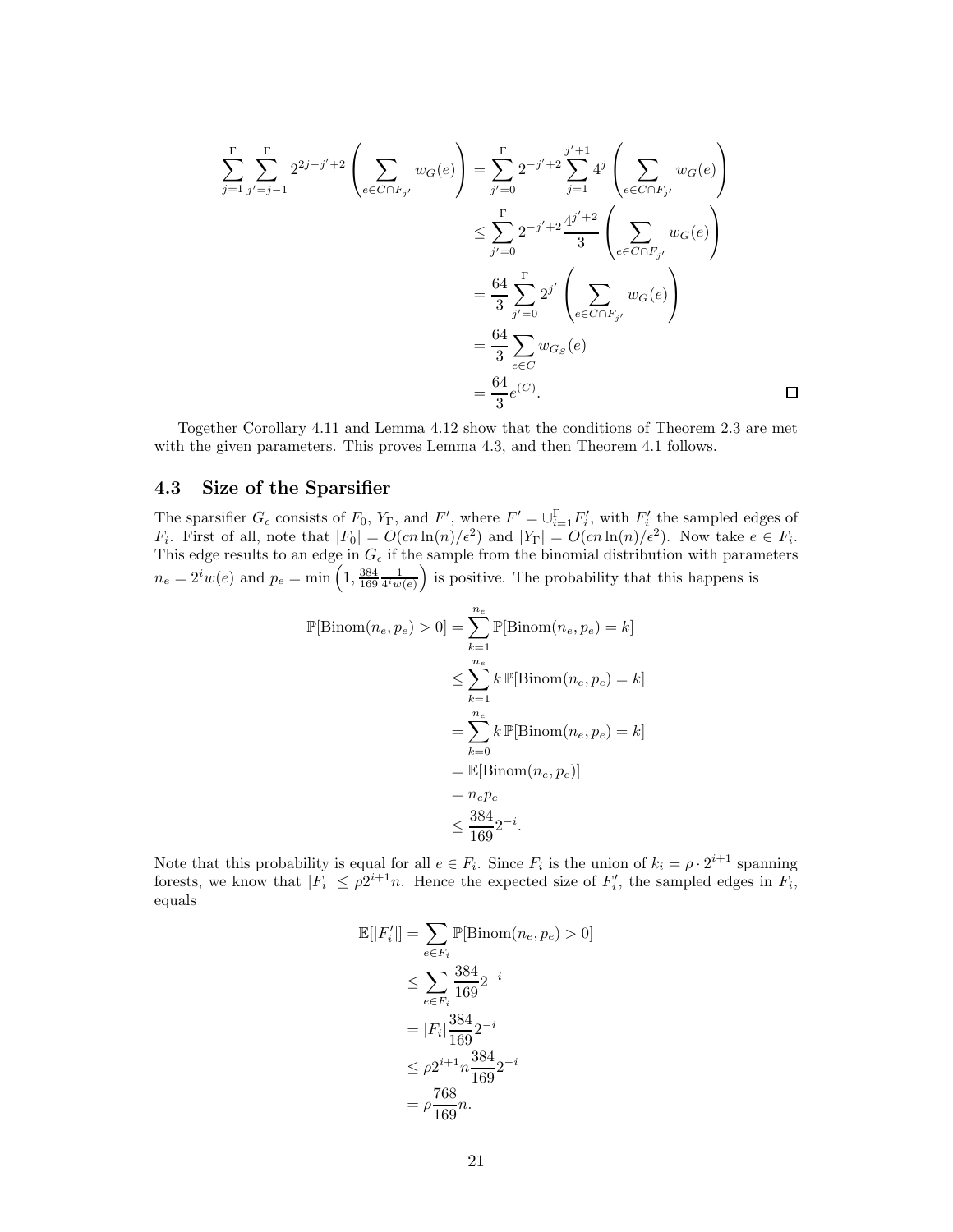We have that the total number of sampled edges equals

$$
\mathbb{E}[|F'|] = \sum_{i=1}^{\Gamma} \mathbb{E}[|F'_i|] \le \Gamma \rho \frac{768}{169} n,
$$

so it remains to bound  $\Gamma$ , i.e., the number of  $F_i$ 's. Hereto, note that the while loop of lines 10–17 ends if  $|Y_i| \le 2\rho n$ . We bound the number of edges in  $Y_i$  by bounding the number of edges of  $X_i$ , of which  $Y_i$  is a subset. Each edge in  $Y_{i-1} \subseteq X_{i-1}$  is sampled with probability 1/2 to form  $X_i$ . So  $\mathbb{E}[|X_i|] \leq |X_{i-1}|/2$ . Now by a Chernoff bound (see Theorem [A.2\)](#page-27-5) we obtain:

$$
\mathbb{P}\left[|X_i| > \frac{2}{3}|X_{i-1}|\right] \le \exp\left(-\frac{0.38}{36}|X_{i-1}|\right) > \exp\left(-\frac{cn\ln(n)}{36}\right) = n^{-cn/36},
$$

since  $|X_{i-1}| \ge |Y_{i-1}| \ge 2\rho n = 2 \cdot \frac{(7+c)1352 \ln(n)}{0.38\epsilon^2}$  $\frac{0.3352 \ln(n)}{0.38\epsilon^2} n \geq \frac{cn \ln(n)}{0.38}$ . We have at most  $n^2$  sets  $X_i$ , so we can conclude that with high probability  $|X_i| \leq \frac{2}{3}|\widetilde{X}_{i-1}|$  in each step, and by induction  $|Y_i| < |X_i| \leq \left(\frac{2}{3}\right)^i m$ . We see that

$$
m\left(\frac{2}{3}\right)^{\Gamma} \le 2\rho n = \frac{21632}{0.38\epsilon^2}cn\ln(n),
$$

which is equivalent to

$$
\left(\frac{2}{3}\right)^{\Gamma} \le \frac{\frac{21632}{0.38\epsilon^2}cn\ln(n)}{m},
$$

and that is equivalent to

$$
\Gamma \ge \log \left( \frac{m}{\frac{21632}{0.38\epsilon^2}cn \ln(n)} \right) / \log(3/2).
$$

So, we can conclude  $\Gamma = O\left(\log\left(\frac{m}{cn\log(n)/\epsilon^2}\right)\right)$ . This gives that the total number of sampled edges is, in expectation,

$$
\mathbb{E}[|F'|] \le \Gamma \rho \frac{768}{169} n = O(cn \log(n) \log (m/(cn \log(n)/\epsilon^2)) / \epsilon^2).
$$

This compression process can also be seen as the sum of  $m$  independent random variables that take values in  $\{1, 0\}$ .<sup>[3](#page-21-0)</sup> We have just calculated that the expected value  $\mu$  is at most  $B\text{cn}\ln(n)\log(m/(cn\log(n)/\epsilon^2))$  / $\epsilon^2$ , for some  $B > 0$ . Using this, we apply a Chernoff bound (Theorem [A.2\)](#page-27-5) to get an upper limit for the number of sampled edges:

$$
\mathbb{P}\left[|F'| > 2Bcn\ln n\log \left(m/(cn\log(n)/\epsilon^2)\right)/\epsilon^2\right] \le \exp\left(-0.38Bcn\ln(n)\log\left(m/(cn\log(n)/\epsilon^2)\right)/\epsilon^2\right)
$$

$$
= n^{-0.38cnB\log\left(m/(cn\log(n)/\epsilon^2)\right)/\epsilon^2}.
$$

We conclude that, with high probability, the number of sampled edges is

$$
O(2Bcn\ln(n)\log(m/(cn\log(n)/\epsilon^2))/\epsilon^2) = O(cn\log(n)\log(m/(cn\log(n)/\epsilon^2))/\epsilon^2).
$$

And finally, we conclude that with high probability the number of edges of  $G_{\epsilon}$  is bounded by  $|E(G_{\epsilon})| = |F_0| + |Y_{\Gamma}| + |F'| = O(cn \log(n) \log (m/(cn \log(n)/\epsilon^2)) / \epsilon^2).$ 

<span id="page-21-0"></span><sup>&</sup>lt;sup>3</sup>To be precise, we set the probability of an edge  $e \notin \bigcup_i F_i$  to exist to 0.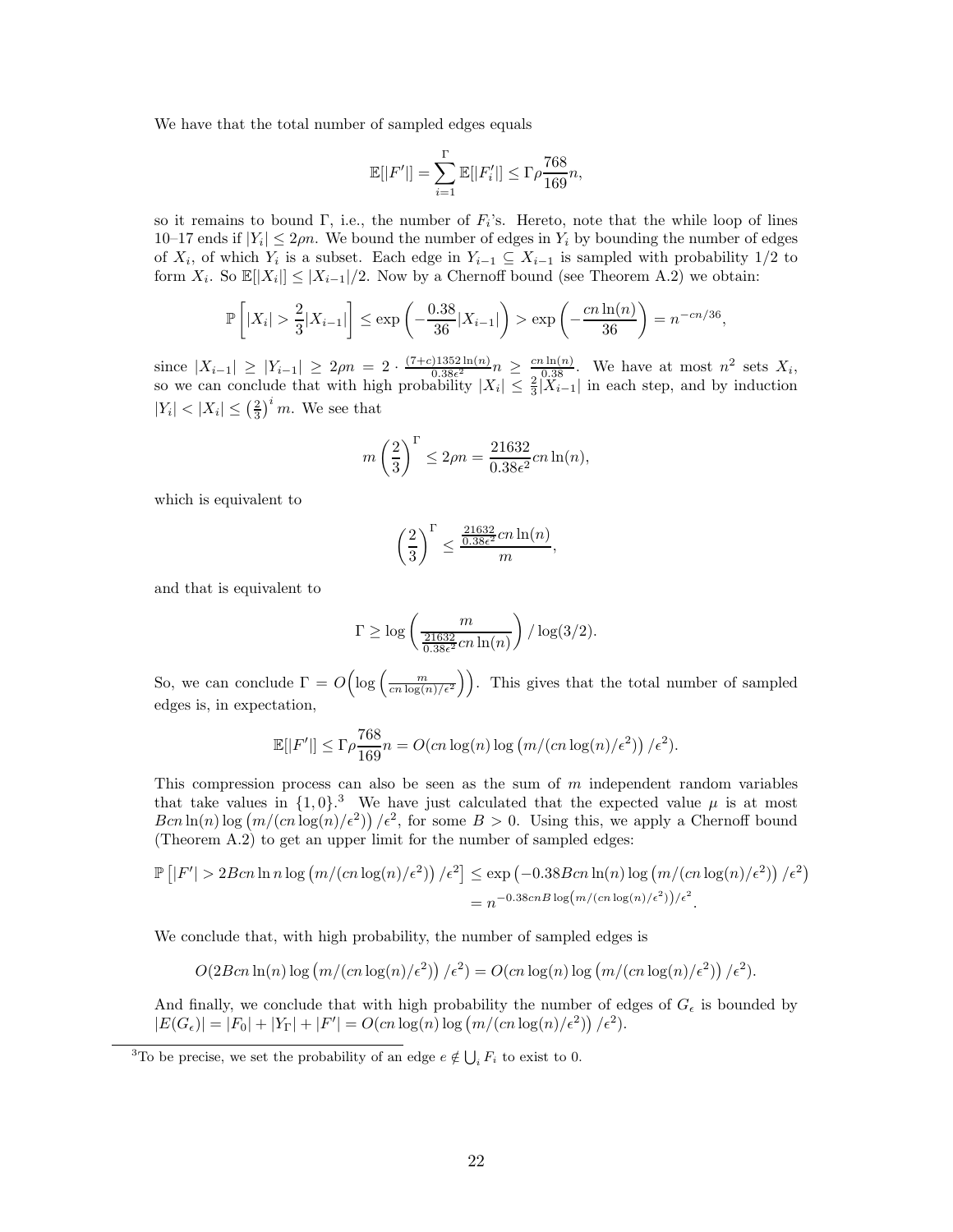#### <span id="page-22-0"></span>4.4 Time Complexity

First off, if  $m \leq 4\rho n \log(m/(n \log(n)/\epsilon^2)) = O(cn \log(n)/\epsilon^2 \log(m/(n \log(n)/\epsilon^2)))$ , the algorithm does nothing and returns the original graph. So for this analysis we can assume  $m > 4\rho n \log(m/(n \log(n)/\epsilon^2))$ . We analyze the time complexity of the algorithm in two phases. The first phase consists of computing the probabilities  $p_e$  for all  $e \in E$ . The second one is compressing edges, given these probabilities.

The first phase contains i iterations of the while loop (lines  $10-17$ ). In each iteration we sample edges from  $Y_i \subseteq X_i$  with probability  $1/2$  to form  $X_{i+1}$ . This takes time at most  $O(|X_i|)$ . Next, we compute a maximum spanning forest packing of the graph  $G_{i+1} = (V, X_{i+1})$ . We know that we can compute a M-partial maximum spanning forest packing of a polynomially-weighted graph with n vertices and  $m_0$  edges in  $O(m_0 \cdot \min(\alpha(n) \log(M), \log(n)))$  time (see Theorem [3.2](#page-7-4)) and Theorem [3.3\)](#page-8-0). So this iteration takes at most  $O(|X_{i+1}| \cdot (\min(\alpha(n) \log(k_{i+1}), \log(n))))$  time. As noted earlier, we have with high probability that  $|X_i| \leq (\frac{2}{3})^i m$ . If  $m\alpha(n) \log(m/n) \leq$  $m \log(n)$ , we conclude w.h.p. that the first phase takes total time at most

$$
\sum_{i=0}^{\Gamma} O(|X_i|) + O(|X_{i+1}|\alpha(n)\log(k_{i+1})) = \sum_{i=0}^{\Gamma} \left(\frac{2}{3}\right)^i O(m) + \left(\frac{2}{3}\right)^{i+1} O(m\alpha(n)\log(\rho 2^{i+2}))
$$
  

$$
\leq 3O(m) + 3O(m\alpha(n)\log(\rho 2^{\Gamma}))
$$
  

$$
= O(m\alpha(n)\log(m/n)).
$$

And if  $m \log(n) < m\alpha(n) \log(m/n)$ , we have that w.h.p. the first phase takes total time at most

$$
\sum_{i=0}^{\Gamma} O(|X_i|) + O(|X_{i+1}| \log(n)) = \sum_{i=0}^{\Gamma} \left(\frac{2}{3}\right)^i O(m) + \left(\frac{2}{3}\right)^{i+1} O(m \log(n))
$$
  

$$
\leq 3O(m) + 3O(m \log(n))
$$
  

$$
= O(m \log n).
$$

In the second phase, we sample each edge  $e$  from the binomial distribution with parameters  $n_e$  and  $p_e$ . We will show this can be done with a process that takes  $T = O(m)$  time with high probability. Hereto, we use an algorithm from [\[Dev80\]](#page-26-15) for binomial sampling, for which the pseudocode is given in Algorithm [2.](#page-22-1)

#### <span id="page-22-1"></span>Algorithm 2:  $\text{Binom}(n, p)$

**Input:** Two parameters  $n, p$ . **Output:** A random sample from the binomial distribution with parameters n and p. 1 Set  $k \leftarrow -1, S \leftarrow 0$ . 2 while S <*n* do  $\begin{array}{c|c} \mathbf{3} & k \leftarrow k+1. \\ \hline \mathbf{4} & \text{Generate } u \end{array}$ 4 Generate  $u \sim \mathcal{U}(0, 1)$ .  $5 \mid S \leftarrow S + \lfloor \log(u) / \log(1-p) \rfloor + 1.$ 6 end  $\,$  return  $k$ 

It is easy to see that this algorithm takes  $O(1 + k)$  time, where k is the output. So if the sample from the binomial distribution is k, this takes time  $O(1 + k)$ . This means that the total time  $T$  equals  $m$  plus the total sum of all samples. Note that this is slightly different from what we did in Section [4.3](#page-20-0) to bound the number of edges: there we needed to bound the number of positive samples.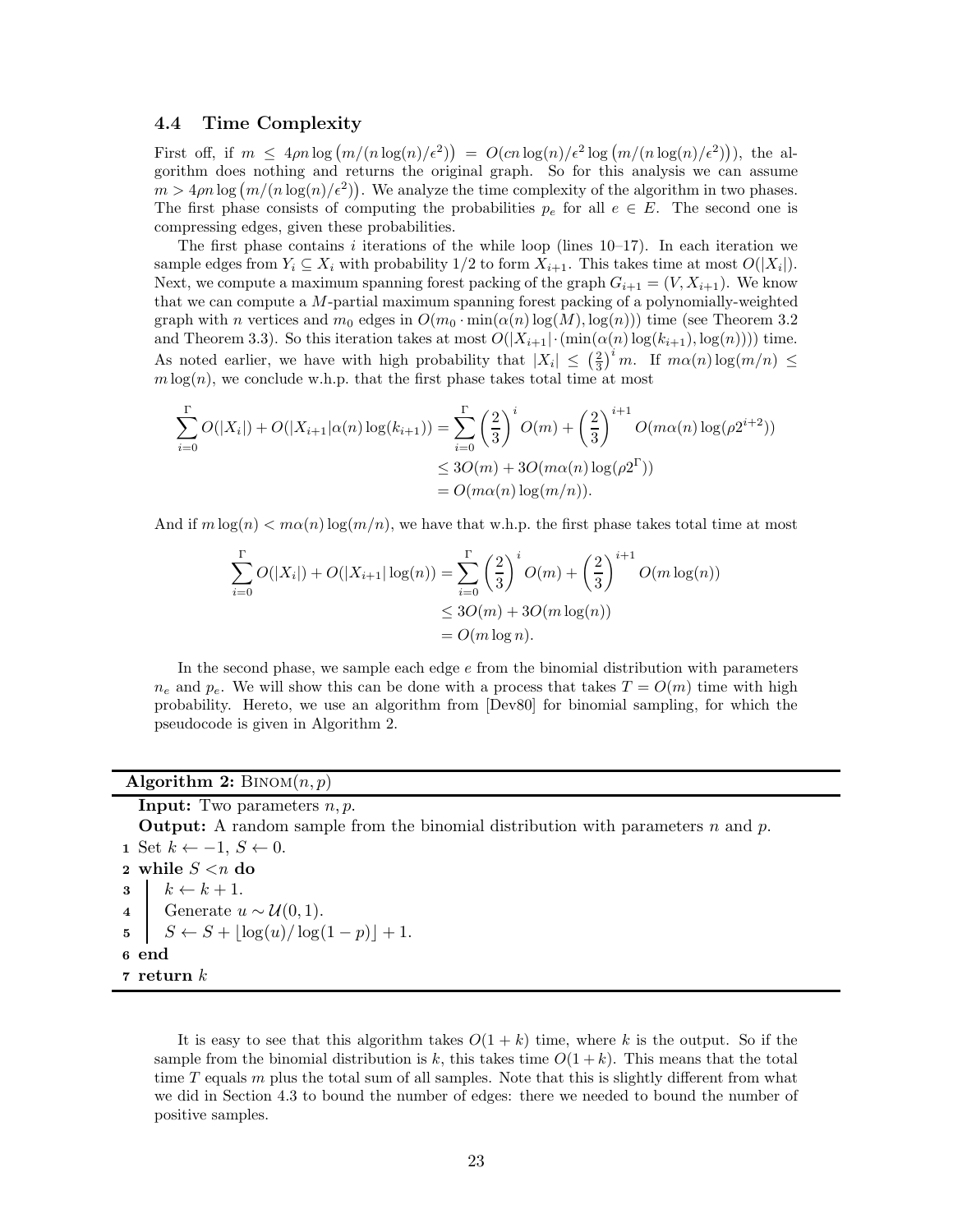For each edge  $e \in F_i$  we need to draw from the binomial distribution with parameters  $n_e$  and  $p_e$ . We denote  $T_e$  for the time we need to sample e. By the above, we have  $\mathbb{E}[T_e] = 1 + n_e p_e$ . So, the expected number of successes is at most

$$
\mathbb{E}[T] = \sum_{i} \sum_{e \in F_i} \mathbb{E}[T_e] = \sum_{i} \sum_{e \in F_i} (1 + n_e p_e) = \sum_{i} |F_i| + O(cn \log(n) \log(m/(n \log(n)/\epsilon^2)) / \epsilon^2),
$$

as shown in Section [4.3.](#page-20-0) Let  $B > 0$  such that  $\sum_i \sum_{e \in F_i} n_e p_e \leq Bcn \ln(n) \log(m/(n \log(n)/\epsilon^2)) / \epsilon^2$ . We can use a Chernoff bound (see Theorem  $\overline{A.2}$ ) on the sum of these  $\sum_i \sum_{e \in F_i} n_e$  random variables to obtain:

$$
\mathbb{P}\left[T - \sum_{i} |F_{i}| > 2Bcn \ln(n) \log(m/(n \log(n)/\epsilon^{2})) / \epsilon^{2}\right]
$$
  
\n
$$
\leq \exp(-0.38Bcn \ln(n) \log(m/(n \log(n)/\epsilon^{2})) / \epsilon^{2})
$$
  
\n
$$
= n^{-0.38Bcn \log(m/(n \log(n)/\epsilon^{2})) / \epsilon^{2}}.
$$

So we can say that with high probability we need

$$
T = \sum_{i} |F_i| + \left(T - \sum_{i} |F_i|\right) = O(m) + O(2Bcn\ln(n)\log\left(m/(n\log(n)/\epsilon^2)\right)/\epsilon^2) = O(m)
$$

time for the sampling.

Concluding, the algorithm takes

$$
O(m \cdot \min(\alpha(n) \log(m/n), \log(n)) + O(m) = O(m \cdot \min(\alpha(n) \log(m/n), \log(n))
$$

<span id="page-23-0"></span>time in total for polynomially-weighted graphs.

## 5 Adaptation to Unbounded Weights

In this section, we sketch how we can adapt the algorithm of the previous section to sparse graphs with unbounded weights. The key to this is Lemma [3.4,](#page-9-2) which shows that for unbounded weights we might not be able to compute the MSF indices exactly, but we can find an estimate for edges e with  $w(e) > d(e)/n$ . Recall the definition of  $d(e)$ : compute a single maximum spanning forest F for G and define  $d(e)$  to be the minimum weight among the edges on the path from u to v in F, where  $e = (u, v)$ .

The only adaptation for unbounded weights is that the first time we compute maximum spanning forests in Algorithm [1,](#page-13-1) we set aside any edges  $e \in E$  with  $w(e) \leq d(e)/n$ . We show that we can sample efficiently from these vertices, since they are well-connected by  $F_0$ , the initial MSF that remains in our sparsifier. We will do this by sampling them with  $\lambda_e = \rho \cdot d(e)$ . Note that we only have to set aside vertices the first time we compute a MSF packing, after this the estimates  $d(e)$  in a new graph can only decrease, so if a vertex satisfies  $w(e) \leq d(e)/n$  in a certain subgraph, it also satisfied this in the initial graph.

For the remaining vertices, we apply the algorithm as presented in the previous section. The only difference is that we use Lemma [3.4](#page-9-2) to compute an estimate of the MSF indices. This means that if an edge  $e \in E$  obtains the estimate index  $\tilde{f}_e$  w.r.t. some graph  $E'$ , we have that e is at least  $f_e w_e (1 - 1/n)$ -heavy in E'. For simplicity, we use  $1 - 1/n \ge 1/2$ . We see that this impacts the analysis in two places where the heaviness is used: Lemma [4.6](#page-14-0) and Lemma [4.10.](#page-17-0)

We examining Lemma [4.6,](#page-14-0) we see that we apply Lemma [4.5](#page-13-0) with  $\delta^2 p \pi \geq \frac{\zeta \ln(n)}{0.38}$ , for certain δ, p, π, and ζ. We want to apply this lemma but have  $\tilde{\pi} = \pi/2$ , hence we set  $\tilde{\delta} = \sqrt{2}\delta$ . If we want to end up with the original result of Lemma [4.6,](#page-14-0) we set the  $\tilde{\epsilon} = \epsilon/\sqrt{2}$ . This constant factor change gets absorbed in the asymptotic notation for size and running time of the algorithm.

The second lemma we investigate is Lemma [4.10,](#page-17-0) which is the Π-connectivity in the sampling. Here, there is an easy solution: we boost all edges in  $E_{j,k}$  by a factor two, which ensures the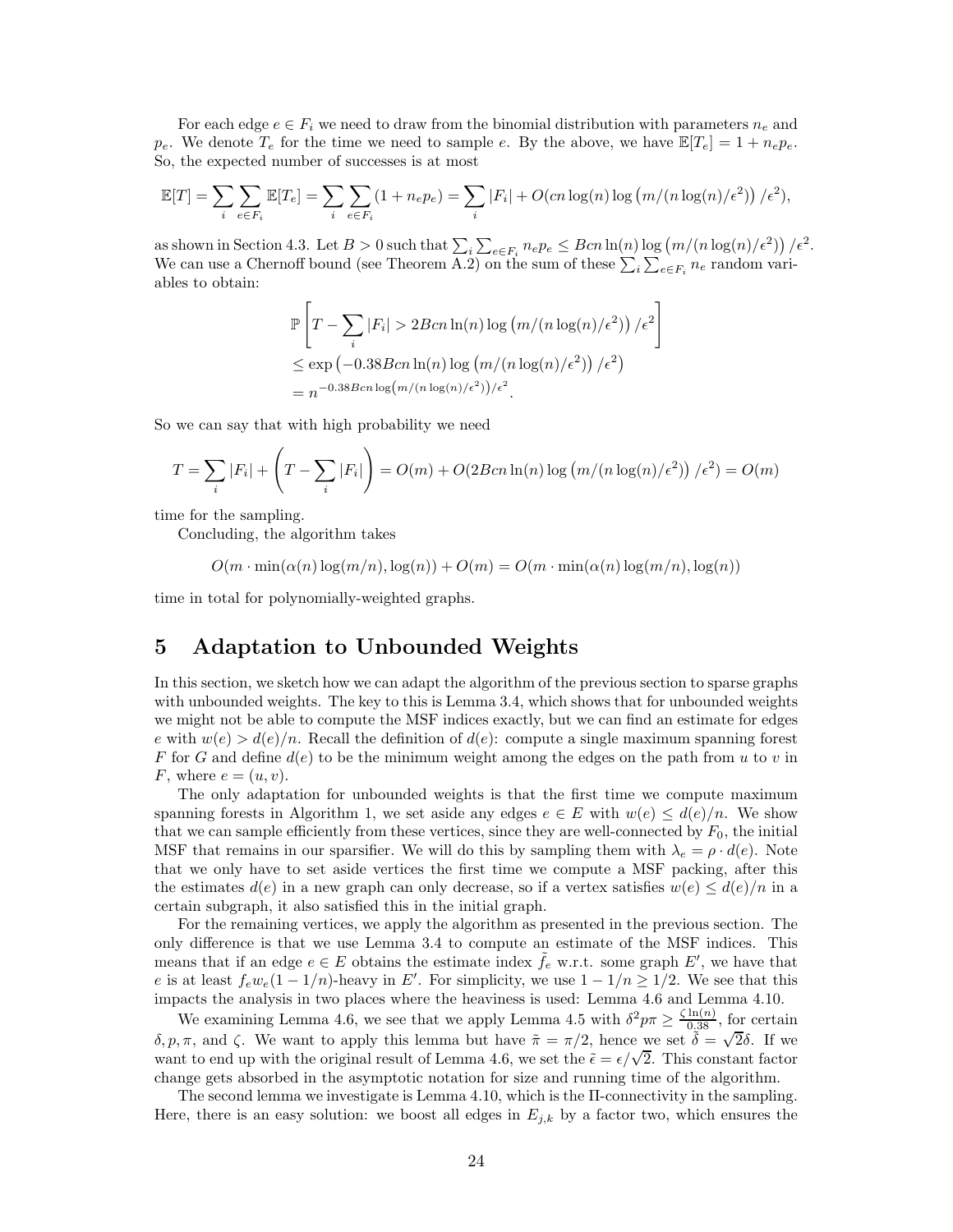$\Pi$ -connectivity as desired. Consequently, all edges in  $E_i$  are boosted with a factor two, which propagates to a factor two in  $e_i(C)$  as denoted in Lemma [4.12,](#page-17-2) resulting to a  $\gamma$ -overlap with  $\gamma = \frac{128}{3}$ , rather than  $\frac{64}{3}$ .

Summing this up, we can say that our original analysis holds when we call the algorithm with  $\tilde{\epsilon} = \epsilon/\sqrt{2}$  and  $\tilde{\rho} = \frac{(7+c)2704 \ln(n)}{0.38\epsilon^2}$ , where the change in  $\rho$  is a direct consequence of the  $\frac{D^{2704 \ln(n)}}{0.38\epsilon^2}$ , where the change in  $\rho$  is a direct consequence of the change in  $\gamma$ .

The last thing that remains, is to show that, when we sample, Π-connectivity is also satisfied for the edges  $e \in E$  with  $w(e) \leq d(e)/n$ . This is an extension to Corollary [4.11.](#page-17-1)

**Lemma 5.1.** *Suppose*  $e \in R_i$  *and*  $w(e) \leq d(e)/n$ *, then*  $e$  *is*  $\pi = \rho \cdot 4^{\Gamma} 2^{\Lambda}$ -heavy *in*  $G_i = (V, E_i)$ *, with*  $E_i = \bigcup_{j=1}^{\min(\lfloor i/2 \rfloor, \Gamma)} E_{j, i-2j}$ *.* 

*Proof.* We know that e is  $d(e)$ -heavy in  $F_0$ , so we look for the occurrence of  $F_0$  in  $E_i$ :

$$
E_{i} = \bigcup_{j=1}^{\min(\lfloor i/2 \rfloor, \Gamma)} \bigcup_{j'=j-1}^{\Gamma} \bigcup_{k'=i-2j}^{\infty} \rho \cdot 4^{\Gamma-j'+1} 2^{\Lambda-k'+j'} \{ e' \in F_{j'} : 2^{k'} \le \rho \cdot w(e') \le 2^{k'+1} - 1 \}
$$
  

$$
\supseteq \rho \cdot 4^{\Gamma+1} \bigcup_{k'=i-2}^{\infty} 2^{\Lambda-k'} \{ e' \in F_{0} : 2^{k'} \le \rho \cdot w(e') \le 2^{k'+1} - 1 \}. \tag{1}
$$

We look more closely at the connectedness of e in this particular set. We note that  $w(e') \geq d(e)$ for any edge on a path in  $F_0$  from u to v for  $e = (u, v)$ , by definition of  $d(e)$ . So we only need to consider  $e' \in F_0$  with  $\rho \cdot w(e') \ge \rho \cdot d(e) = \lambda_e \ge 2^i$ , as  $e \in R_i$ . This means that e is  $d(e)$ -heavy in

$$
\bigcup_{k'=i}^{\infty} \{e' \in F_0 : 2^{k'} \le \rho \cdot w(e') \le 2^{k'+1} - 1\} \subseteq \bigcup_{k'=i-2}^{\infty} \{e' \in F_0 : 2^{k'} \le \rho \cdot w(e') \le 2^{k'+1} - 1\}.
$$

We can rescale this to exploit the weights fully:  $e$  is  $2^{\Lambda}$ -heavy in  $\bigcup_{k'=i-2}^{\infty} 2^{\Lambda-k'} \{e' \in F_0 : 2^{k'} \leq$  $\rho \cdot w(e') \leq 2^{k'+1} - 1$  $\rho \cdot w(e') \leq 2^{k'+1} - 1$ . Combining this with Equation 1 gives us that e is  $\rho \cdot 4^{\Gamma+1} 2^{\Lambda}$ -heavy in  $E_i$ , which is a factor four more than we needed to show.  $\Box$ 

#### 5.1 Size and time complexity

For the size of the resulting graph  $G_{\epsilon}$ , the upper bound of the previous section still holds for the edges that are sampled according to their MSF index. It remains to show that the contribution of any edges with  $w(e) \leq d(e)/n$  is small. For these edges we have  $p_e = \frac{384}{169} \frac{1}{d(e)}$ . We use  $\mathbb{P}[\text{Binom}(n_e, p_e) > 0] \leq p_e n_e$ , to see

$$
\mathbb{P}[e \in G_{\epsilon} : \lambda_e = \rho \cdot d(e)] \le \frac{384}{169} \frac{w(e)}{d(e)} \le \frac{384}{169} \frac{w(e)}{n \cdot w(e)}
$$

<span id="page-24-0"></span>.

As there can be at most  $n^2$  edges with  $w(e) \leq d(e)/n$ , we obtain that the expected number of edges in  $G_{\epsilon}$  originating from such edges is at most  $O(n)$ . By the same arguments as given in Section [4.3,](#page-20-0) this holds not only in expectation, but also with high probability.

Concerning the time complexity, we use Theorem [3.3](#page-8-0) or Lemma [3.4](#page-9-2) instead of Theorem [3.2.](#page-7-4) These run in time  $O(m \log(n))$  and  $O(m \alpha(n) \log(M))$  respectively. Since the size of the sparsifier does not increase significantly, the time needed for sampling does not increase significantly either. Hence we obtain a total time of  $O(m \cdot \min(\alpha(n) \log(m/n), \log(n)))$ . This makes the algorithm the fastest cut sparsification algorithm known for graphs with unbounded weights.

# 6 Conclusion

In this paper, we presented a faster  $(1 \pm \epsilon)$ -cut sparsification algorithm for weighted graphs. We have shown how to compute sparsifiers of size  $O(n \log(n)/\epsilon^2)$  in  $O(m \cdot \min(\alpha(n) \log(m/n), \log(n)))$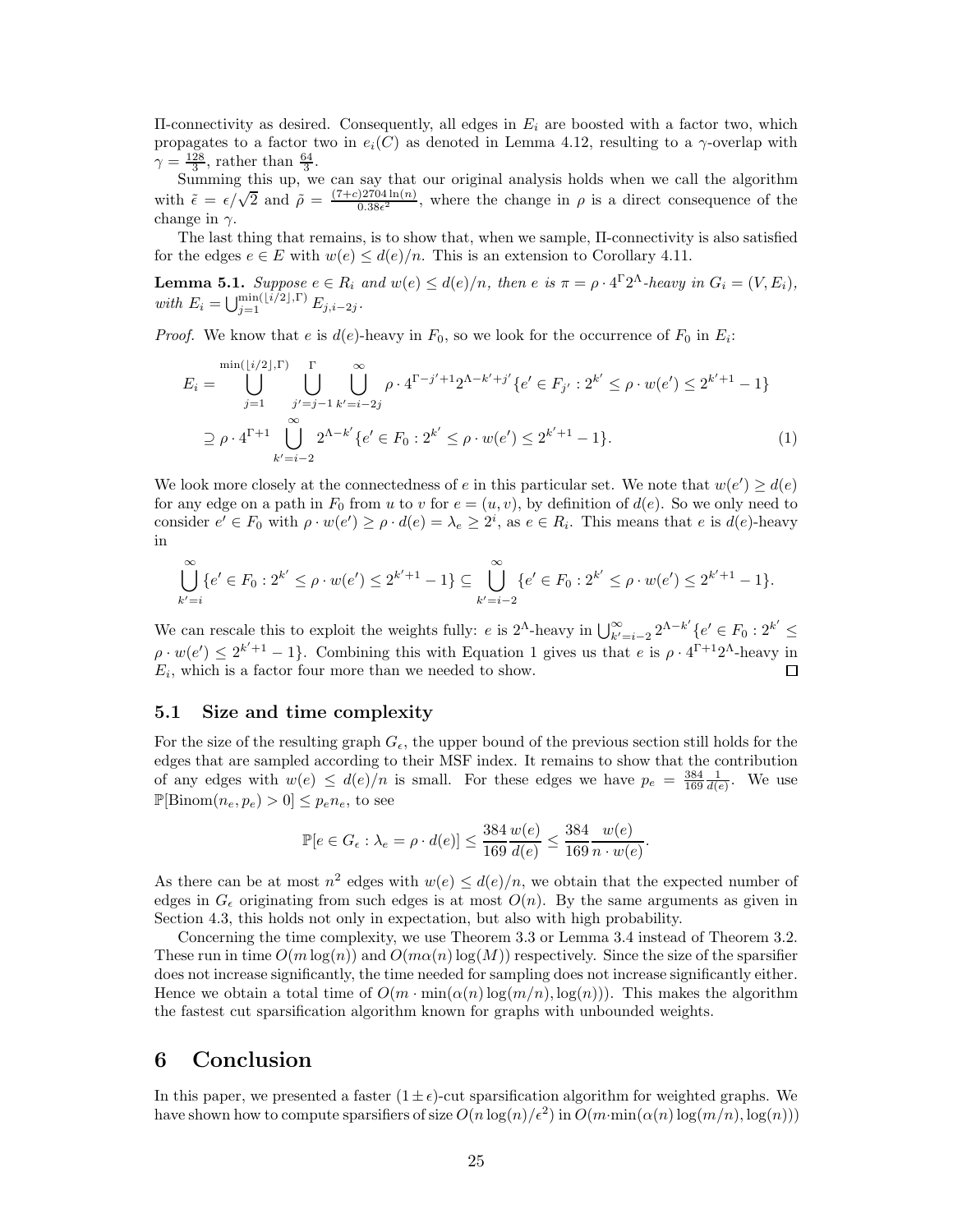time, for integer weighted graphs. Both algorithms apply a sampling technique where the MSF index is used as a connectivity estimator.

We have shown that we can compute an M-partial MSF packing in  $O(m\alpha(m)\log(M))$  time for polynomially-weighted graphs. For graphs with unbounded integer weights, we have shown that we can compute a complete MSF packing in  $O(m \log(n))$  time, and a sufficient estimation of an M-partial MSF packing can be computed in time  $O(m\alpha(m)\log(M))$ . An open question is whether a more efficient computation is possible. This would improve on our sparsification algorithm, but might also be advantageous in other applications. The NI index has shown to be useful in various applications. We believe to have shown that the MSF index is a natural analogue.

To develop an algorithm to compute an MSF packing, one might be inclined to build upon one of the algorithms that compute a minimum spanning tree faster than Kruskal's algorithm, such as the celebrated linear-time algorithm of Karger, Klein, and Tarjan [\[KKT95\]](#page-26-16). However, this algorithm and many other fast minimum spanning tree algorithms make use of edge contractions. It is far from obvious how to generalize this to a packing: in that case, we need to work simultaneously on multiple trees, hence we cannot simply contract the input graph in favor of any single one. To make this work, a more meticulous use of data structures seems necessary.

Computation of the MSF indices in linear time would be an ultimate goal. However, for our application a slightly looser bound suffices. If we can reduce the running time to compute the MSF indices to  $O(m + n \log(n))$ , then we obtain a time bound of  $O(m)$  for cut sparsification. Moreover, we do not need the exact MSF index, an estimate suffices. This can either be a constant-factor approximation of the MSF index for each edge, or an estimate in the weights used in the forests, as done for graphs with unbounded weights in Section [5.](#page-23-0)

## References

- <span id="page-25-5"></span>[ACK<sup>+</sup>16] Alexandr Andoni, Jiecao Chen, Robert Krauthgamer, Bo Qin, David P Woodruff, and Qin Zhang. On sketching quadratic forms. In *Proceedings of the 2016 ACM Conference on Innovations in Theoretical Computer Science*, pages 311–319, 2016.
- <span id="page-25-0"></span>[ADD<sup>+</sup>93] Ingo Althöfer, Gautam Das, David Dobkin, Deborah Joseph, and José Soares. On sparse spanners of weighted graphs. *Discrete & Computational Geometry*, 9(1):81– 100, 1993.
- <span id="page-25-6"></span>[ADK<sup>+</sup>16] Ittai Abraham, David Durfee, Ioannis Koutis, Sebastian Krinninger, and Richard Peng. On fully dynamic graph sparsifiers. In *Proc. of the Symposium on Foundations of Computer Science (FOCS)*, pages 335–344, 2016.
- <span id="page-25-2"></span>[BK96] András A Benczúr and David R Karger. Approximating st minimum cuts in  $\tilde{O}(n^2)$ time. In *Proc. of the Symposium on Theory of Computing (STOC)*, pages 47–55, 1996.
- <span id="page-25-3"></span>[BK15] András A Benczúr and David R Karger. Randomized approximation schemes for cuts and flows in capacitated graphs. *SIAM Journal on Computing*, 44(2):290–319, 2015.
- <span id="page-25-1"></span>[BS07] Surender Baswana and Sandeep Sen. A simple and linear time randomized algorithm for computing sparse spanners in weighted graphs. *Random Structures & Algorithms*, 30(4):532–563, 2007.
- <span id="page-25-4"></span>[BSS12] Joshua Batson, Daniel A Spielman, and Nikhil Srivastava. Twice-ramanujan sparsifiers. *SIAM Journal on Computing*, 41(6):1704–1721, 2012.
- <span id="page-25-8"></span>[Che52] Herman Chernoff. A measure of asymptotic efficiency for tests of a hypothesis based on the sum of observations. *The Annals of Mathematical Statistics*, 23(4):493–507, 1952.
- <span id="page-25-7"></span>[CLRS09] Thomas H Cormen, Charles E Leiserson, Ronald L Rivest, and Clifford Stein. *Introduction to algorithms*. MIT press, 2009.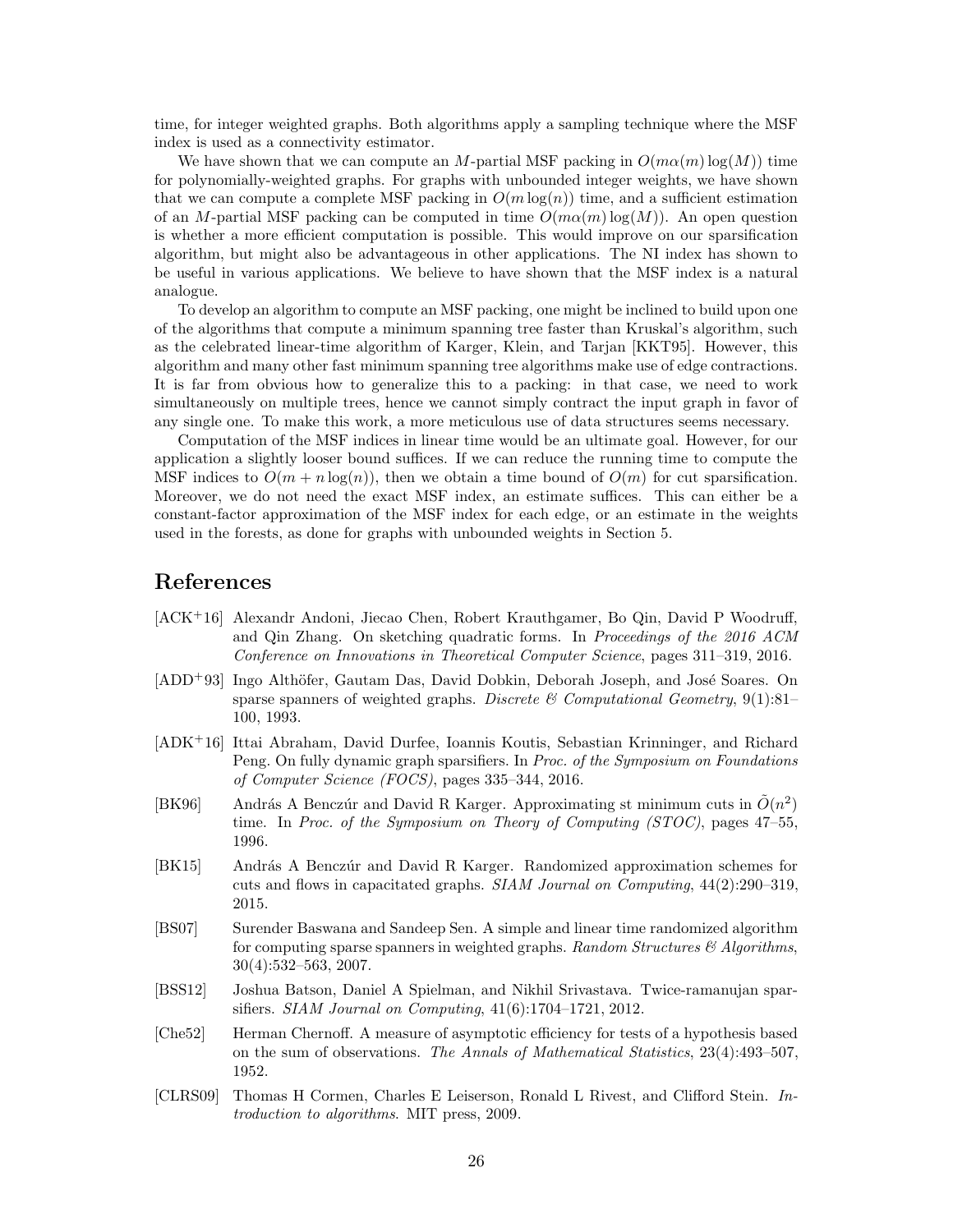- <span id="page-26-15"></span>[Dev80] Luc Devroye. Generating the maximum of independent identically distributed random variables. *Computers & Mathematics with Applications*, 6(3):305 – 315, 1980.
- <span id="page-26-0"></span>[DKW15] Michael Dinitz, Robert Krauthgamer, and Tal Wagner. Towards resistance sparsifiers. In *Approximation, Randomization, and Combinatorial Optimization. Algorithms and Techniques (APPROX/RANDOM)*, volume 40 of *LIPIcs*, pages 738–755, 2015.
- <span id="page-26-1"></span>[EN16] Michael Elkin and Ofer Neiman. Efficient algorithms for constructing very sparse spanners and emulators. *ACM Transactions on Algorithms*, 15, 07 2016.
- <span id="page-26-8"></span>[FHHP11] Wai Shing Fung, Ramesh Hariharan, Nicholas J A Harvey, and Debmalya Panigrahi. A general framework for graph sparsification. In *Proc. of the Symposium on Theory of Computing (STOC)*, pages 71–80, New York, NY, USA, 2011.
- <span id="page-26-2"></span>[FHHP19] Wai-Shing Fung, Ramesh Hariharan, Nicholas J A Harvey, and Debmalya Panigrahi. A general framework for graph sparsification. *SIAM Journal on Computing*, 48(4):1196–1223, 2019.
- <span id="page-26-10"></span>[GMW20] Pawel Gawrychowski, Shay Mozes, and Oren Weimann. Minimum Cut in  $O(m \log^2 n)$  Time. In Artur Czumaj, Anuj Dawar, and Emanuela Merelli, editors, *Proc. of the International Colloquium on Automata, Languages, and Programming (ICALP)*, volume 168 of *Leibniz International Proceedings in Informatics (LIPIcs)*, pages 57:1–57:15, Dagstuhl, Germany, 2020. Schloss Dagstuhl–Leibniz-Zentrum für Informatik.
- <span id="page-26-11"></span>[GNT20] Mohsen Ghaffari, Krzysztof Nowicki, and Mikkel Thorup. Faster algorithms for edge connectivity via random 2-out contractions. In *Proc. of the Symposium on Discrete Algorithms (SODA)*, pages 1260–1279, 2020.
- <span id="page-26-9"></span>[HP10] Ramesh Hariharan and Debmalya Panigrahi. A general framework for graph sparsification, 2010.
- <span id="page-26-13"></span>[Kar93] David R Karger. Global min-cuts in  $\mathcal{RNC}$ , and other ramifications of a simple min-cut algorithm. In *Proc. of the Symposium on Discrete Algorithms (SODA)*, volume 93, pages 21–30, 1993.
- <span id="page-26-5"></span>[Kar99] David R Karger. Random sampling in cut, flow, and network design problems. *Mathematics of Operations Research*, 24(2):383–413, 1999.
- <span id="page-26-16"></span>[KKT95] David R Karger, Philip N Klein, and Robert E Tarjan. A randomized linear-time algorithm to find minimum spanning trees. *Journal of the ACM*, 42(2):321–328, 1995.
- <span id="page-26-12"></span>[Kru56] Joseph B Kruskal. On the shortest spanning subtree of a graph and the traveling salesman problem. *Proc. of the American Mathematical Society*, 7(1):48–50, 1956.
- <span id="page-26-14"></span>[KS96] David R Karger and Clifford Stein. A new approach to the minimum cut problem. *Journal of the ACM*, 43(4):601–640, 1996.
- <span id="page-26-3"></span>[KX16] Ioannis Koutis and Shen Chen Xu. Simple parallel and distributed algorithms for spectral graph sparsification. *ACM Trans. Parallel Comput.*, 3(2):14:1–14:14, 2016.
- <span id="page-26-4"></span>[LS17] Yin Tat Lee and He Sun. An sdp-based algorithm for linear-sized spectral sparsification. In *Proc. of the Symposium on Theory of Computing (STOC)*, pages 678–687, 2017.
- <span id="page-26-6"></span>[NI92a] Hiroshi Nagamochi and Toshihide Ibaraki. Computing edge-connectivity in multigraphs and capacitated graphs. *SIAM Journal on Discrete Mathematics*, 5(1):54–66, 1992.
- <span id="page-26-7"></span>[NI92b] Hiroshi Nagamochi and Toshihide Ibaraki. A linear-time algorithm for finding a sparse k-connected spanning subgraph of a k-connected graph. *Algorithmica*, 7(1- 6):583–596, 1992.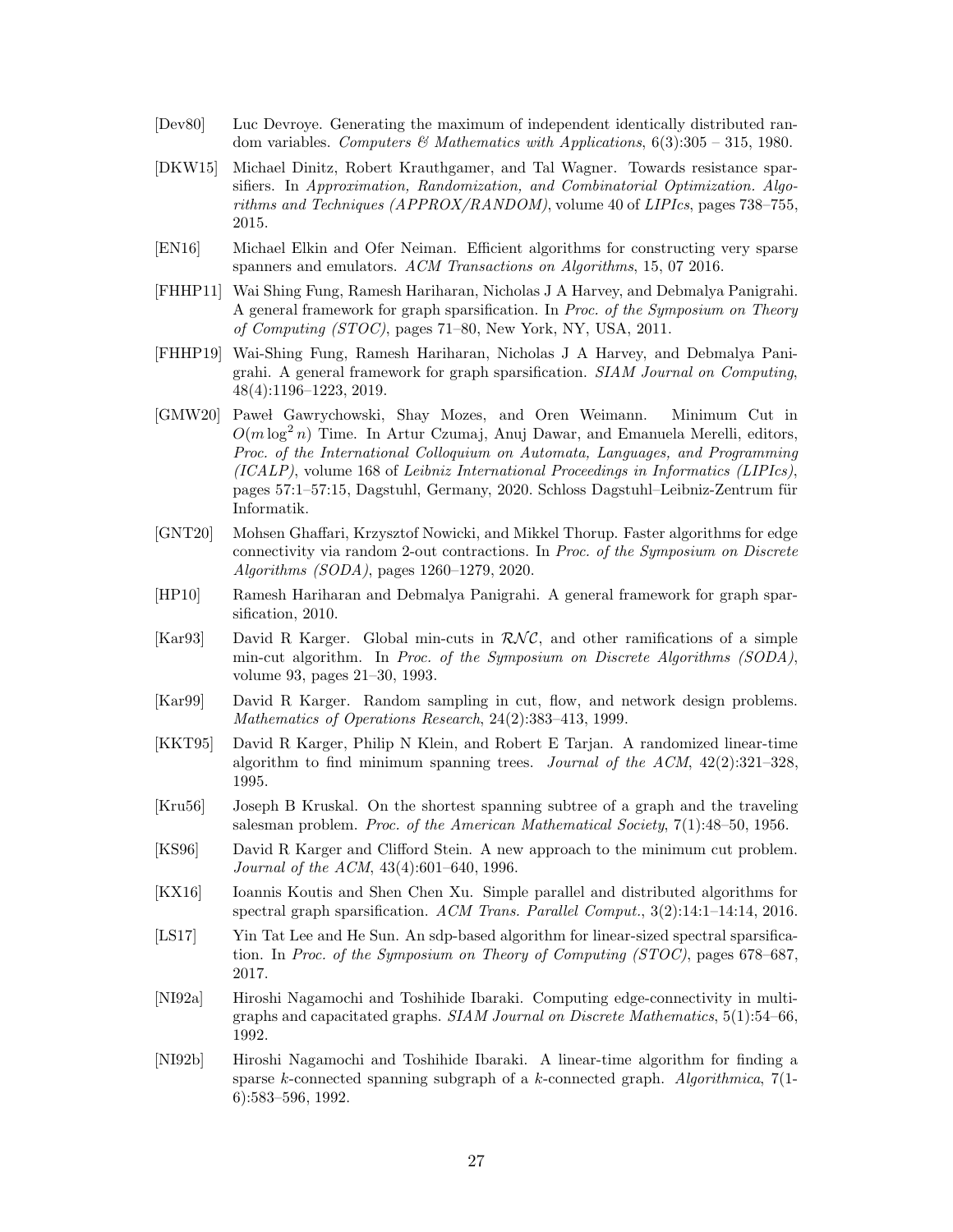- <span id="page-27-0"></span>[PS89] David Peleg and Alejandro A Schäffer. Graph spanners. *Journal of Graph Theory*, 13(1):99–116, 1989.
- <span id="page-27-2"></span>[SS11] Daniel A Spielman and Nikhil Srivastava. Graph sparsification by effective resistances. *SIAM Journal on Computing*, 40(6):1913–1926, 2011.
- <span id="page-27-1"></span>[ST11] Daniel A Spielman and Shang-Hua Teng. Spectral sparsification of graphs. *SIAM Journal on Computing*, 40(4):981–1025, 2011.
- <span id="page-27-3"></span>[Tar75] Robert E Tarjan. Efficiency of a good but not linear set union algorithm. *Journal of the ACM*, 22(2):215–225, April 1975.
- <span id="page-27-6"></span>[Tho99] Mikkel Thorup. Undirected single-source shortest paths with positive integer weights in linear time. *Journal of the ACM*, 46(3):362–394, 1999.

### A Tail bounds

To analyze the sampling methods used in Section [4,](#page-9-0) we make use of the well-known Chernoff bound to get a grasp on the tail of various distributions [\[Che52\]](#page-25-8).

<span id="page-27-7"></span>**Theorem A.1.** Let  $Y_1, \ldots, Y_n$  be n independent random variables such that each  $Y_i$  takes values *in* [0, 1]*. Let*  $\mu = \sum_{i=1}^{n} \mathbb{E}[Y_i]$  *and*  $\xi = 2 \ln(2) > 0.38$ *. Then for all*  $\epsilon > 0$ 

$$
\mathbb{P}\left[\left|\sum_{i=1}^n Y_i - \mu\right| > \epsilon \mu\right] \leq 2 \exp\left(-\xi \min(\epsilon, \epsilon^2)\mu\right).
$$

At times, the expected value  $\mu$  itself is not known. Fortunately an upper bound on the expected value also suffices.

<span id="page-27-5"></span>**Theorem A.2.** Let  $Y_1, \ldots, Y_n$  be *n* independent random variables such that  $Y_i$  takes values in [0,1]. Let  $\mu = \sum_{i=1}^{n} \mathbb{E}[Y_i]$  and  $\xi = 2 \ln(2) > 0.38$ . Suppose  $\mu' \ge \mu$ . Then for all  $\delta \ge 2$ 

$$
\mathbb{P}\left[\sum_{i=1}^n Y_i > \delta \mu'\right] \leq 2 \exp\left(-\xi(\delta - 1)\mu'\right).
$$

*Proof.* Let  $\epsilon := (\delta - 1) \frac{\mu'}{\mu}$  $\frac{u'}{\mu}$ . We have  $\epsilon \geq 1$ , so  $\min(\epsilon, \epsilon^2) = \epsilon$ . The statement now follows directly from Theorem [A.1.](#page-27-7)  $\Box$ 

## <span id="page-27-4"></span>B Reduction from Real to Integer Weights

In this section, we show how to reduce the computation of a cut sparsifier of a graph with non-negative real weights to integer weights, formalizing the procedure sketched by Benczúr and Karger [\[BK15\]](#page-25-3). Let  $G = (V, E, w)$  be a weighted graph, where  $w: E \to \mathbb{R}$ . Denote  $W_{\text{max}} := \max_{e \in E} w(e)$  and  $W_{\text{min}} := \min \left\{ 1, \min_{e \in E} w(e) \right\}$  $\mathcal{L}$ . Then the reduction consists of the following steps:

- <span id="page-27-9"></span><span id="page-27-8"></span>1. Compute  $W_{\min}$  and  $r := -\lfloor \log(\frac{\epsilon}{2}W_{\min}) \rfloor$ .
- 2. Create  $w'$ :  $E \to \mathbb{R}$  by rounding the weights  $w(e)$  to the closest multiple of  $2^{-r}$ , and define  $G' := (V, E, w').$
- <span id="page-27-10"></span>3. Create  $\hat{w} \colon E \to \mathbb{R}$  by  $\hat{w}(e) := 2^r w'(e)$ .
- <span id="page-27-11"></span>4. Compute a  $(1 \pm \epsilon/3)$ -cut sparsifier  $\hat{H} = (V, E_H, \hat{w}_H)$  of  $\hat{G} = (V, E, \hat{w})$ .
- 5. Output  $H = (V, E_H, w_H)$  where  $w_H(e) := 2^{-r} \hat{w}_H(e)$ .